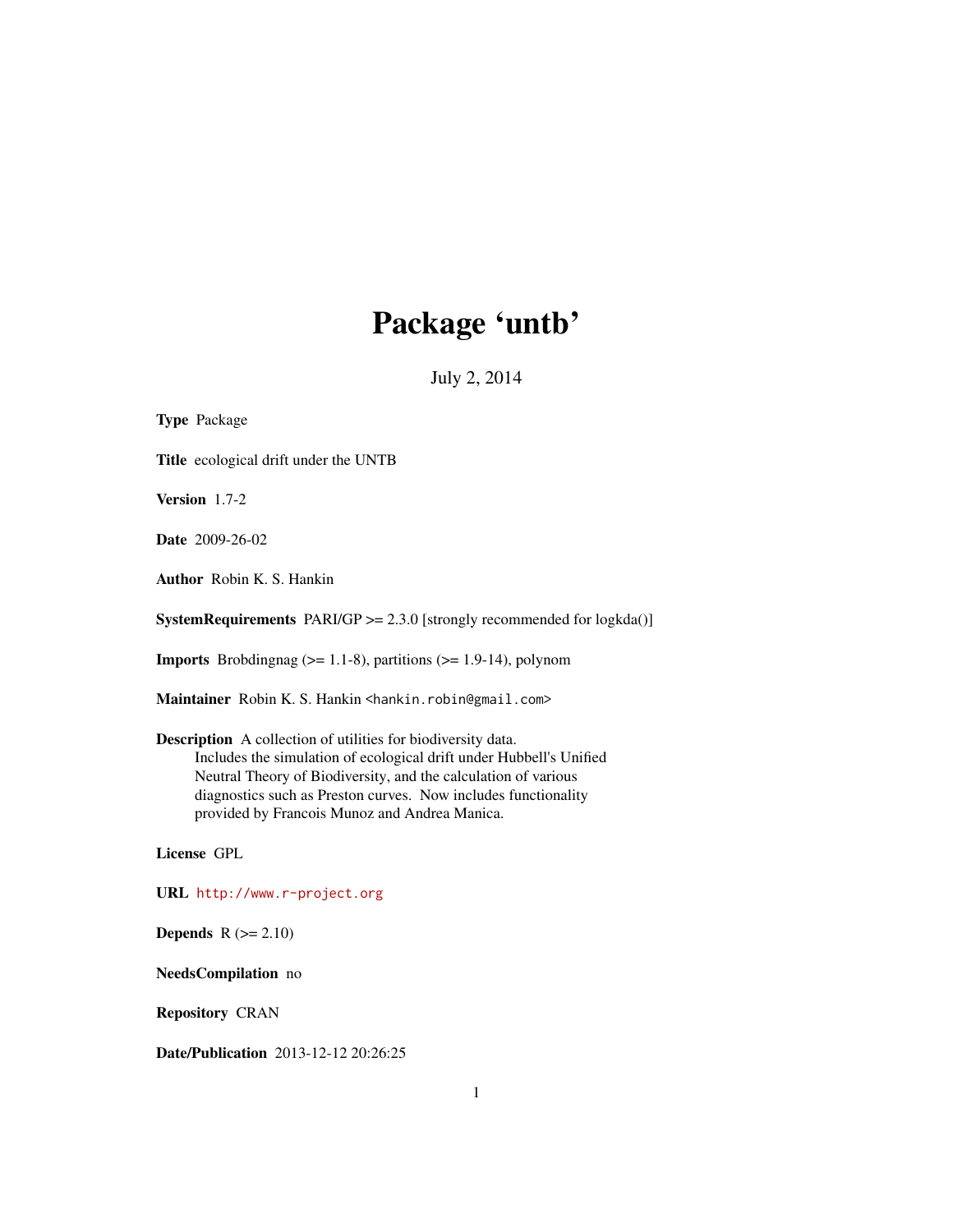# R topics documented:

|         | 3              |
|---------|----------------|
| +.count | $\overline{4}$ |
|         | 5              |
|         | 6              |
|         | 6              |
|         | $\overline{7}$ |
|         | 8              |
|         | 10             |
| count   | 10             |
|         | 12             |
|         | 13             |
|         | 15             |
|         | 16             |
|         | 16             |
|         | 17             |
|         | 18             |
|         | 19             |
| logS1   | 21             |
|         | 22             |
|         | 24             |
|         | 25             |
|         | 26             |
|         | 27             |
|         | 29             |
|         | 30             |
|         | 31             |
|         | 32             |
|         | 33             |
|         | 34             |
|         | 35             |
|         | 36             |
|         | 38             |
|         | 39             |
|         | 40             |
|         | 41             |
|         | 42             |
|         | 44             |
|         | 46             |
|         | 47             |
|         |                |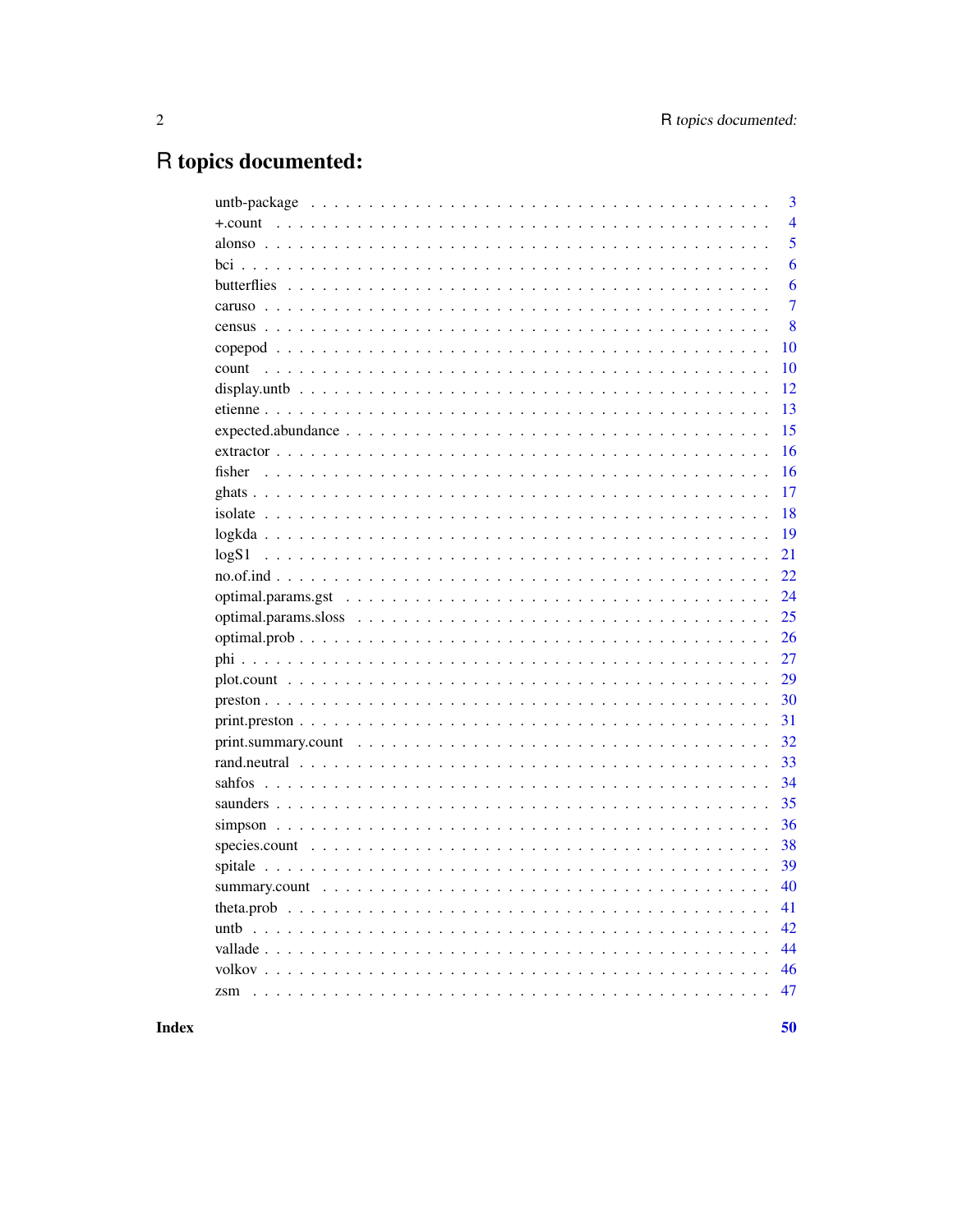<span id="page-2-0"></span>

Numerical simulations, and visualizations, of the unified neutral theory of biodiversity

## **Details**

| untb             |
|------------------|
| Package          |
| 1.0              |
| $2005 - 10 - 26$ |
| GPL.             |
|                  |

Package untb uses two classes of object to represent an ecosystem: class count and class census. In essense, a count object is a table of species abundances and a census object is a list of individuals. See ?census and ?count for more details. Although objects of either class can be coerced to the other, class count is the preferred form: it is a more compact representation, especially for large ecosystems.

The package simulates neutral ecological drift using function untb(). Function display.untb() displays a semi-animated graphic of an ecosystem undergoing neutral drift.

## Author(s)

Robin K. S. Hankin

Maintainer: <hankin.robin@gmail.com>

## References

- S. P. Hubbell 2001. "The Unified Neutral Theory of Biodiversity". Princeton University Press.
- R. K. S. Hankin 2007. *Introducing untb, an R package for simulating ecological drift under the unified neutral theory of biodiversity*. Journal of Statistical Software, volume 22, issue 12

```
a <- untb(start=rep(1,100),prob=0.005,gens=5000,keep=FALSE)
preston(a)
no.of.spp(a)
display.untb(start=rep(1,100),prob=0.1,gens=1000)
data(butterflies)
plot(butterflies,uncertainty=TRUE)
```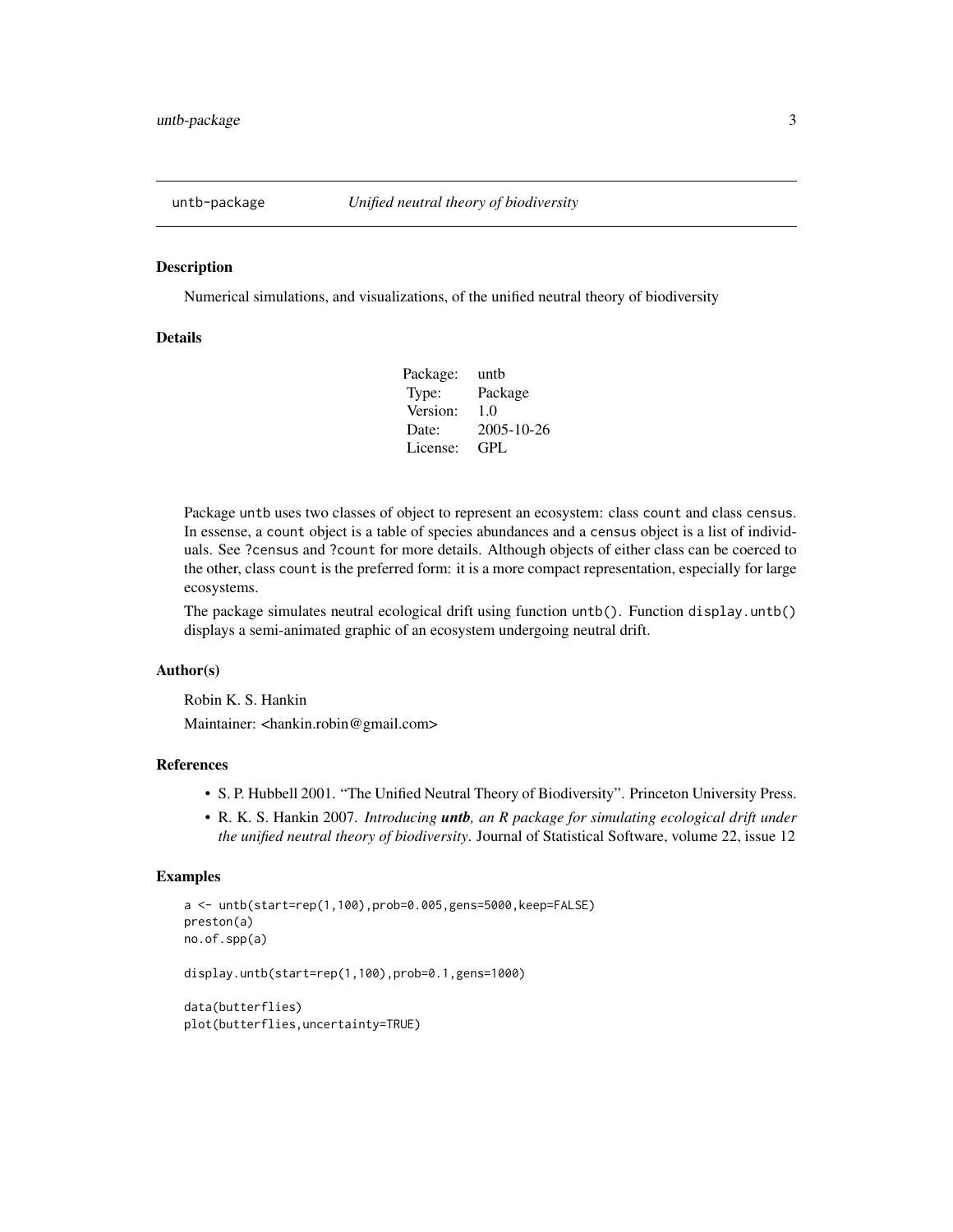<span id="page-3-0"></span>

Adds two count objects

## Usage

```
## S3 method for class 'count'
a + b## S3 method for class 'census'
a + b
```
## Arguments

a,b objects of class count

## Details

Consider count objects a and b. Then a+b is a count object that records the number of each species in a and b combined. It is as though the organisms in the surveys were pooled.

Census objects are coerced to count objects, added, then the result coerced to a count object.

The operation is commutative and associative.

#### Author(s)

Robin K. S. Hankin, based on an R-help tip from Gabor Grothendiek

## Examples

```
a <- count(c(dogs=4,pigs=0,slugs=5))
b <- count(c(slugs=4,hogs=1,frogs=19))
```
a+b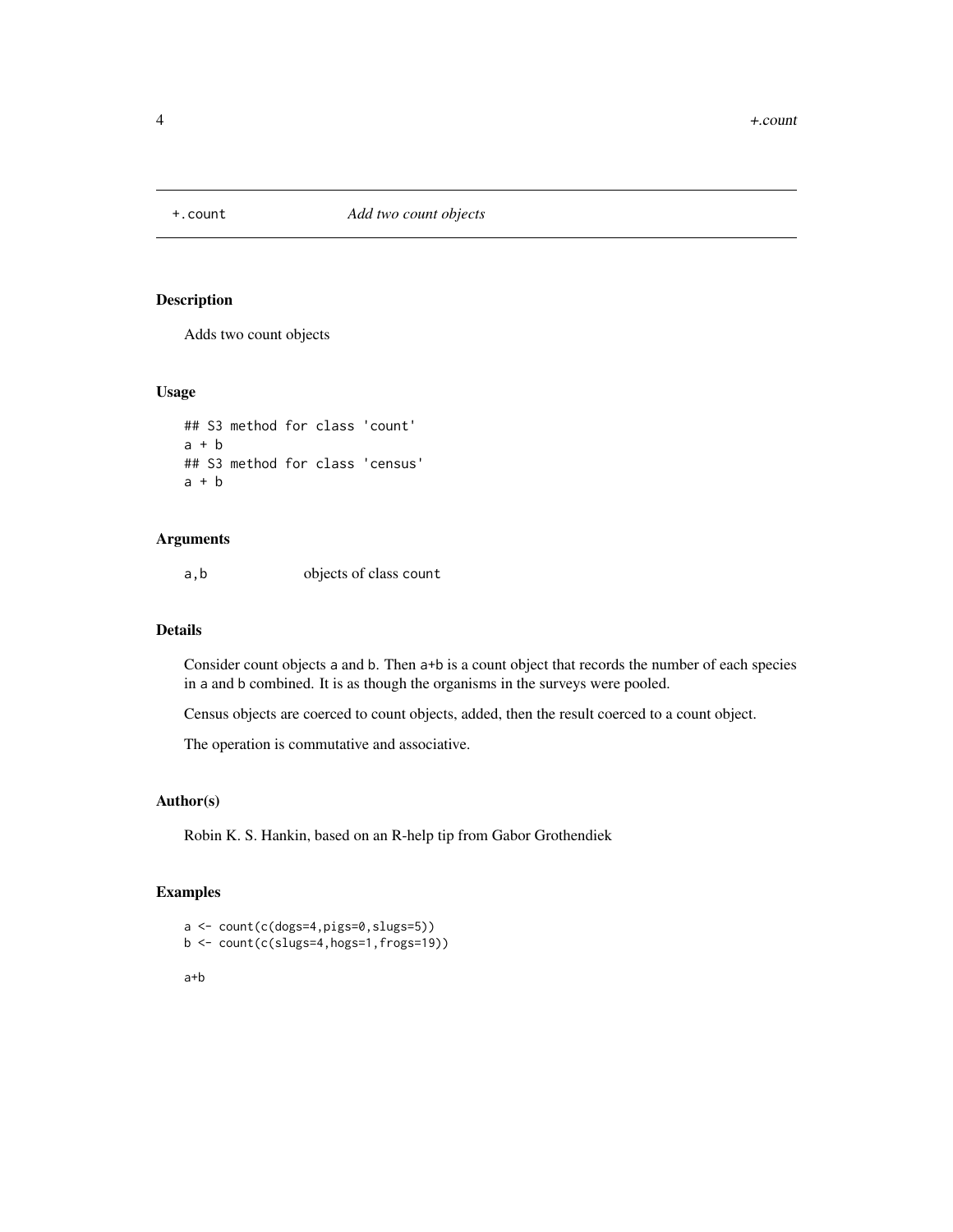<span id="page-4-0"></span>

Various functions from Alonso and McKane 2004 dealing with analytical solutions of a neutral model of biodiversity

#### Usage

```
alonso.eqn6(JM, n, theta)
alonso.eqn11(J, n, theta)
alonso.eqn12(J, n, theta, give=FALSE)
```
## Arguments

| J.JM  | Size of the community and metacommunity respectively                                                                                                              |
|-------|-------------------------------------------------------------------------------------------------------------------------------------------------------------------|
| n     | Abundance                                                                                                                                                         |
| theta | Biodiversity constant                                                                                                                                             |
| give  | In function alonso, eqn12(), Boolean with default FALSE meaning to return the<br>value of the integral, and TRUE meaning to return the full output of integrate() |

## Details

Notation follows that of Alonso and McKane 2004

## Note

Function alonso.eqn6() is identical to function vallade.eqn5()

## Author(s)

Robin K. S. Hankin

## References

D. Alonso and A. J. McKane 2004. "Sampling Hubbell's neutral model of biodiversity", Ecology Letters 7:901-910

```
J < -100plot(1:J , alonso.eqn11(J,n=1:J,
theta=5),log="y",type="l",xlab="n",ylab=expression(S(n)),main="Eqns
11 and 12 of Alonso and McKane")
points(1:J , alonso.eqn12(J,n=1:J, theta=5),type="l",lty=2)
legend("topright",legend=c("equation 11","equation 12"),lty=1:2)
```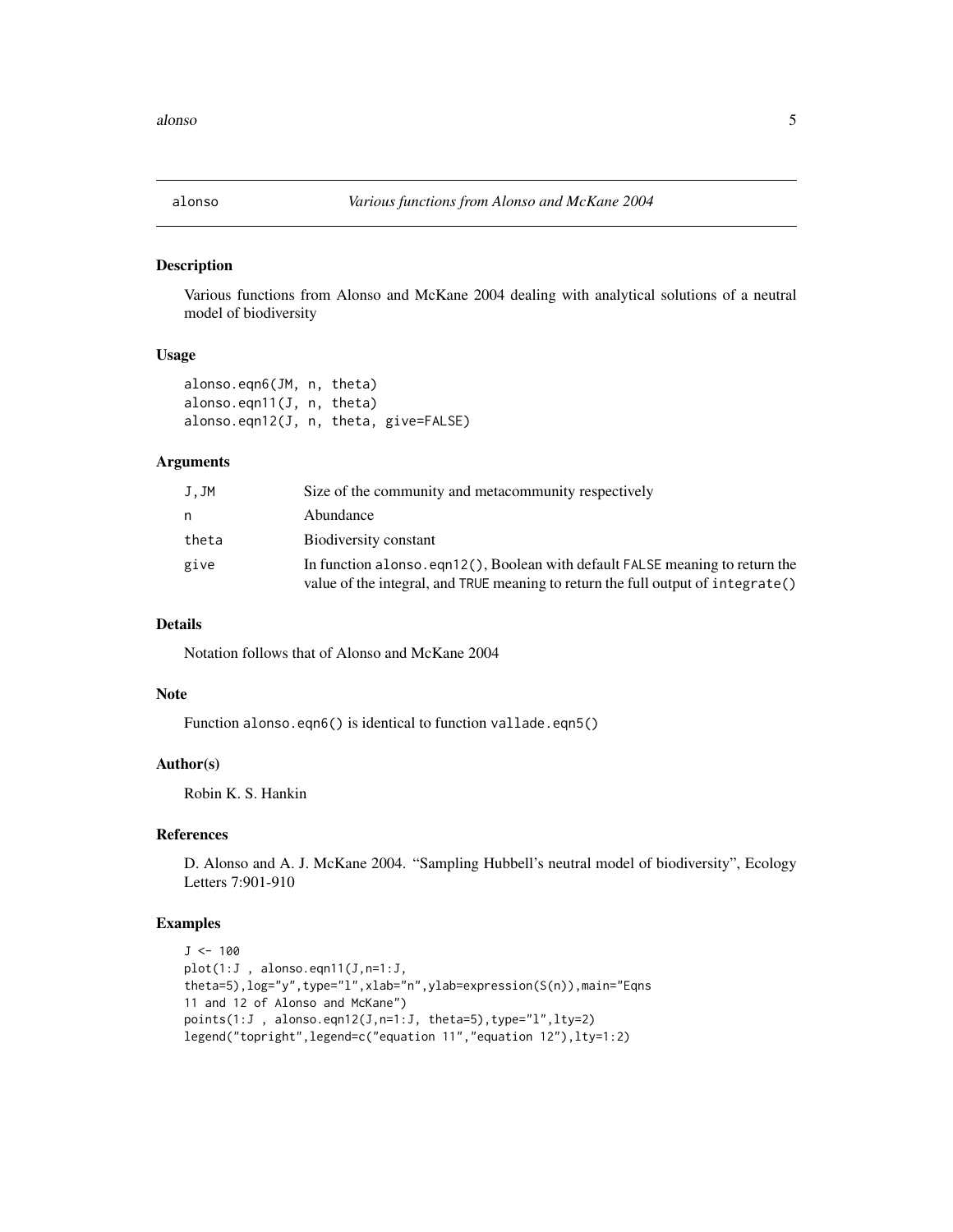<span id="page-5-0"></span>The BCI dataset contains location and species identity for all 10cm dbh (diameter at breast height) trees on Barro Colorado Island, currently for years 1981-1983, 1985, 1990, 1995, 2000, and 2005. The subset of interest here is the abundances for each of the 252 species recorded.

The BCI dataset is not included in the **untb** package, because its licence appears to be inconsistent with the GPL.

It is discussed here because it was used as an example dataset in Hankin 2007.

#### Source

- <http://ctfs.si.edu/datasets/bci/abundance/>
- [http://www.stri.org/english/research/facilities/terrestrial/barro\\_colorado/](http://www.stri.org/english/research/facilities/terrestrial/barro_colorado/index.php) [index.php](http://www.stri.org/english/research/facilities/terrestrial/barro_colorado/index.php)

## References

- R. Condit, S. P. Hubbell and R. B. Foster 2005. *Barro Colorado Forest Census Plot Data* <http://ctfs.si.edu/datasets/bci>
- [http://en.wikipedia.org/wiki/Barro\\_Colorado\\_Island](http://en.wikipedia.org/wiki/Barro_Colorado_Island)
- S. P. Hubbell 2001. "The Unified Neutral Theory of Biodiversity". Princeton University Press.
- <http://ctfs.si.edu/datasets/bci/Terms%20and%20conditions.htm>
- R. K. S. Hankin 2007. "Introducing untb, an R package for simulating ecological drift under the unified neutral theory of biodiversity". *Journal of Statistical Software*, volume 22, issue 12

butterflies *abundance data for butterflies*

## Description

A dataset of class "count" showing the abundance of several butterfly species

#### Usage

```
data(butterflies)
```
#### Format

A table with names of different butterfly species, and entries corresponding to the respective numbers of individuals.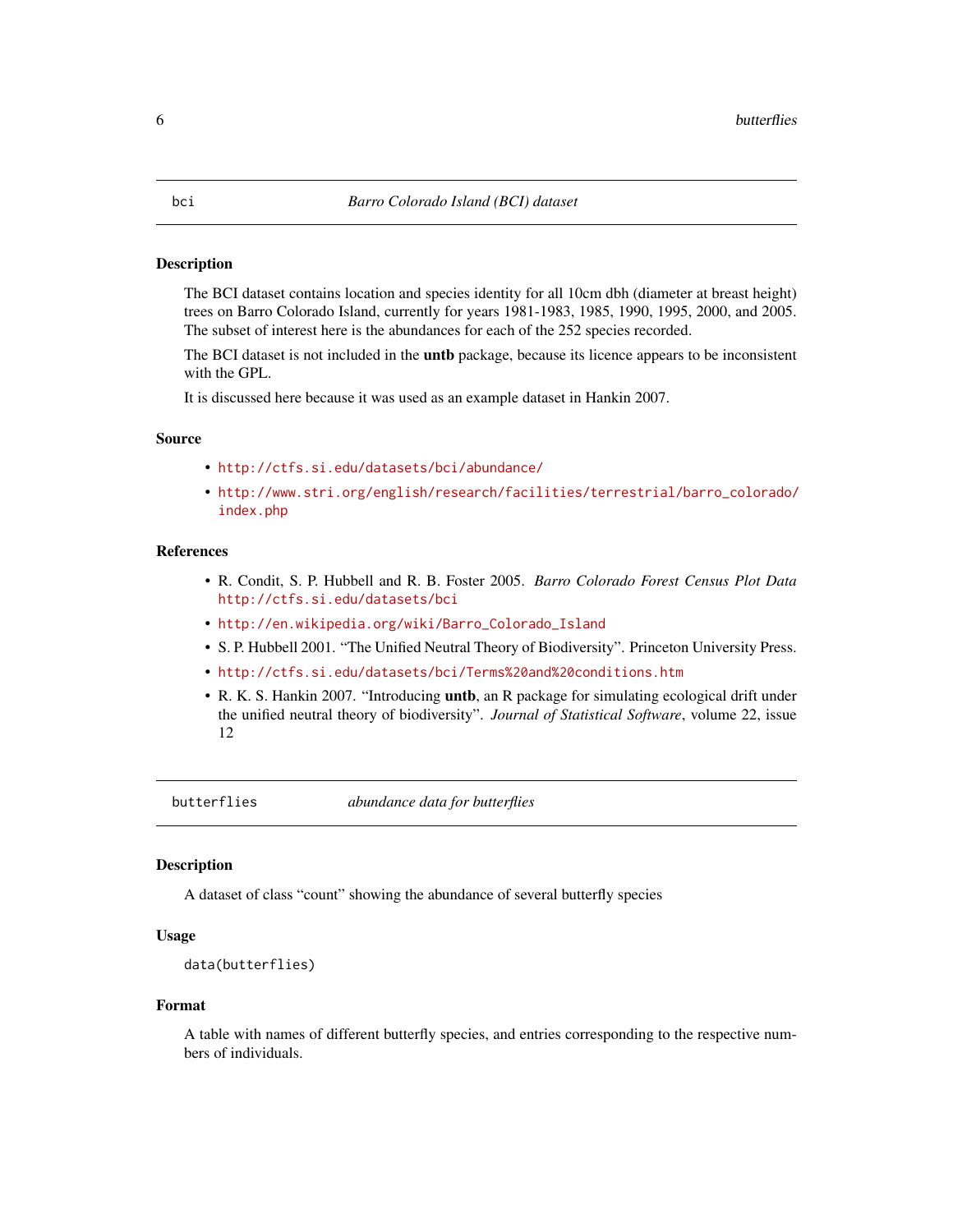#### <span id="page-6-0"></span>caruso and the contract of the contract of the contract of the contract of the contract of the contract of the contract of the contract of the contract of the contract of the contract of the contract of the contract of the

## Source

## <http://texasnaturalist.net/butterflies/bflyct96.html>

#### References

Texas Birding and Naturalist Web

#### Examples

```
data(butterflies)
plot(butterflies, uncertainty=TRUE)
```
caruso *Dataset due to Caruso*

#### Description

A dataframe in standard format due to Migliorini and Caruso presenting observations of oribatid mites.

#### Usage

data(caruso)

#### Format

Dataset caruso is a data frame with 194 observations on 5 variables. Each row corresponds to a species; the observations (rows) are the species abundances in each of 5 habitats.

Following Migliorini et al 2002, the habitats were:

- a pure beech woodland ('Beech')
- a coppice woodland ('Coppice')
- grassland ('Grassland')
- heathland ('Heathland')
- 'Biancana' badlands ('Biancana')

#### Details

Oribatid mites are rather small and very interesting free living soil microarthropods. They have a huge species diversity with populations characterised by highly aggregated distributions over multiple spatial scales ranging from a few centimetres to hundreds of meters.

Within each habitat, several soil samples were collected (five randomly located replicates per each month: see the paper Migliorini et al. 2002). So, actually, that is a network of small samples that make a single large sample.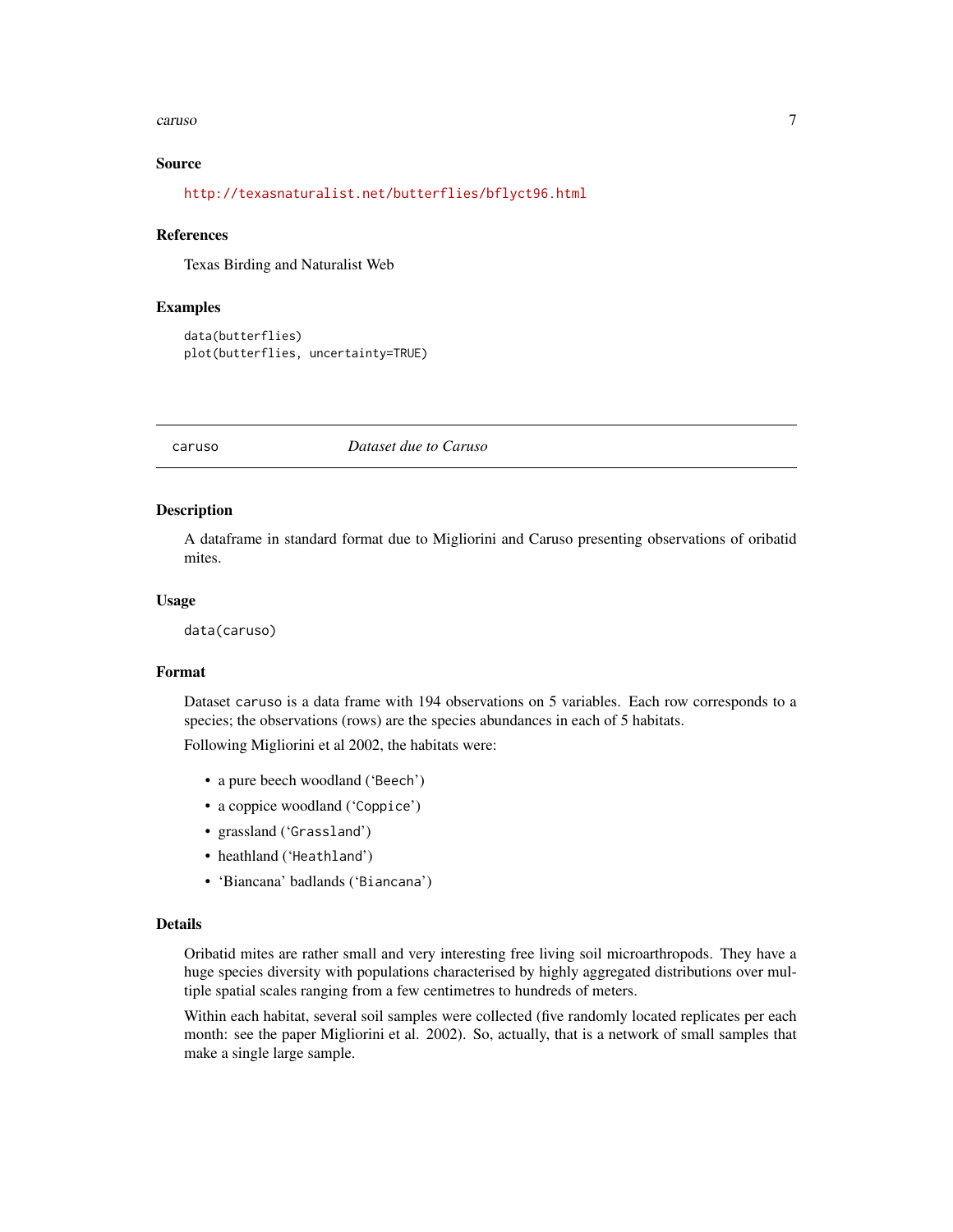<span id="page-7-0"></span>The five study areas of this data set belong to five habitats that are very typical of that Mediterranean region. These five areas also belong to a rather homogeneous biogeographical region (southern Tuscany). On the ground of what is known on the biology and community patterns of Oribatida, several a-priori hypotheses can be made on expected changes in the diversity of their assemblages and immigration rates respectively between and within the five areas. For instance, under the Neutral Model one might expect that the Beech forest should have the highest Theta and an immigration rate of about 1, while one might expect the opposite for the Biancana (a very arid habitat, a kind of gariga/garrigue with very patchy vegetation).

#### Source

Data kindly supplied by Tancredi Caruso

#### **References**

- T. Caruso and others 2007. "The Berger-Parker index as an effective tool for monitoring the biodiversity of disturbed soils: a case study on Mediterranean oribatid (Acari: Oribatida) assemblages". *Biodiversity Conservation*, 16:3277-3285
- M. Migliorini, A. Petrioli, and F. Bernini 2002. "Comparative analysis of two edaphic zoocoenoses (Oribatid mites and Carabid beetles) in five habitats of the 'Pietraporciana' and 'Lucciolabella' Nature Reserves (Orcia Valley, central Italy)". *Acta Oecologica*, 23:361-374

#### See Also

[extractor](#page-15-1)

#### Examples

data(caruso)

```
summary(count(caruso[,1]))
```
optimal.params.sloss(caruso)

<span id="page-7-1"></span>census *Construct, coerce, and test for a census object*

#### **Description**

In package untb, ecosystem data is held in one of two preferred forms: census data and count data. Function as.census() coerces to census format.

#### Usage

```
census(a)
as.census(a)
is.census(a)
```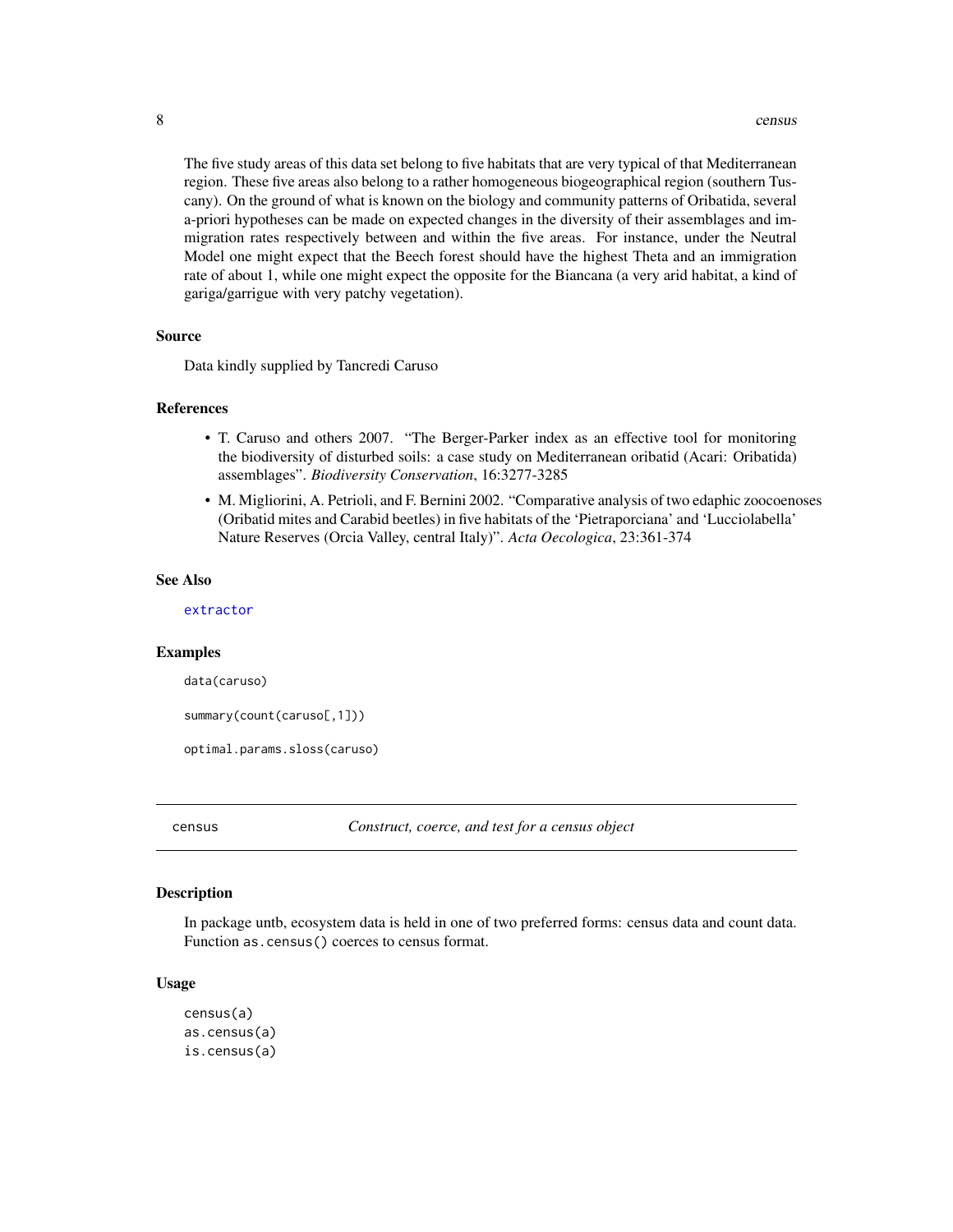#### <span id="page-8-0"></span>census 9

#### Arguments

a Ecosystem data. In function as.census(), if a table, interpret as species count data; otherwise, interpret as census data

## Details

A "census" object is a list of individuals in the form of an unnamed vector whose elements indicate the individuals' species; compare "count" objects.

An object of class "census" is also an unordered factor. The levels are always in alphabetical order.

Function census() takes an object of class "count" and returns an object of class "census". This function is not really intended for the end user.

Function as.census() coerces to class "count" then returns census() of the result.

## Value

Returns an object of class "census".

#### Author(s)

Robin K. S. Hankin

## See Also

[count](#page-9-1)

```
jj <- c(dogs=4,pigs=10,slugs=0,fish=1)
x \le -census(jj) # slugs appear as zero abundance
extant(x) # slugs gone
x+x # count method for census objects: order of elements lost
as.census(jj) # probably NOT what you meant
a <- c(rep("oak",5) ,rep("ash",2),rep("elm",3),rep("xx",4))
# note that "a" is a plain vector here.
as.census(a)
```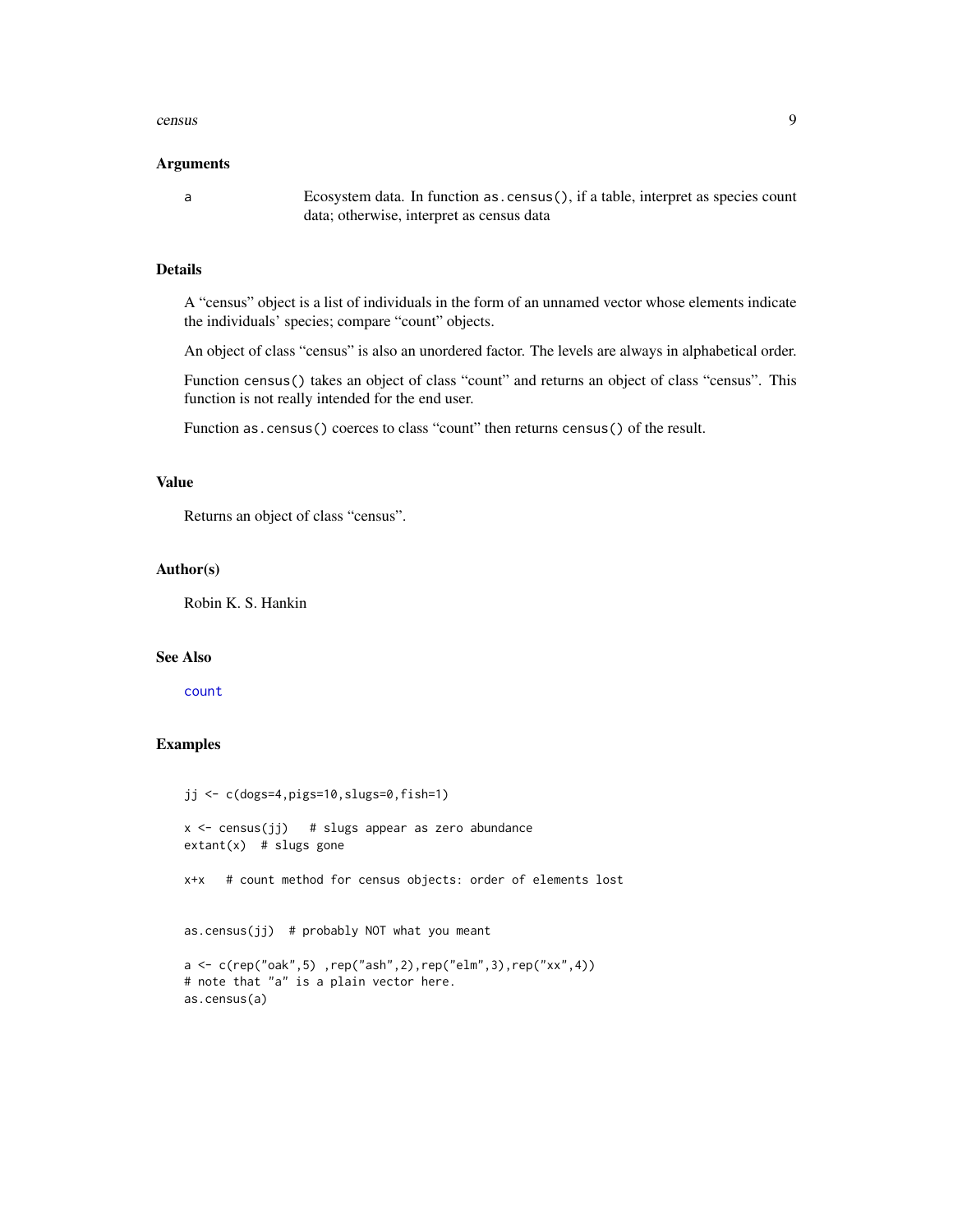<span id="page-9-0"></span>

A dataset of copepod (resp: ostracod) abundances supplied by Dr Phil Pugh of the National Oceanography Centre, Southampton

#### Usage

data(copepod) data(ostracod)

## Format

A table with names of different copepod (resp: ostracod) species, and entries corresponding to the numbers of individuals of each species.

#### Source

<http://www.soc.soton.ac.uk/>

## Examples

```
data(copepod)
optimize(f=theta.likelihood,interval=c(10,100), maximum=TRUE,
S=no.of.spp(copepod), J=no.of.ind(copepod), give.log=TRUE)
```
data(ostracod) preston(ostracod)

<span id="page-9-1"></span>count *Construct, coerce, and test for a count object*

## Description

In package untb, ecosystem data is held in one of two preferred forms: census data and count data. Function count creates an object of class "count", and as.count() coerces to this class.

#### Usage

```
as.count(a,add="")
count(a)
is.count(a)
```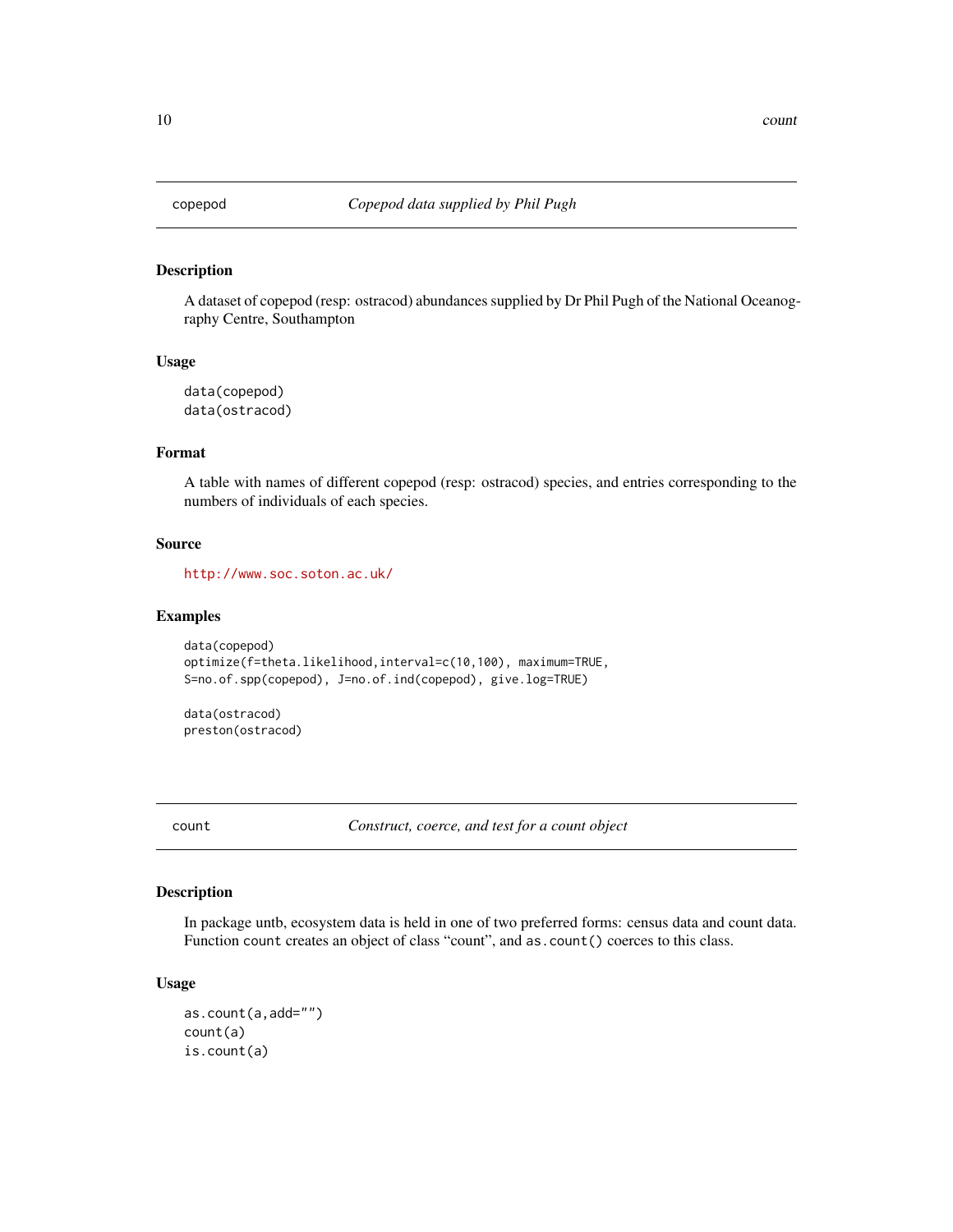#### <span id="page-10-0"></span>count 11

#### **Arguments**

| a   | Ecosystem data. In function as .count (), if a table, interpret as species count<br>data; otherwise, interpret as census data. Special dispensation is made for single<br>rows of a dataframe                                                                                                       |
|-----|-----------------------------------------------------------------------------------------------------------------------------------------------------------------------------------------------------------------------------------------------------------------------------------------------------|
| add | In function as $count()$ , character argument with default "" (empty string)<br>meaning to leave the species names unchanged. A non-empty string is prepended<br>to the species names using paste(). This is useful if the species names are in-<br>tegers because the display can become confusing |

#### Details

A "count" object is a list of species together with their abundance. It also has class "table"; compare "census" objects.

An object of class "count" is a table sorted from most to least abundant species. The singletons are thus tabulated last.

Function count () takes a vector, the elements of which are interpreted as abundances. If any of the elements are named, the names are interpreted as species names (unnamed elements are given the null name). If the vector is unnamed, then the species names are upper case letters, with the first element being named "A", the second "B", and so on; this behaviour is inherited from as.table(). Note that this means that the species names are not necessarily in alphabetical order. From version 1.6-9, zero elements are interpreted as zero abundance species (ie extinct).

To access or change species names, use names() and names<- respectively.

Function as.count() coerces its argument to count form.

#### Value

Returns an object of class "count".

## Author(s)

Robin K. S. Hankin

#### See Also

[census](#page-7-1)

```
a <- c(rep("oak",5) ,rep("ash",2),rep("elm",3),rep("xx",4))
as.count(a)
```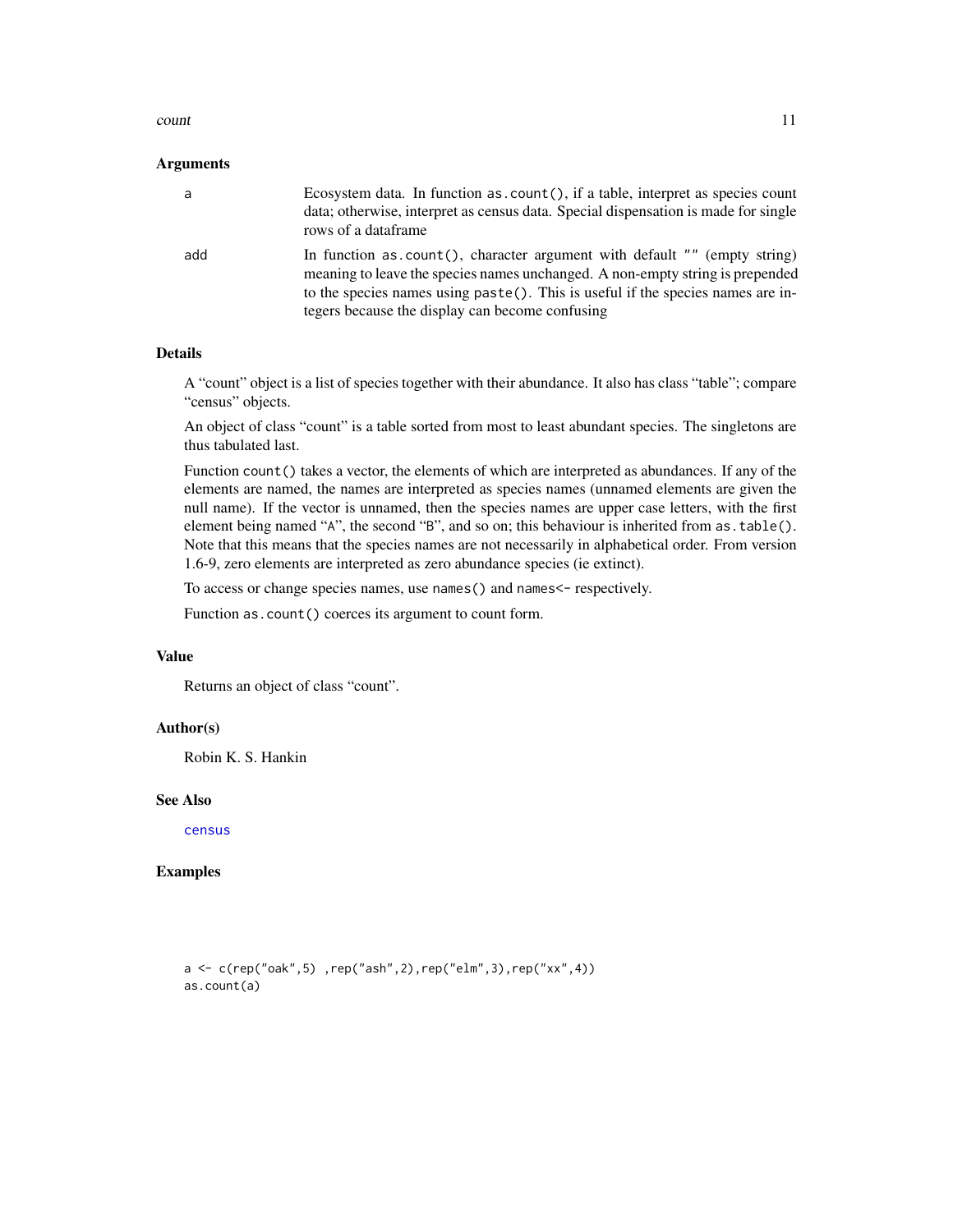```
data(saunders)
as.count(saunders[1,-(1:150)])
jj <- sample(1:5,5,replace=TRUE)
as.count(jj)
as.count(jj,add="spp.")
```
display.untb *Animation of neutral ecological drift*

## Description

Displays an ongoing simulation of neutral ecological drift using nice colours and a simple animation technique

#### Usage

display.untb(start, gens=100, prob.of.mutate = 0, cex=3, individually  $=$  TRUE, ask = FALSE, flash = FALSE, delay = 0, cols=NULL, ...)

## Arguments

| start        | Starting ecosystem; coerced to class census. Usually, pass an object of class<br>count; see examples. To start with a monoculture of size 10, use start=rep $(1, 10)$<br>and to start with a system of maximal diversity (ie all singletons), use start=1:10                                                                                                                                                                                                                                                                                                                                                                                                     |
|--------------|------------------------------------------------------------------------------------------------------------------------------------------------------------------------------------------------------------------------------------------------------------------------------------------------------------------------------------------------------------------------------------------------------------------------------------------------------------------------------------------------------------------------------------------------------------------------------------------------------------------------------------------------------------------|
| gens         | Number of generations to simulate                                                                                                                                                                                                                                                                                                                                                                                                                                                                                                                                                                                                                                |
|              | prob. of . mutate Probability of mutation. The default of zero corresponds to $\theta = 0$ and this means<br>that any ecosystem will eventually become a monoculture (it is particularly in-<br>structive to watch this happen, especially with a starting ecosystem of maximal<br>diversity—but be warned, this can take a long time, especially for ecosystems<br>with a large number of individuals). Nonzero values mean that a nontrivial<br>dominance-diversity curve will eventuate, although this too can take a long time<br>to happen. Try a nonzero value of prob. of. mutate with monoculture start (use<br>individually=FALSE for such experiments) |
| cex          | The size of the dots used for plotting, defaulting to 3                                                                                                                                                                                                                                                                                                                                                                                                                                                                                                                                                                                                          |
| individually | Boolean, with default TRUE meaning that a timestep means the death of a single<br>individual and the simultaneous birth of a new individual; and FALSE meaning<br>that a timestep refers to every individual in the system                                                                                                                                                                                                                                                                                                                                                                                                                                       |
| ask          | Boolean, with default FALSE meaning to display the generations autonomously,<br>and TRUE meaning to wait for the user to hit the "return" before proceeding                                                                                                                                                                                                                                                                                                                                                                                                                                                                                                      |
| flash        | Boolean, with TRUE meaning to indicate the site of a death/birth with a flashing<br>ring; and default FALSE meaning to omit the flashing ring. Use TRUE for peda-<br>gogic purposes, possibly with ask set to TRUE, or a nonzero delay. This option<br>only kicks in if individually is TRUE                                                                                                                                                                                                                                                                                                                                                                     |

<span id="page-11-0"></span>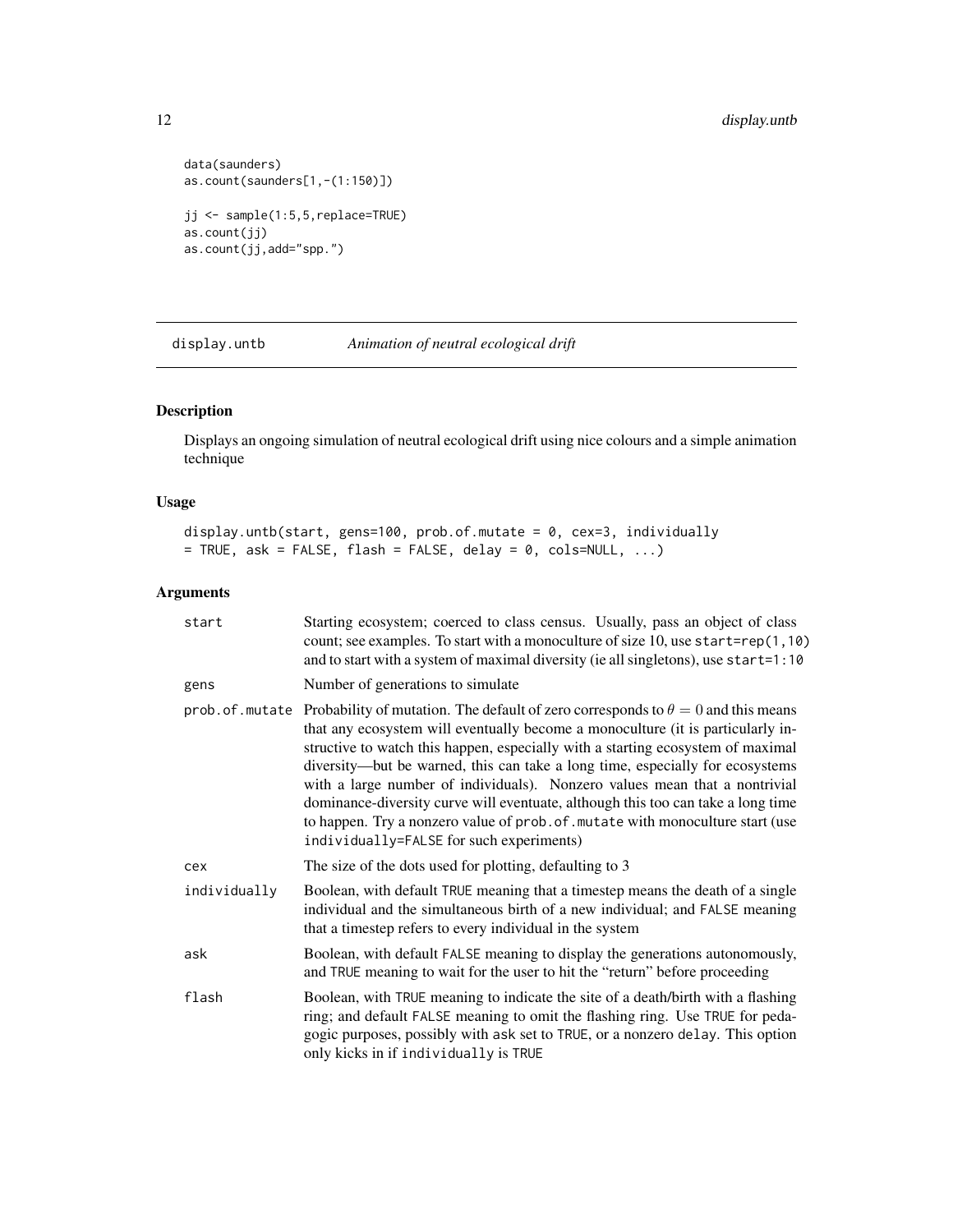#### <span id="page-12-0"></span>etienne aan de stel in de stel in de stel in de stel in de stel in de stel in de stel in de stel in de stel in<br>Tanton de la contradiction de la contradiction de la contradiction de la contradiction de la contradiction de

| delav     | Time delay between generations in seconds; meaningful whatever the value of<br>flash and individually             |
|-----------|-------------------------------------------------------------------------------------------------------------------|
| cols      | A vector of colours with default NULL meaning to choose them randomly. Useful<br>for printing stills from a movie |
| $\ddotsc$ | Further arguments passed to plot() and points()                                                                   |

## Author(s)

Robin K. S. Hankin

#### References

S. P. Hubbell 2001. "The Unified Neutral Theory of Biodiversity". Princeton University Press.

#### Examples

data(butterflies) display.untb(start=butterflies,prob=0, gens=1e2)

<span id="page-12-1"></span>

| etienne |
|---------|
|         |

etienne *Etienne's sampling formula*

#### <span id="page-12-2"></span>Description

Function etienne() returns the probability of a given dataset given theta and m according to the Etienne's sampling formula. Function optimal.params() returns the maximum likelihood estimates for theta and m using numerical optimization

## Usage

etienne(theta, m, D, log.kda = NULL, give.log = TRUE, give.like = TRUE) optimal.params(D, log.kda = NULL, start = NULL, give = FALSE, ...)

#### Arguments

| theta     | Fundamental biodiversity parameter                                                                                                                                             |
|-----------|--------------------------------------------------------------------------------------------------------------------------------------------------------------------------------|
| m         | Immigration probability                                                                                                                                                        |
| D         | Dataset; a count object                                                                                                                                                        |
| log.kda   | The KDA as defined in equation A11 of Etienne 2005. See details section                                                                                                        |
| give.log  | Boolean, with default TRUE meaning to return the logarithm of the value                                                                                                        |
| give.like | Boolean, with default TRUE meaning to return the likelihood and FALSE meaning<br>to return the probability                                                                     |
| start     | In function optimal. params (), the start point for the optimization routine $(\theta, m)$ .                                                                                   |
| give      | In function optimal.params(), Boolean, with TRUE meaning to return all out-<br>put of the optimization routine, and default FALSE meaning to return just the<br>point estimate |
| $\ddotsc$ | In function optimal.params(), further arguments passed to optim()                                                                                                              |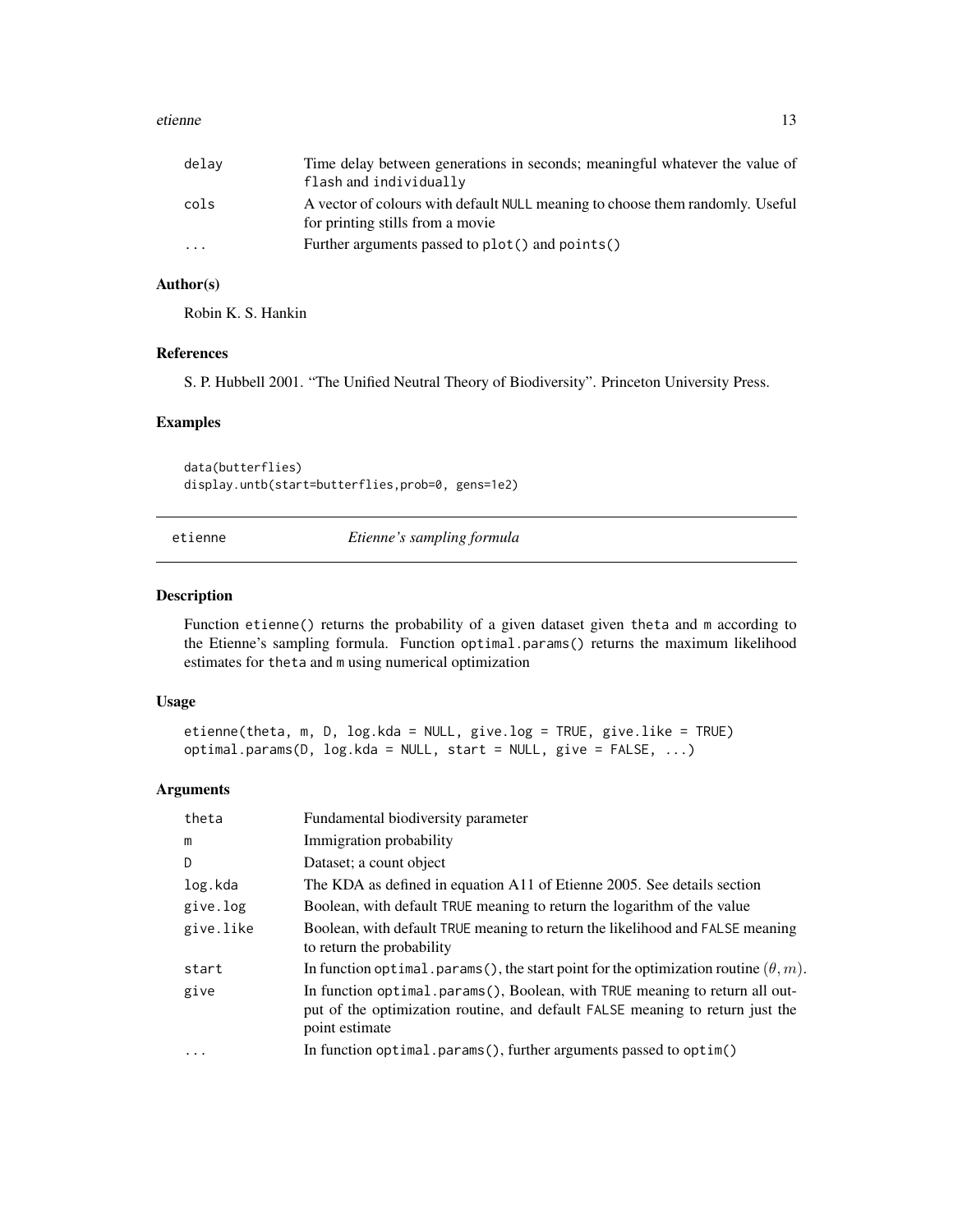#### <span id="page-13-0"></span>Details

Function etienne() is just Etienne's formula 6:

$$
P[D|\theta,m,J] = \frac{J!}{\prod_{i=1}^S n_i \prod_{j=1}^J \Phi_j!} \frac{\theta^S}{(\theta)_J} \times \sum_{A=S}^J \left( K(D,A) \frac{(\theta)_J}{(\theta)_A} \frac{I^A}{(I)_J} \right)
$$

where  $\log K(D, A)$  is given by function logkda() (qv). It might be useful to know the (trivial) identity for the Pochhammer symbol [written  $(z)_n$ ] documented in theta.prob.Rd. For convenience, Etienne's Function optimal.params() uses optim() to return the maximum likelihood estimate for  $\theta$  and  $m$ .

Compare function optimal. theta(), which is restricted to no dispersal limitation, ie  $m = 1$ .

Argument log. kda is optional: this is the  $K(D, A)$  as defined in equation A11 of Etienne 2005; it is computationally expensive to calculate. If it is supplied, the functions documented here will not have to calculate it from scratch: this can save a considerable amount of time

## Author(s)

Robin K. S. Hankin

#### References

R. S. Etienne 2005. "A new sampling formula for biodiversity". *Ecology letters* 8:253-260

#### See Also

[logkda](#page-18-1), [optimal.theta](#page-25-1)

#### Examples

```
data(butterflies)
## Not run: optimal.params(butterflies) #takes too long without PARI/GP
```
#Now the one from Etienne 2005, supplementary online info:

```
zoo <- count(c(pigs=1, dogs=1, cats=2, frogs=3, bats=5, slugs=8))
l <- logkda.R(zoo, use.brob=TRUE) # Use logkda() if pari/gp is available
optimal.params(zoo, log.kda=l) #compare his answer of 7.047958 and 0.22635923.
```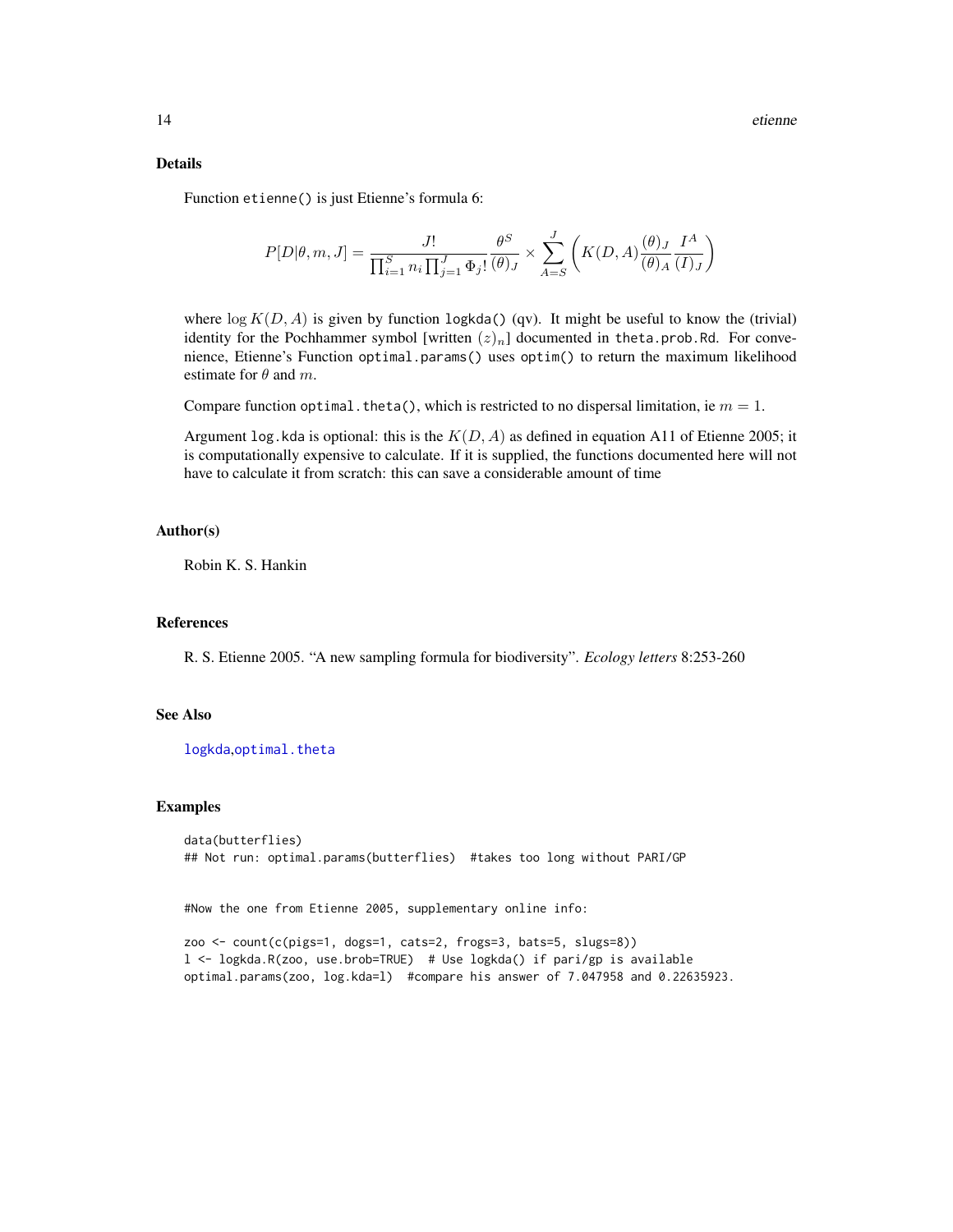<span id="page-14-0"></span>expected.abundance *Expected abundances under the neutral model*

## Description

Returns a vector of expected abundances of the i-th ranked species under the neutral model

## Usage

```
expected.abundance(J, theta)
```
## Arguments

|       | Size of the ecosystem  |
|-------|------------------------|
| theta | Biodiversity parameter |

## Value

Returns an object of class count. Species names (capital letters) are assigned by function count().

#### Note

Function is very slow even for moderate J.

## Author(s)

Robin K. S. Hankin

## References

S. P. Hubbell 2001. "The Unified Neutral Theory of Biodiversity". Princeton University Press.

## See Also

[rand.neutral](#page-32-1),[count](#page-9-1)

## Examples

```
expected.abundance(J=10,theta=3)
```
sum(expected.abundance(J=10,theta=3)) #should be 10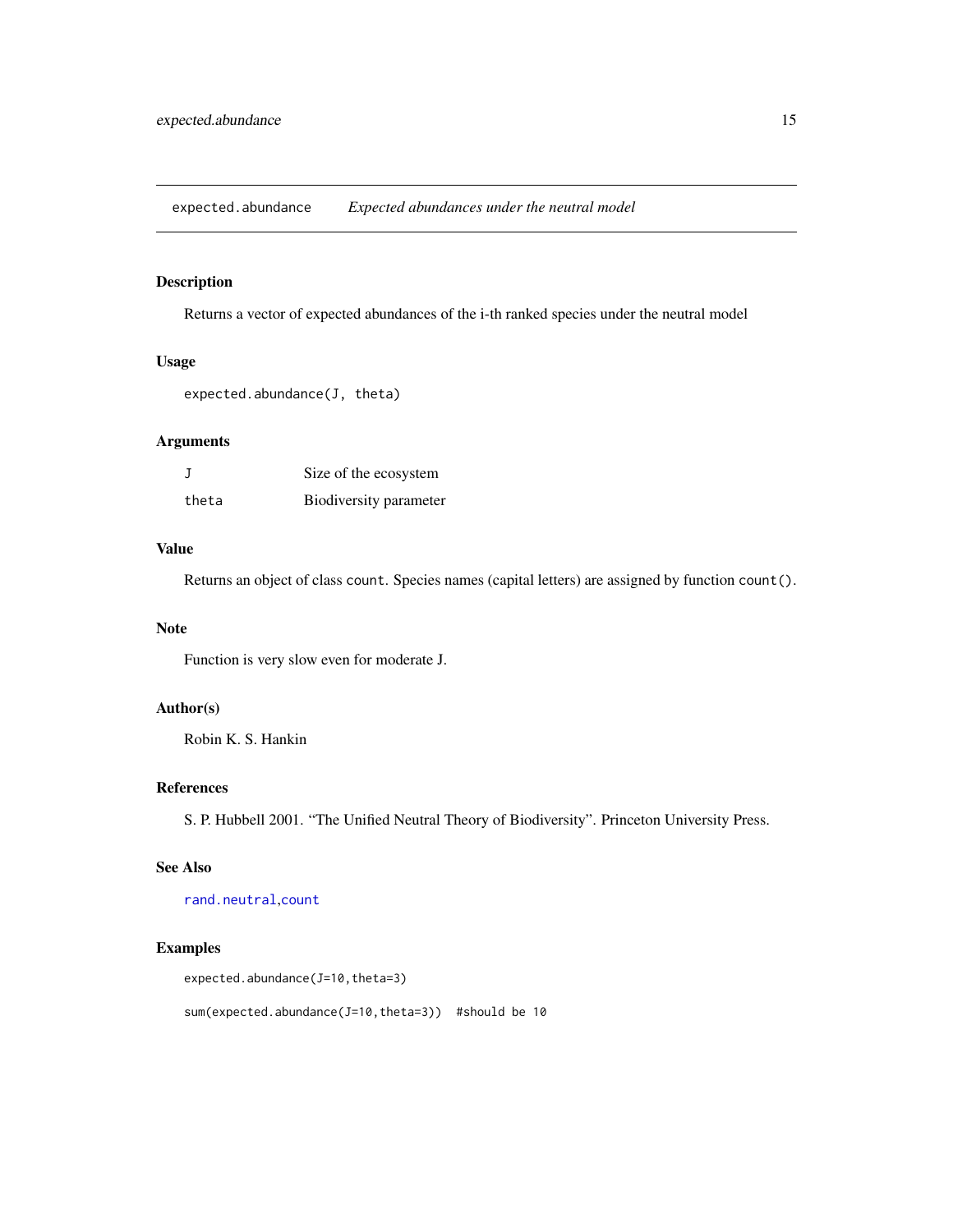Extracts rows of a data frame and, if there is one row only, coerces to a count object, preserving the species names

## Usage

```
extractor(x, index)
```
#### Arguments

|       | A data frame with column headings being species names |
|-------|-------------------------------------------------------|
| index | A vector of indices to extract                        |

## Details

If index is length one, the numbers are interpreted as species counts, and the output is coereced to a count object.

## Author(s)

Robin K. S. Hankin

## Examples

```
data(saunders)
plot(extractor(saunders.exposed,1))
```
fisher *Various functionality to implement Fisher's logseries*

## Description

Various functions connected to Fisher's logseries including creation of synthetic datasets and estimation of Fisher's alpha

## Usage

```
fishers.alpha(N, S, give=FALSE)
fisher.ecosystem(N, S, nmax, alpha=NULL, c=0)
```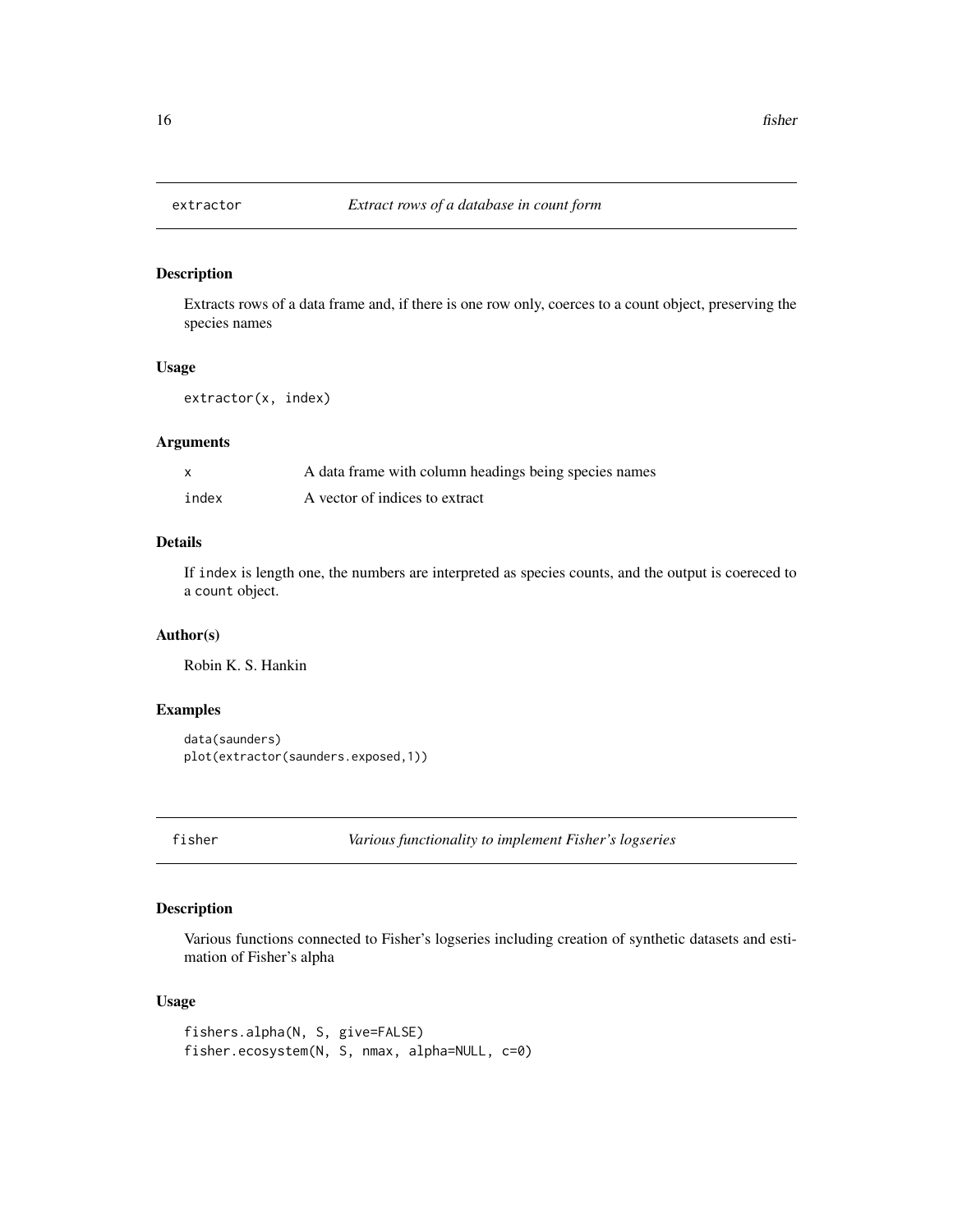#### <span id="page-16-0"></span>ghats  $17$

## Arguments

| N     | Size of the ecosystem. In the case of fisher.ecosystem(), the expected size<br>of the ecosystem                                                         |
|-------|---------------------------------------------------------------------------------------------------------------------------------------------------------|
| S     | Number of species in ecosystem                                                                                                                          |
| alpha | In function fisher.ecosystem(), Fisher's $\alpha$ . If not supplied, it will be calcu-<br>lated from N and S.                                           |
| give  | In function fishers. alpha(), Boolean variable with default FALSE meaning to<br>return alpha, and TRUE meaning to return a list containing x and alpha. |
| nmax  | In function fisher.ecosystem(), the maximum number of species abundance<br>classes to consider                                                          |
|       | In function fisher.ecosystem(), the rare species advantage term                                                                                         |

## Details

Function fishers.alpha() solves for  $\alpha$  given N and S, as per Fisher's table 9, p55.

Given N and S (or  $\alpha$ ), function fisher.ecosystem() generates a Fisherian ecosystem with expected size N and expected species count S.

## Author(s)

Robin K. S. Hankin

## References

R. A. Fisher and A. S. Corbet and C. B. Williams 1943. "The relation between the number of species and the number of individuals in a random sample of an animal population", *Journal of Animal Ecology*, volume 12, pp 42–58

## Examples

```
fishers.alpha(N=100000,S=100)
#compare the Table value:
  100000/10^3.95991
```

| ghats | Tree counts in 1-ha plots from the Western Ghats mountains (South |  |  |  |
|-------|-------------------------------------------------------------------|--|--|--|
|       | India)                                                            |  |  |  |

## Description

Tree species counts are given in 50 one-hectare sampling plots (species by sample matrix). This only includes trees over 10 cm dbh (diameter at breast height) and species labels (row names) are numeric.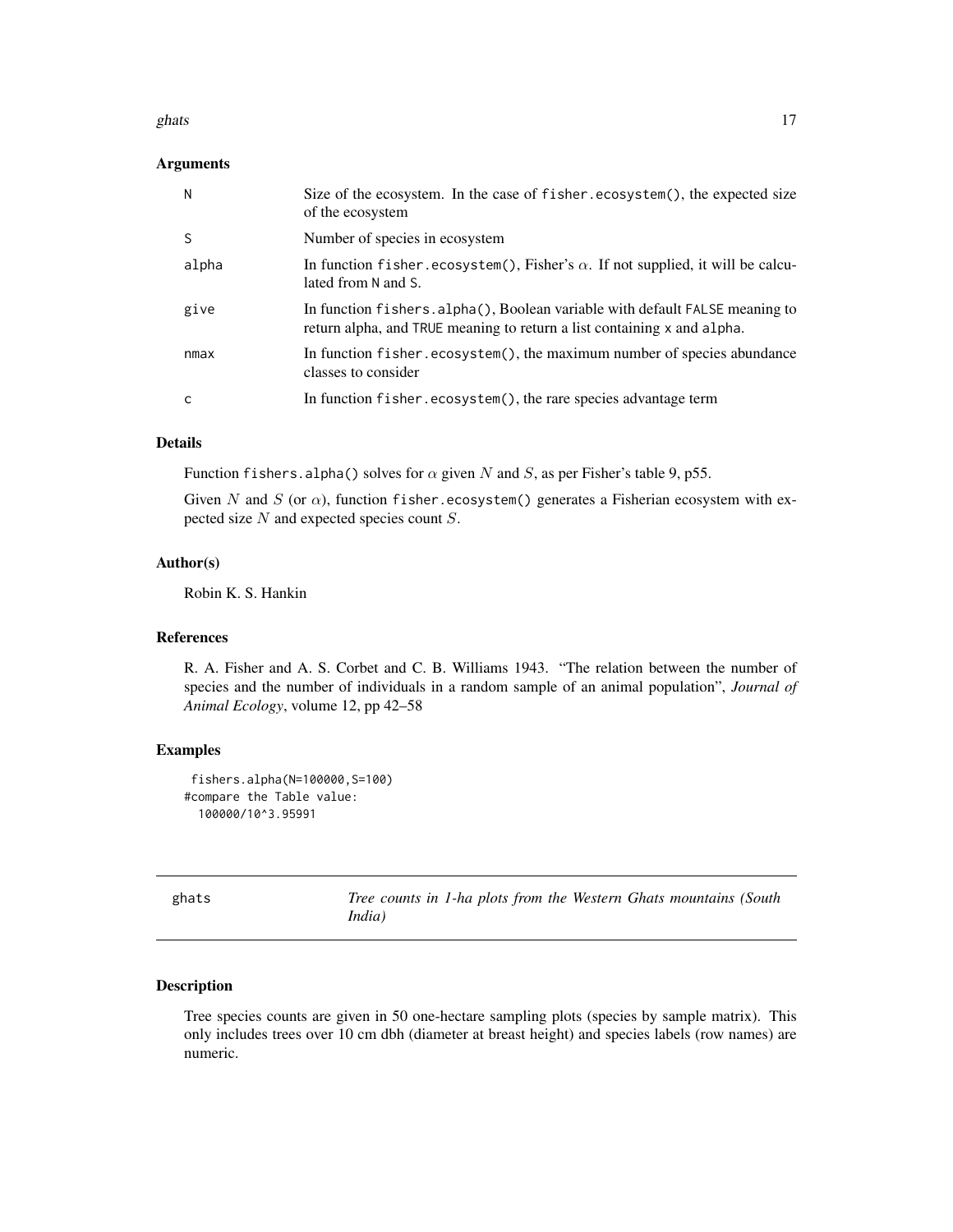18 isolate that the set of the set of the set of the set of the set of the set of the set of the set of the set of the set of the set of the set of the set of the set of the set of the set of the set of the set of the set

#### Usage

data(ghats)

## Format

Data frame displaying 304 species counts over 50 one-hectare plots.

## Source

Ecological Archives E088-149-A1. [http://www.esapubs.org/Archive/ecol/E088/149/append](http://www.esapubs.org/Archive/ecol/E088/149/appendix-A.htm)ix-A. [htm](http://www.esapubs.org/Archive/ecol/E088/149/appendix-A.htm)

## References

Francois Munoz, Pierre Couteron, B. R. Ramesh, and Rampal S. Etienne 2007. "Estimating parameters of neutral communities: from one single large to several small samples." *Ecology* 88(10):2482- 2488.

## Examples

```
data(ghats)
# Rank-abundance picture of plot 1 (column 1 in ghats)
plot(extant(count(ghats[,1])))
```

```
#histogram of optimal theta across the 50 plots:
hist(apply(ghats, 2, optimal.theta), col='gray')
```
isolate *Randomly select a subset of an ecosystem*

## Description

Return an ecosystem comprised of individuals randomly sampled from a metacommunity

#### Usage

 $isolate(a, size = no.of.ind(a), replace = TRUE)$ 

#### Arguments

| a       | Ecosystem data                                                                                                                                                                |  |
|---------|-------------------------------------------------------------------------------------------------------------------------------------------------------------------------------|--|
| size    | Number of individuals to sample                                                                                                                                               |  |
| replace | Boolean, with default TRUE meaning to sample individuals from the metacom-<br>munity with replacement and FALSE meaning to sample without replacement.<br>See details section |  |

<span id="page-17-0"></span>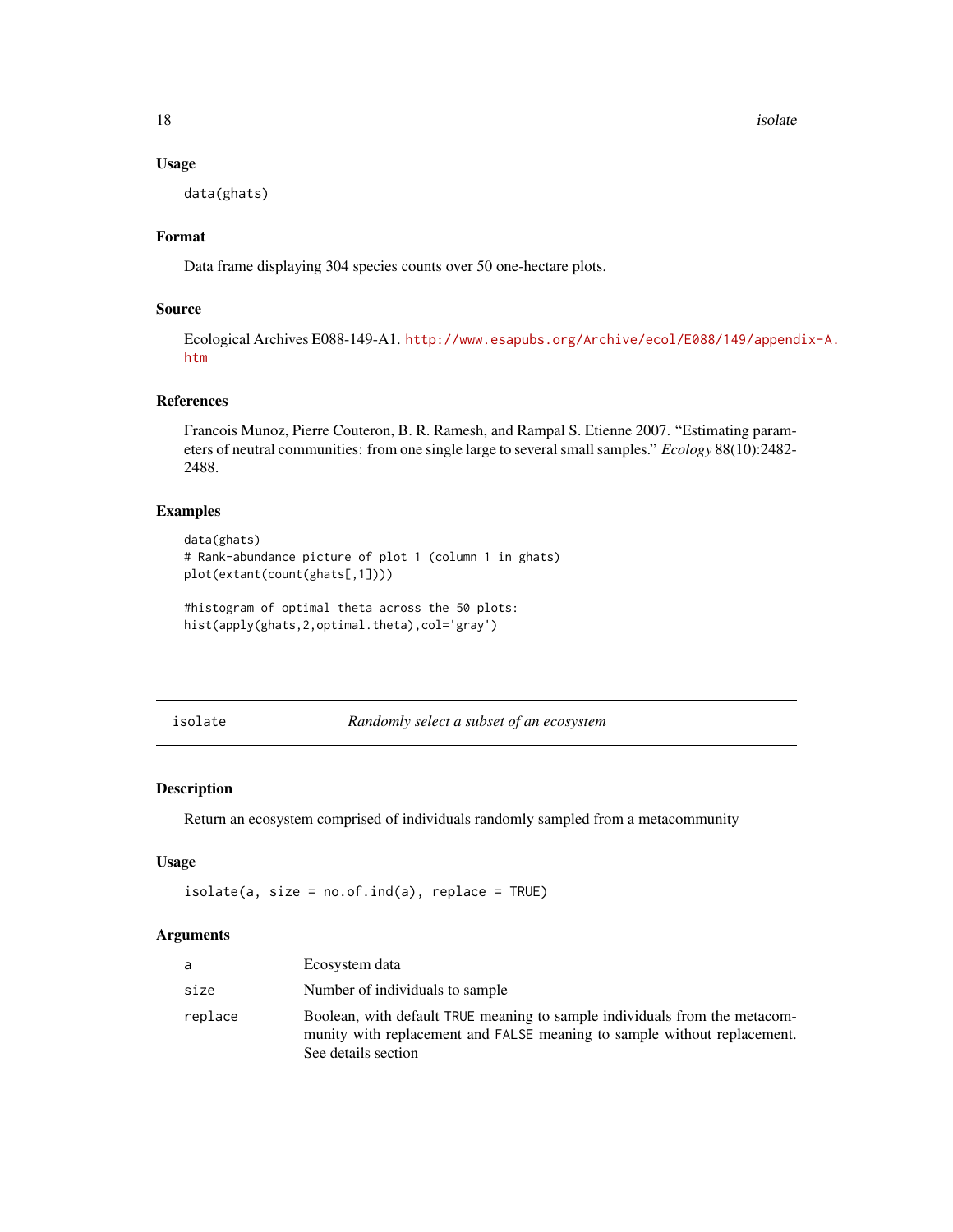#### <span id="page-18-0"></span>logkda 19

## Details

Setting argument replace to default TRUE is much faster.

The canonical example is given by Leigh et al 1993, in which islands were isolated from the mainland by rising waters. The trees on the islands were held to be a randomly drawn sample from the metacommunity.

Given that the usual usage of this function is to generate a plausible ecosystem under such a scenario, one would have a hard time justifying the use of replace=TRUE as it allows (for example) a singleton metacommunity species to have multiple representatives in the returned ecosystem.

However, for large metacommunities and small subsamples, the distinction between replace=TRUE and replace=FALSE is small.

## Value

Returns a count object

#### **Note**

If replace=FALSE, the returned count object includes extinct species. Use extant(isolate(...)) to return only extant species

## Author(s)

Robin K. S. Hankin

#### References

E. G. Leigh and others 1993. "The decline of tree diversity on newly isolated tropical islands: a test of a null hypothesis and some implications". Evolutionary Ecology, 7:76-102

#### Examples

```
a <- rand.neutral(1000,10)
no.of.spp(a)
no.of.spp(isolate(a))
```
<span id="page-18-1"></span>logkda *Etienne's K(D,A)*

## Description

Calculates Etienne's  $K(D, A)$  using a variety of different methods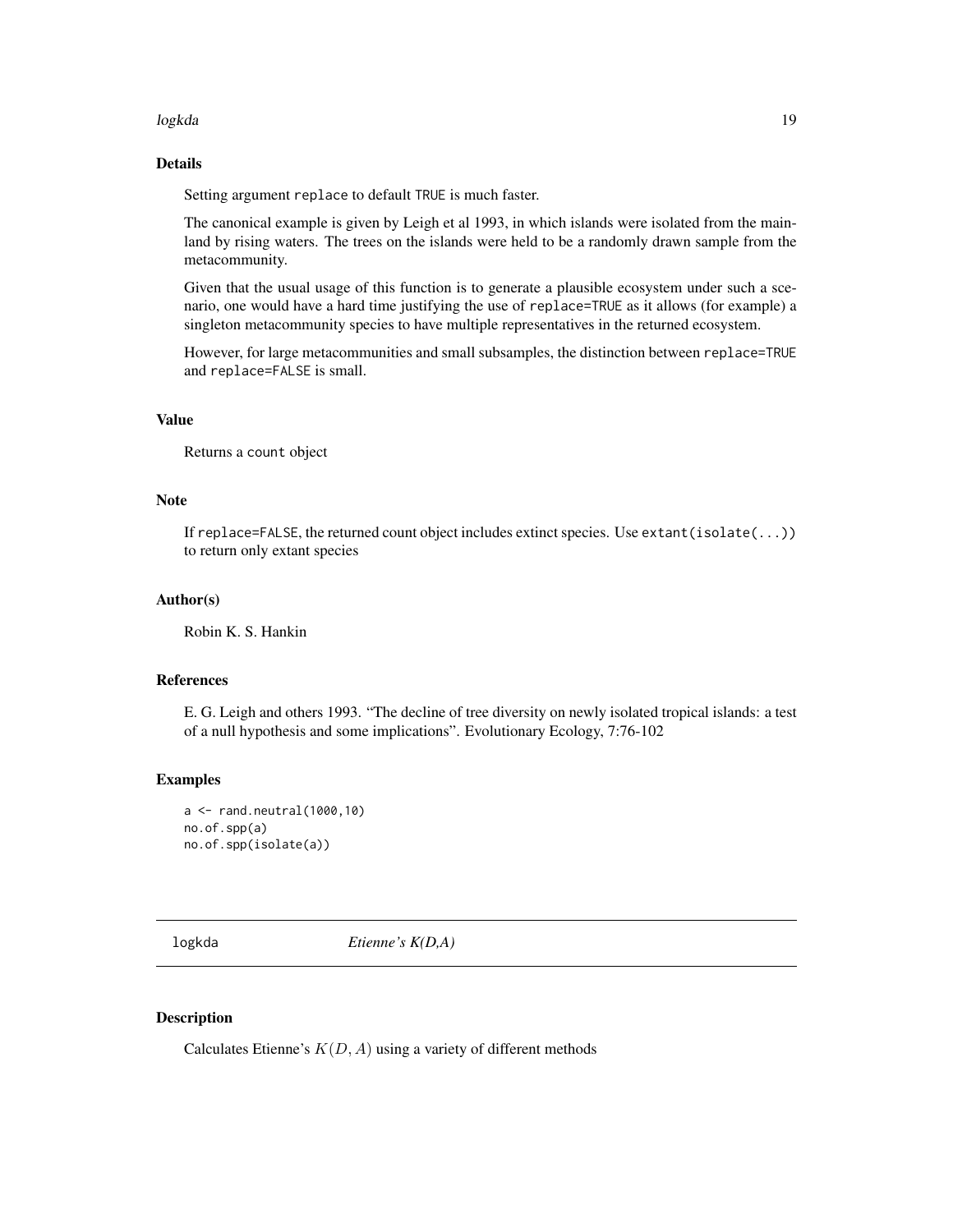20 and 20 and 20 and 20 and 20 and 20 and 20 and 20 and 20 and 20 and 20 and 20 and 20 and 20 and 20 and 20 and

## Usage

```
logkda.R(a, use.brob=TRUE)
logkda.a11(a)
logkda.pari(a, numerical=TRUE, gp_binary = "gp")
logkda.polyn(a)
logkda(a, method="pari", ...)
logkda_pari_unix(a, numerical, pari_string, gp_binary)
logkda_pari_windows(a, numerical, pari_string)
```
## **Arguments**

| a                      | Count object                                                                                                                                                                    |
|------------------------|---------------------------------------------------------------------------------------------------------------------------------------------------------------------------------|
| use.brob               | In function logkda. R(), Boolean, with default TRUE meaning to use Brobding-<br>nagian numbers for the calculation. This is slower but allows one to analyze<br>larger datasets |
| numerical              | Boolean, with default TRUE meaning to coerce to a numerical vector (thereby<br>losing precision), and FALSE meaning to return the string produced by pari/gp                    |
| method                 | In function logkda(), a string specifying which method to use. Takes "R",<br>"all", or "pari"                                                                                   |
| pari_string, gp_binary |                                                                                                                                                                                 |
|                        | configuration variables (not intended to be changed by the user)                                                                                                                |
| $\cdot$                | In function logkda(), further arguments which are passed to the other functions                                                                                                 |

## Details

The user should use function logkda(), which is a wrapper for the other functions. Note that the default method, pari, requires the pari/gp system to be installed. This is the preferred option because it is much faster than the other methods.

Functions logkda.R() and logkda.pari() calculate  $K(D, A)$  using the method appearing in Etienne (2005), supplementary online material; they use R and pari/gp respectively. Function logkda.a11 is a direct implementation of formula A11 in Etienne (2005). The formula is

$$
K(D, A) = \sum_{\{a_1, ..., a_S | \sum a_i = A\}} \prod_{i=1}^{S} \frac{\overline{s}(n_i, a_i) \,\overline{s}(a_i, 1)}{\overline{s}(n_i, 1)}
$$

where  $\bar{s}(n_i, a_i)$  are Stirling numbers of the first kind (see logS1).

Function logkda.pari() dispatches to either logkda\_pari\_unix() or logkda\_pari\_windows() but the windows function is not guaranteed to work.

## Note

If method takes its default value of "pari", and pari/gp is not installed (the test is gp --version), then the method is changed to R and a warning given.

Function logkda.a11() is included because the computational method is a direct transcription of formula A11; it is very slow.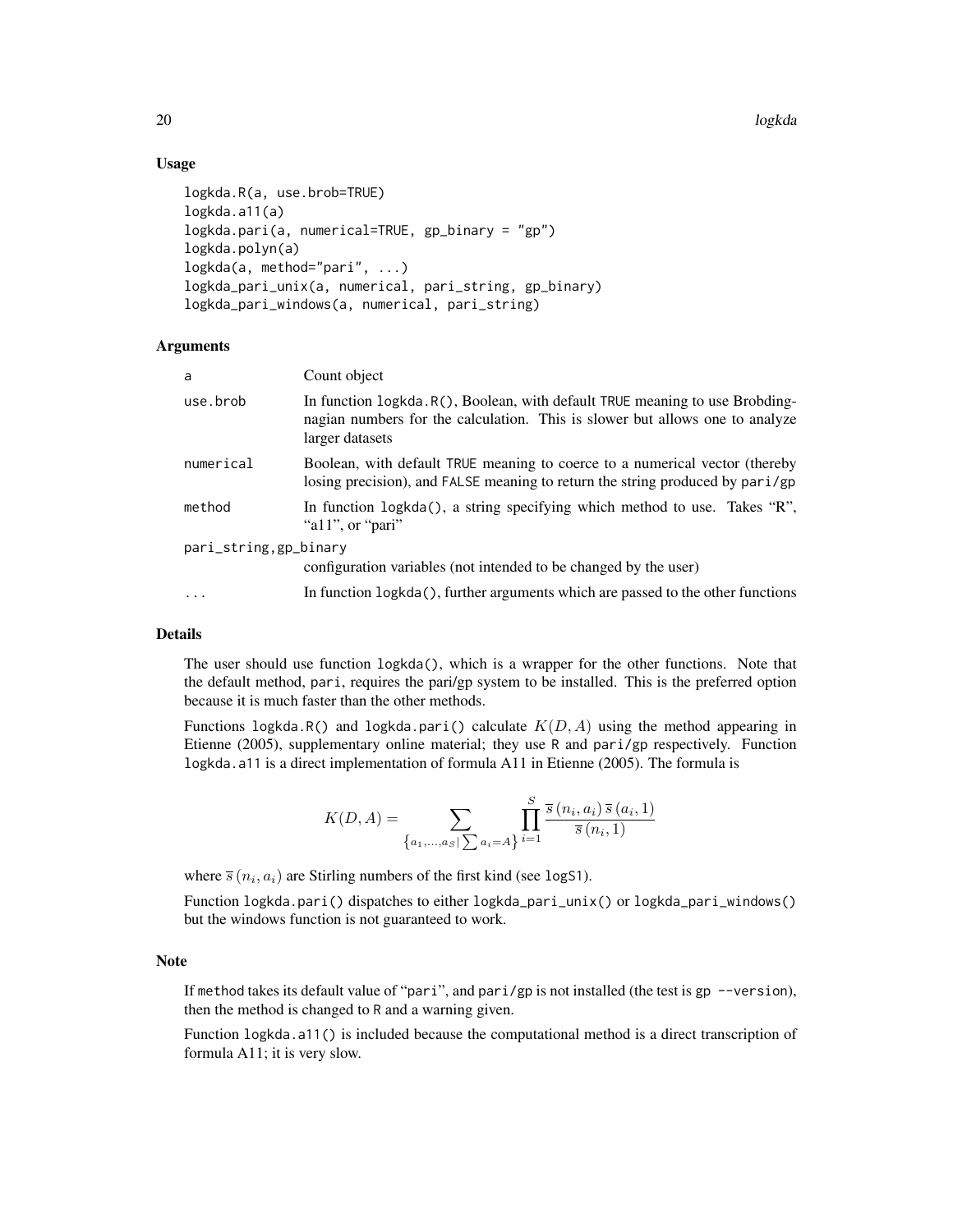#### <span id="page-20-0"></span> $\log S1$  21

Function logkda.pari() is a wrapper for .logkda.pari.windows() or .logkda.pari.unix(). It uses "if(R.Version()\$os == 'windows')" to check for windows operating systems.

It would be nice to use gp2c (rather than gp) but I can't make the "-g" flag work properly; and I had to hack gp2c-run to make it call gp with the -q flag

#### Author(s)

Robin K. S. Hankin; logkda() is an R transliteration of pari/gp code appearing in Etienne 2005 (supplementary online material) due to Chave.

Function logkda.polyn() provided by Francois Munoz.

Function .logkda.pari.windows() provided by Andrea Manica and Francois Munoz.

## References

R. S. Etienne 2005. "A New Sampling Formula for Neutral Biodiversity". *Ecology Letters*, volume 8, pp253–260. doi: 10.111/j.1461-0248.2004.00717.x

C. Batut and K. Belabas and D. Bernardi and H. Cohen and M. Olivier 2000. "User's guide to PARI/GP". <http://www.parigp-home.de/>

## See Also

[etienne](#page-12-1),[logS1](#page-20-1)

#### Examples

```
a <- count(c(dogs=7,pigs=3,crabs=1,hogs=1,slugs=1))
```
## Not run: logkda(a)

logkda.R(a) logkda.R(a, use.brob=FALSE) logkda.a11(a) # All four should be the same up to numerical errors

<span id="page-20-1"></span>logS1 *logarithms of Stirling numbers of the first kind*

#### Description

Natural logarithms of Stirling numbers of the first kind, used by function logkda.a11() (dataset logS1) and function logkda.polyn() (dataset logS1vect).

#### Usage

logS1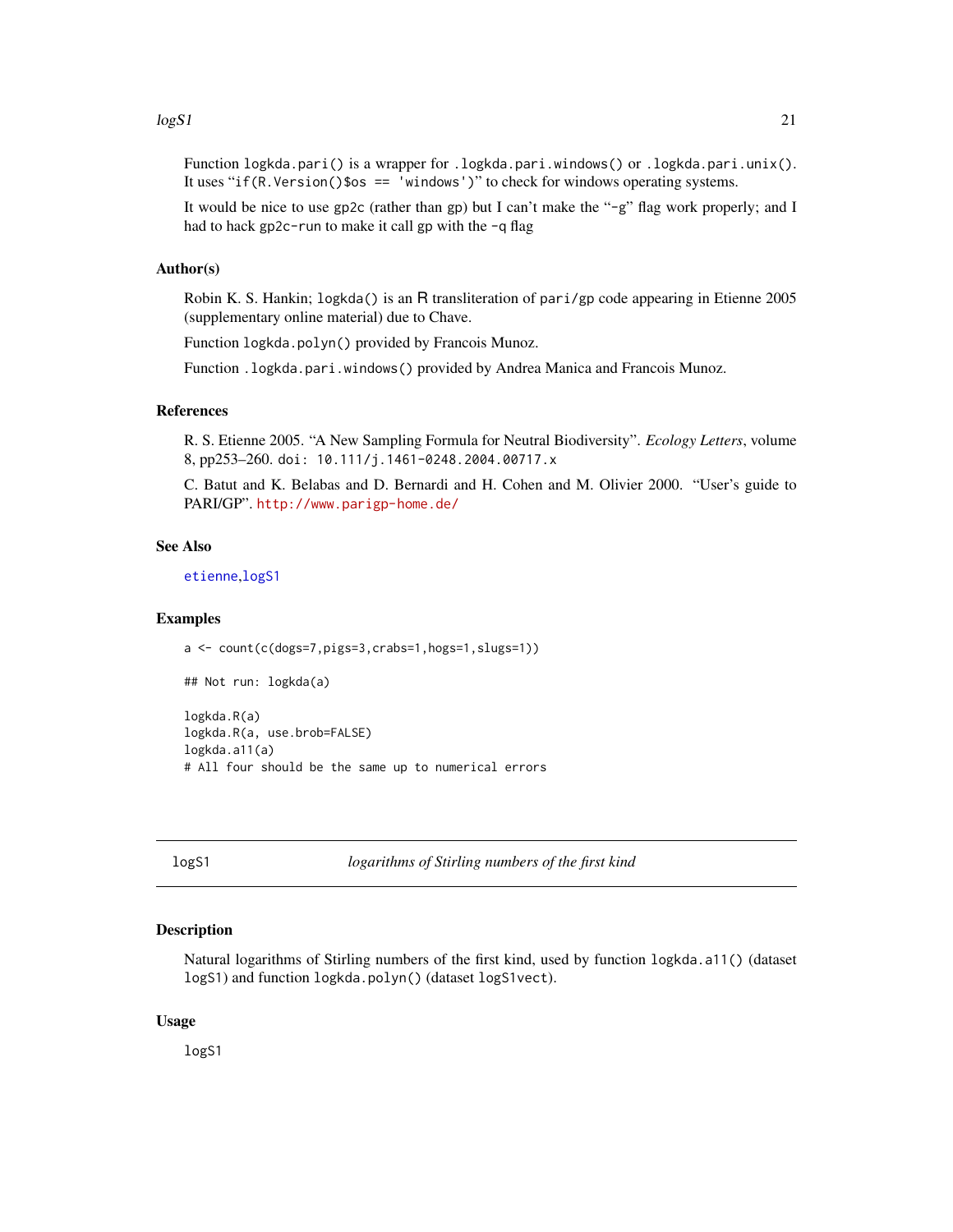## <span id="page-21-0"></span>Format

Dataset logS1 is a 100-by-100 matrix of logs of Stirling numbers of the first kind; logS1vect is a vector of length 499500

## Source

Calculated by Maple

## See Also

[etienne](#page-12-1)

#### Examples

exp(logS1[1:5,1:5])

## no.of.ind *Ecosystem diagnostics*

## Description

Ecosystem diagnostics such as species count, individual count, number of singletons, etc

#### Usage

```
no.of.ind(x)
no.of.spp(x, include.extinct=FALSE)
no.of.singletons(x)
no.of.extinct(x)
maximal.abundance(x)
singletons(x)
extinct(x)
extant(x)
```
#### Arguments

x Ecosystem vector; is coerced to class count

include.extinct

In function no. of . spp(), Boolean argument with TRUE meaning to include extinct species (ie species with an abundance of zero), and default FALSE meaning to return the number of extant species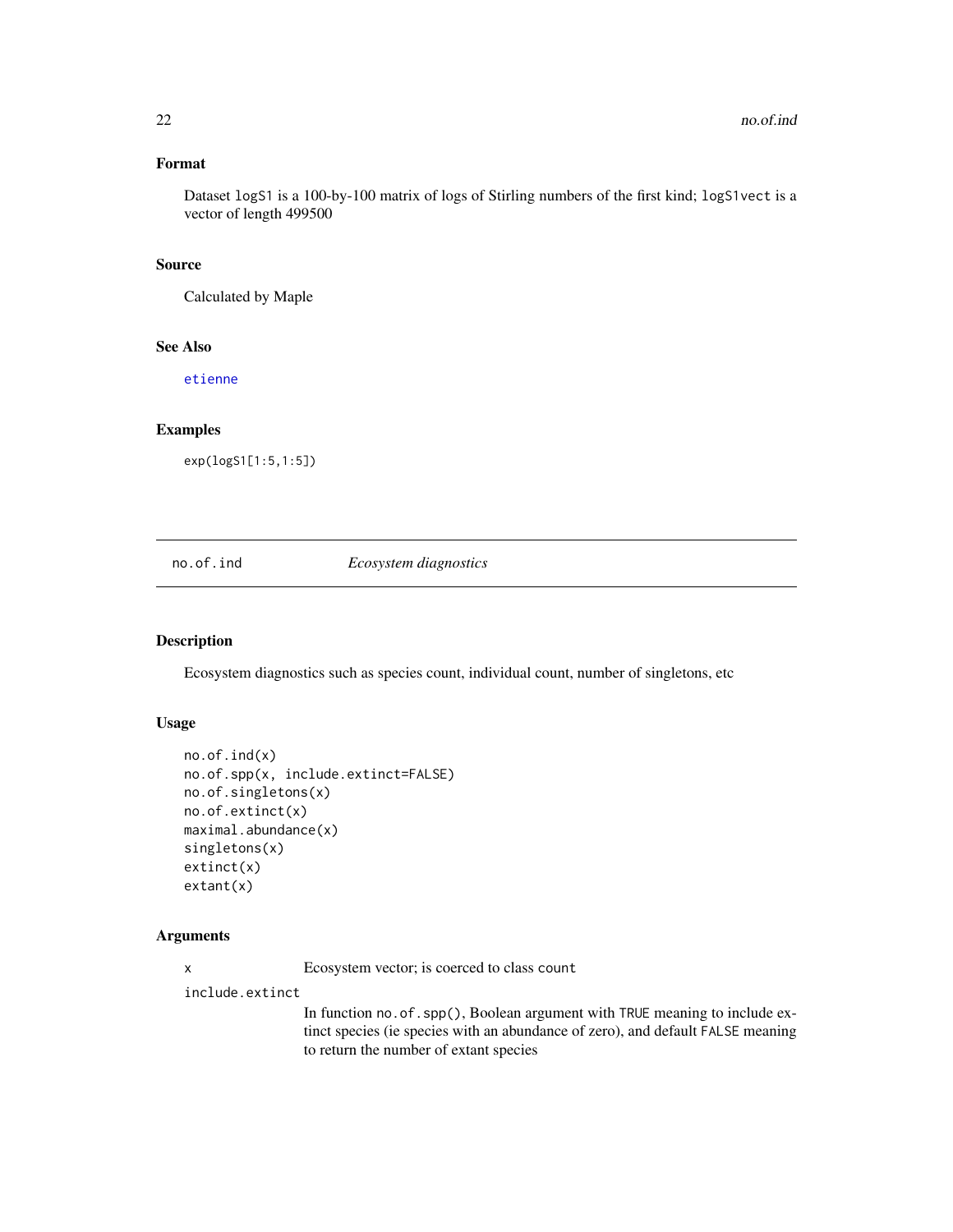#### no.of.ind 23

## Details

- Function no. of . spp() returns the number of species in an ecosystem object, treating exctinct species in line with argument include.extinct
- Function no.of.ind() returns the number of individuals
- Function no.of.singletons() returns the number of singletons
- Function no. of.extinct() returns the number of extinct species
- Function maximal.abundance() returns the abundance of the most abundant species
- Function singletons() returns a count object containing only the singletons: each abundance is one
- Function extinct() returns a count object containing only the extinct species: each abundance is zero
- Function extant() returns a count object containing only the extant species: each abundance is greater than zero

## Note

It is sometimes useful to include species with an abundance of zero when, for example, taking a single row of the Saunders dataframe.

The default for include.extinct is FALSE because this is required for (eg) optimal.theta()

#### Author(s)

Robin K. S. Hankin

#### References

S. P. Hubbell. "The Unified Neutral Theory of Biodiversity". Princeton University Press, 2001.

```
data(butterflies)
no.of.spp(butterflies)
no.of.ind(butterflies)
jj1 <- count(c(dogs=7,pigs=3,crabs=1,slugs=1))
jj2 <- count(c(squid=0,octopus=0,nautilus=0))
jj3 <- count(c(bugs=3,rats=1,crabs=0,fish=0))
extinct(jj1 + jj2)extinct(jj3) #cats 'n' fish
extant(jj3) #bugs and rats
singletons(jj1)
singletons(jj2) # empty
singletons(jj1 + jj3) # crabs, rats and slugs
```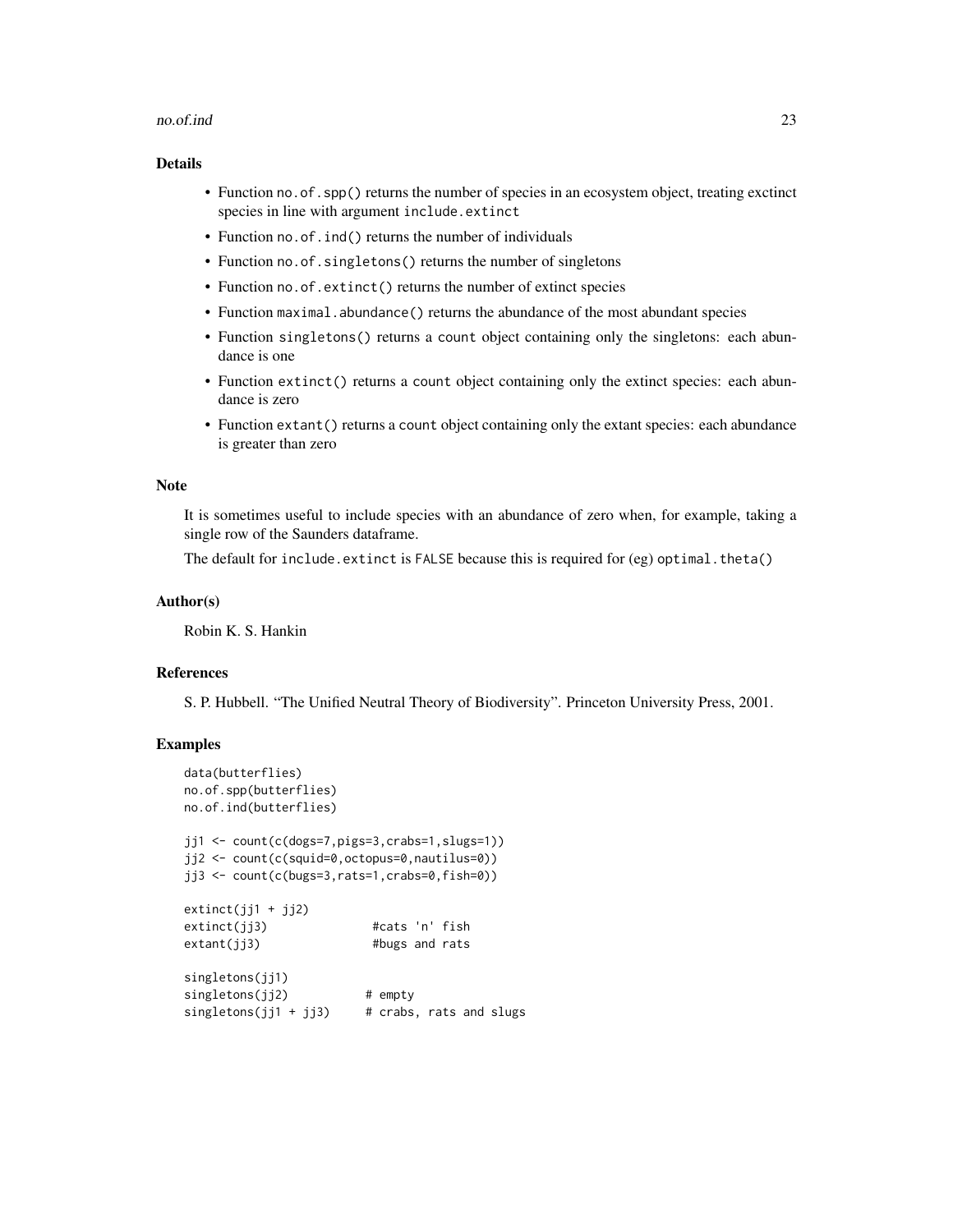<span id="page-23-1"></span><span id="page-23-0"></span>

Functions optimal.params.gst(), GST.k() and I.k() apply to count data collected over a network of community samples k (species by sample matrix). A theoretical relationship between  $GST(k)$  statistics and local immigration numbers  $I(k)$ , in the context of a spatially-implicit neutral community model (Munoz et al 2008), is used to provide GST(k) and I(k) statistics any sample k.

If requested, optimal.params.gst() further provides the user with confidence bounds.

#### Usage

optimal.params.gst(D, exact = TRUE, ci = FALSE, cint = c(0.025, 0.975), nbres = 100) GST.k(D, exact = TRUE)  $I.k(D, exact = TRUE)$ 

## Arguments

| D     | A data table including species counts in a network of community samples (columns)                                                                                                                                                       |
|-------|-----------------------------------------------------------------------------------------------------------------------------------------------------------------------------------------------------------------------------------------|
| exact | If TRUE, exact similarity statistics are calculated (sampling without replacement)<br>while, if false, approximate statistics (sampling with replacement) are consid-<br>ered (see Munoz et al 2008 for further statistical discussion) |
| ci    | Specifies whether bootstraps confidence intervals of immigration estimates are<br>to be calculated                                                                                                                                      |
| cint  | Bounds of the confidence interval, if $ci = TRUE$                                                                                                                                                                                       |
| nbres | Number of rounds of the bootstrap procedure for confidence interval calculation,<br>if $ci = T$                                                                                                                                         |

#### Value

| <b>GST</b>   | A vector of 0 to 1 GST( $k$ ) numbers (specific output of GST. $k$ )                                                                                  |
|--------------|-------------------------------------------------------------------------------------------------------------------------------------------------------|
| nk           | Number of individuals within samples (length $=$ number of samples)                                                                                   |
| distrib      | Species counts of the merged dataset (output of GST. k and I.k)                                                                                       |
| $\mathsf{T}$ | Immigration estimates (output of I.k and optimal.params.gst)                                                                                          |
| m            | Corresponding immigration rates (output of I.k and optimal params gst).<br>Specific outputs of optimal params gst when $ci = T$ (bootstrap procedure) |
| Ici          | Confidence interval of $I(k)$                                                                                                                         |
| mci          | Confidence interval of $m(k)$                                                                                                                         |
| Iboot        | Table of bootstrapped values of $I(k)$                                                                                                                |
| mboot        | Table of bootstrapped values of $im(k)$                                                                                                               |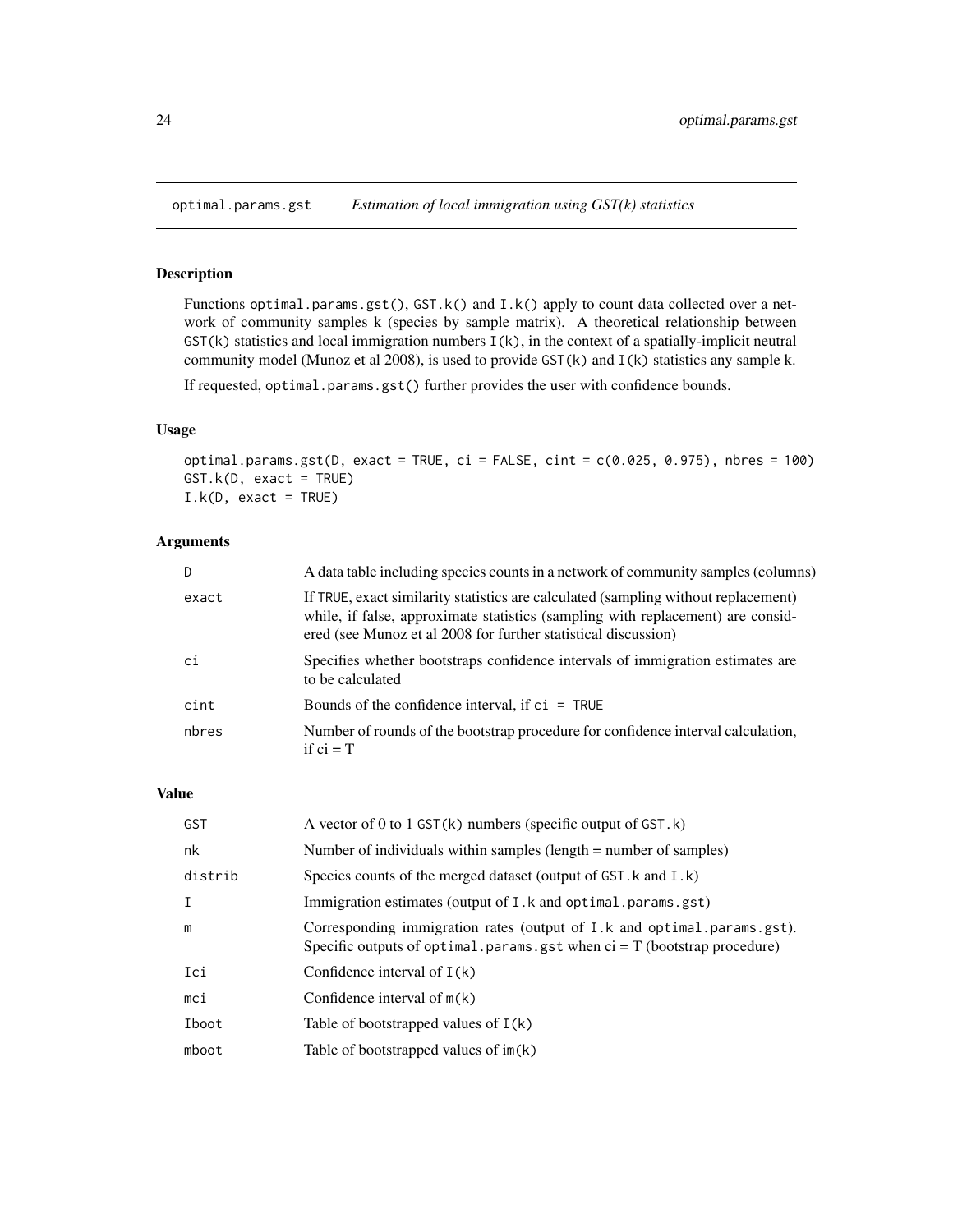#### <span id="page-24-0"></span>Author(s)

Francois Munoz

#### References

Francois Munoz, Pierre Couteron and B.R. Ramesh (2008). "Beta-diversity in spatially implicit neutral models: a new way to assess species migration." *The American Naturalist* 172(1): 116-127

#### See Also

[optimal.params](#page-12-2),[optimal.params.sloss](#page-24-1)

## Examples

```
data(ghats)
optimal.params.gst(ghats)
```
<span id="page-24-1"></span>optimal.params.sloss *Estimation of neutral community parameters using a two-stage maximum-likelihood procedure*

## Description

Function optimal.params.sloss() returns maximum likelihood estimates of theta and m(k) using numerical optimization.

It differs from untb's optimal.params() function as it applies to a network of smaller community samples k instead of to a single large community sample.

Although there is a single, common theta for all communities, immigration estimates are provided for each local community k, sharing a same biogeographical background.

#### Usage

```
optimal.params.sloss(D, nbres = 100, ci = FALSE, cint = c(0.025, 0.975))
```
#### Arguments

| D.    | Species counts over a network of community samples (species by sample table)            |  |
|-------|-----------------------------------------------------------------------------------------|--|
| nbres | Number of resampling rounds for the ta estimation                                       |  |
| сi    | Specifies whether bootstraps confidence intervals should be provided for esti-<br>mates |  |
| cint  | Bounds of confidence intervals, if $ci = T$                                             |  |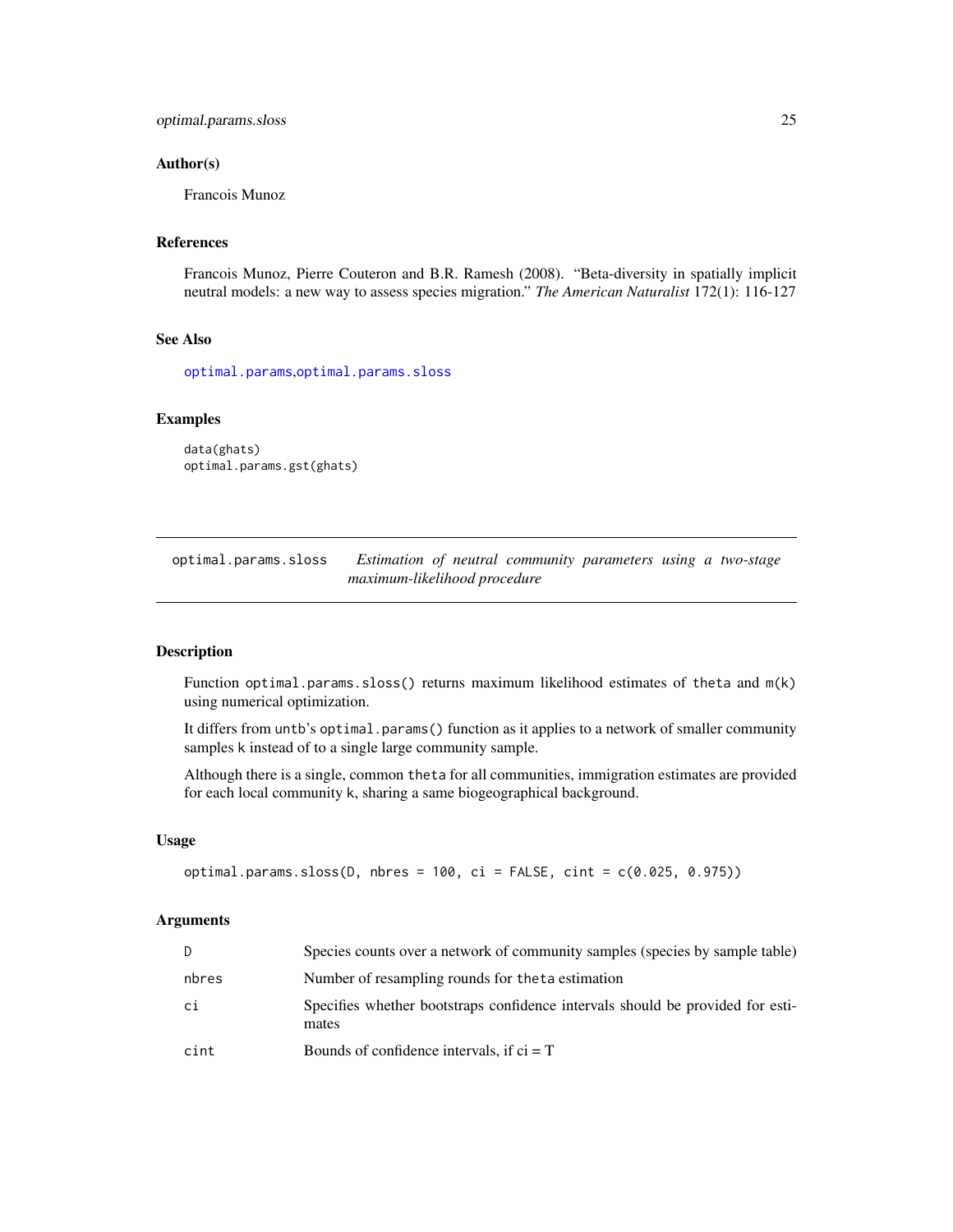## <span id="page-25-0"></span>Value

| theta                                            | Mean the ta estimate                                 |  |
|--------------------------------------------------|------------------------------------------------------|--|
| $\mathsf{T}$                                     | The vector of estimated immigration numbers $I(k)$   |  |
| Output of the bootstrap procedure, if $ci = T$ : |                                                      |  |
| thetaci                                          | Confidence interval for the ta                       |  |
| msampleci                                        | Confidence intervals for $m(k)$                      |  |
| thetasamp                                        | theta estimates provided by the resampling procedure |  |
| Iboot                                            | Bootstrapped values of $I(k)$                        |  |
| mboot                                            | Bootstrapped values of m(k)                          |  |

## Author(s)

Francois Munoz

## References

Francois Munoz, Pierre Couteron, B. R. Ramesh, and Rampal S. Etienne 2007. "Estimating parameters of neutral communities: from one single large to several small samples". *Ecology* 88(10):2482- 2488

## See Also

[optimal.params,](#page-12-2) [optimal.params.gst](#page-23-1)

#### Examples

data(ghats) optimal.params.sloss(ghats)

<span id="page-25-2"></span>optimal.prob *Returns an estimate of the fundamental biodiversity number*

## <span id="page-25-1"></span>Description

Returns a maximum likelihood estimate for the fundamental biodiversity number  $\theta$  (function optimal.theta()) or the probability of mutation (function optimal.prob()) and optionally return information about the likely error

## Usage

```
optimal.prob(x, interval=NULL, N=NULL, like=NULL, ...)
optimal.theta(x, interval=NULL, N=NULL, like=NULL, ...)
```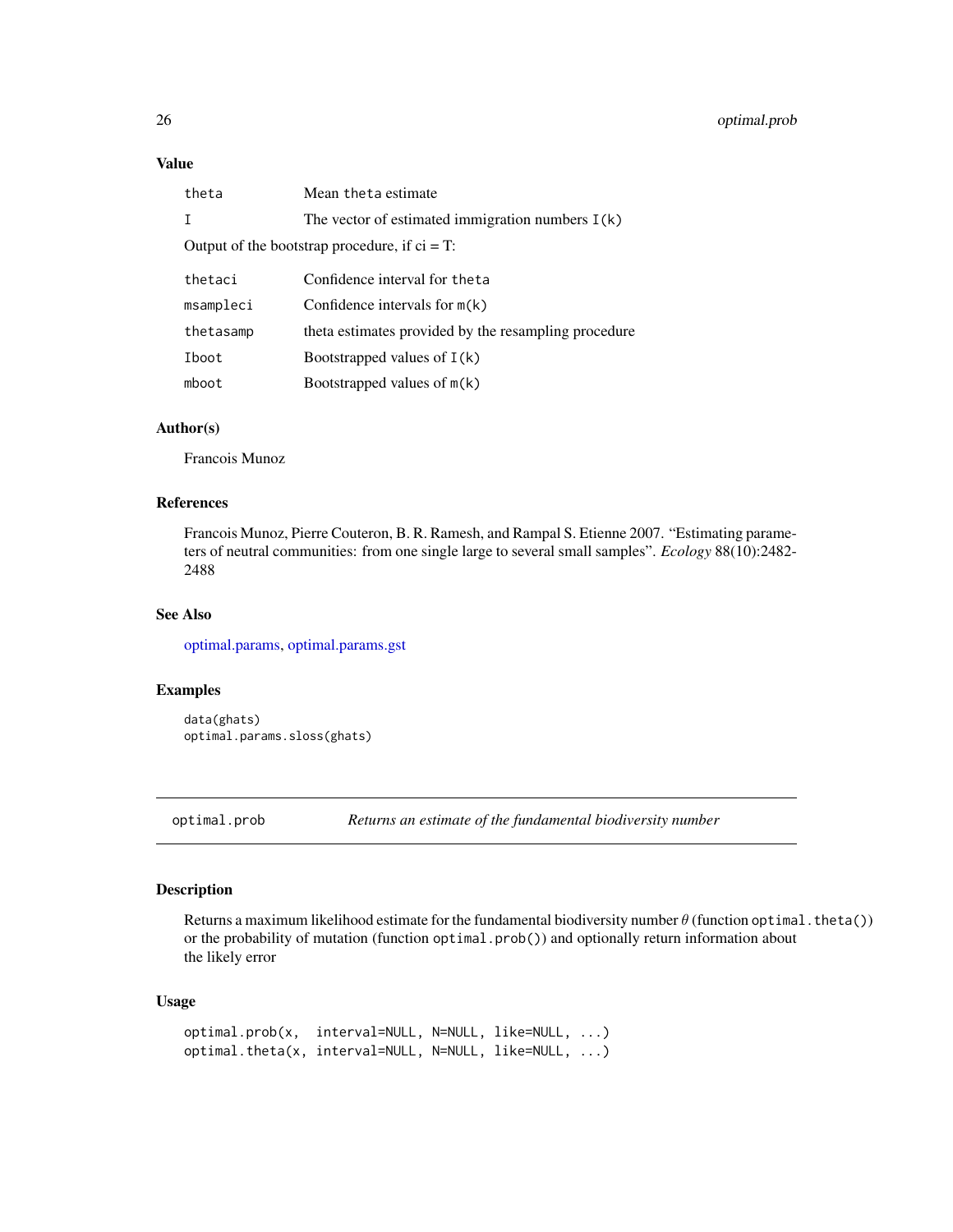## <span id="page-26-0"></span>Arguments

| $\times$ | Ecosystem vector or species count table                                                                                                                                                                                                                                               |
|----------|---------------------------------------------------------------------------------------------------------------------------------------------------------------------------------------------------------------------------------------------------------------------------------------|
| interval | Bracketing interval for probability of mutation to be passed to the optimization<br>routine (here optimize()). Default of NULL means to use a wide interval. Note<br>that this argument is interpreted as an interval of $\theta$ for both optimal.prob()<br>and $optimal. theta()$ . |
| N        | Integer; the number of parametric resampled estimates to give. Default of NULL<br>means to return just the maximum likelihood estimate                                                                                                                                                |
| like     | Units of likelihood to calculate credible interval. Edwards recommends using 2                                                                                                                                                                                                        |
|          | Further arguments passed to optimize()                                                                                                                                                                                                                                                |

## Note

The fundamental biodiversity parameter  $\theta$  is  $2\nu J$ , where  $\nu$  is the probability of mutation (ie, as estimated by optimal.prob()), and  $J$  is the size of the ecosystem.

For the general case of dispersal limitation, see functions etienne() and optimal.params().

## Author(s)

Robin K. S. Hankin

## See Also

[etienne](#page-12-1),[optimal.params.sloss](#page-24-1),[optimal.params.gst](#page-23-1)

## Examples

```
data(butterflies)
optimal.prob(butterflies)
optimal.theta(butterflies)
```
<span id="page-26-1"></span>phi *Hubbell's phi*

## Description

Hubbell's phi: counts of species abundances

## Usage

phi(x,addnames=TRUE) unphi(freq, string="spp")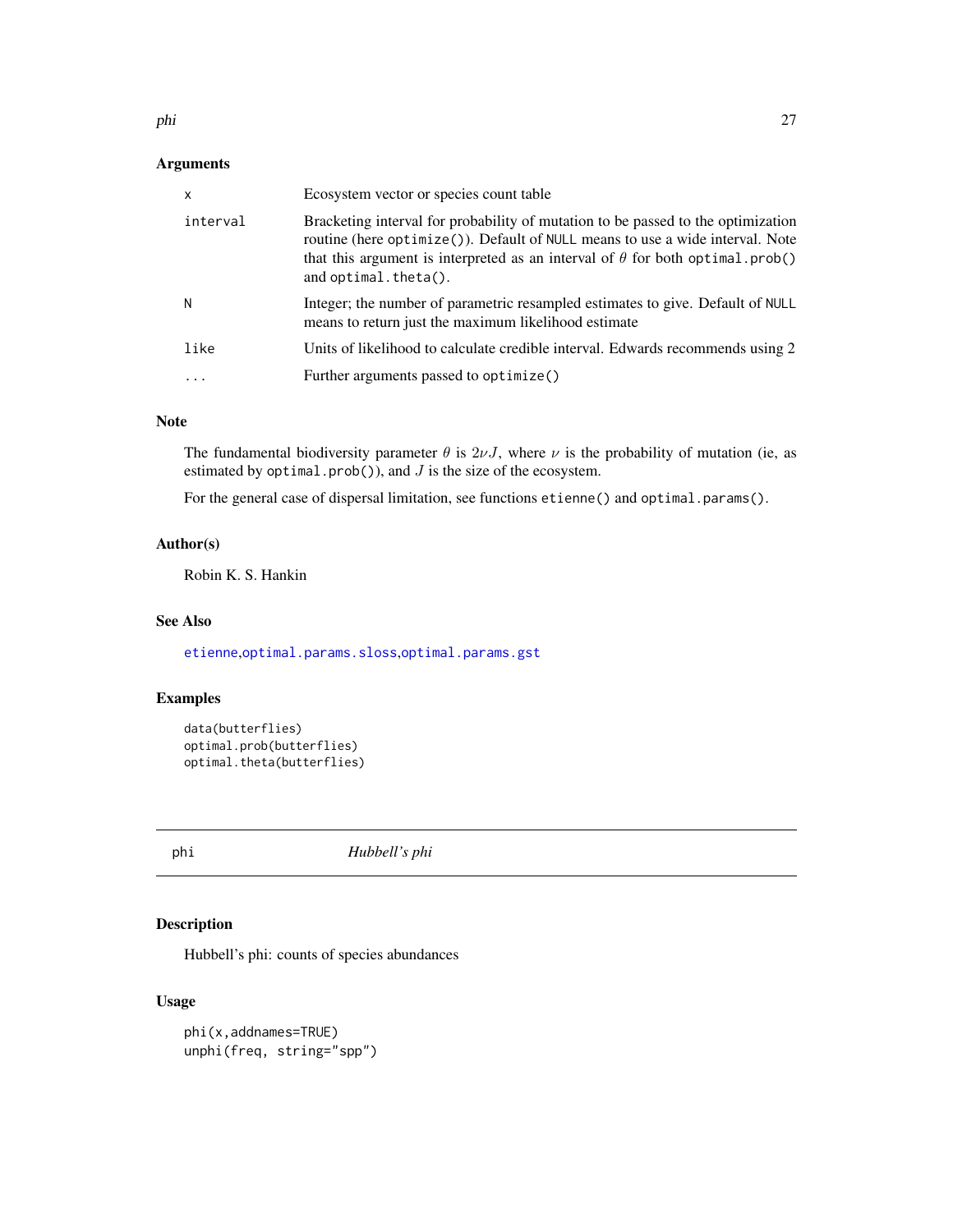#### <span id="page-27-0"></span>**Arguments**

| X        | Ecosystem vector; is coerced to class count                                                                                                                                                                  |
|----------|--------------------------------------------------------------------------------------------------------------------------------------------------------------------------------------------------------------|
| addnames | Boolean with default TRUE meaning to set the name of the <i>i</i> th element to the<br>species with abundance $i$ if unique. Set to FALSE to suppress this, which is<br>useful if the species names are long |
| freg     | Frequency data (eg as returned by $phi()$ )                                                                                                                                                                  |
| string   | Character; species name to prepend (using NULL can be confusing)                                                                                                                                             |

#### Details

Function phi() coerces its argument to a count object and by default returns a named vector whose ith element is the number of species with  $i$  individuals. The name of the *i*th element is the species with abundance  $i$  if unique and empty otherwise. Function  $phi()$  is used by theta.prob().

Function unphi() does the reverse: given the output of phi(), it returns a corresponding count object. Note that species names are lost.

#### Note

The code for setting the names is a dog's breakfast

## Author(s)

Robin K. S. Hankin

## References

S. P. Hubbell 2001. "The Unified Neutral Theory of Biodiversity". Princeton University Press.

## See Also

#### [preston](#page-29-1)

```
jj <- c(rep("oak",5) ,rep("ash",2),rep("elm",3),"pine","tea","yew")
a \leftarrow as.count(jj)phi(a)
unphi(phi(a)) #should match 'a' except for species names (which are lost)
data(butterflies)
phi(butterflies,add=FALSE)
summary(unphi(phi(butterflies))) #should match 'summary(butterflies)'
```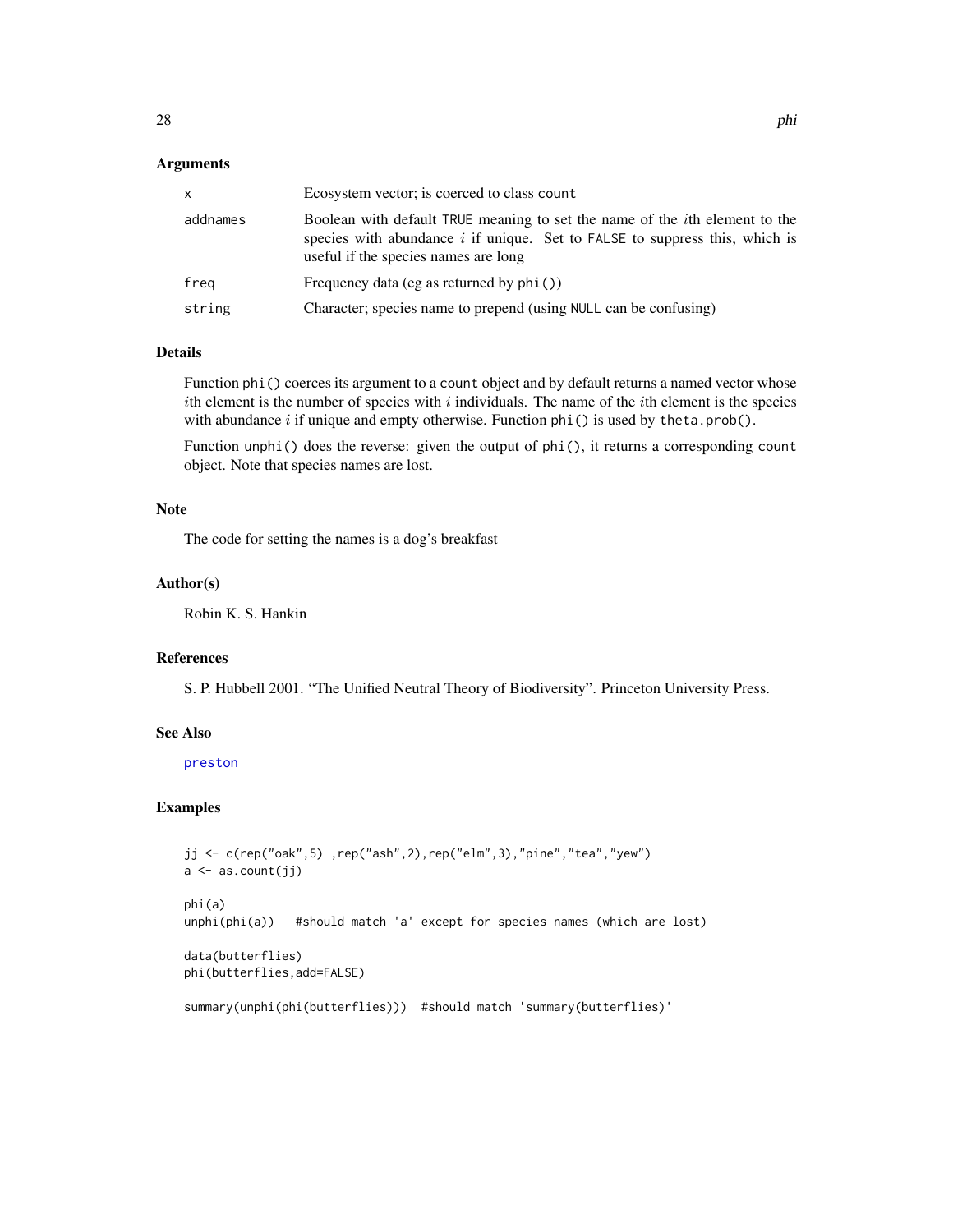<span id="page-28-0"></span>

Plot the ranked abundance curve

## Usage

```
## S3 method for class 'count'
plot(x, uncertainty = FALSE, expectation = FALSE, theta = NULL, n = 10, ...)
## S3 method for class 'census'
plot(x, uncertainty = FALSE, expectation = FALSE, theta = NULL, n = 10, ...)
```
## Arguments

| X           | Ecosystem object, coerced to class count                                                                                                                                                            |  |
|-------------|-----------------------------------------------------------------------------------------------------------------------------------------------------------------------------------------------------|--|
| uncertainty | Boolean, with TRUE meaning to show bootstrapped estimates for the species<br>diversity curve, and default FALSE meaning to omit this                                                                |  |
| expectation | Boolean, with TRUE meaning to plot expected abundances, and default FALSE<br>meaning not to plot them. <b>Warning</b> this option takes a loosong time to run,<br>even for moderate values of J     |  |
| theta       | Fundamenal biodiversity number used if argument uncertainty or expectation<br>are TRUE. Default value of NULL means to use the maximum likelihood estimate<br>returned by function optimal. theta() |  |
| n           | Number of bootstrapped estimates to plot                                                                                                                                                            |  |
|             | Extra parameters passed to untb()                                                                                                                                                                   |  |

## Details

Plots a ranked abundance curve, optionally with parametrically resampled datasets showing the uncertainties

## Note

If using expectation, it's usually necessary to set ylim and possibly xlim manually.

## Author(s)

Robin K. S. Hankin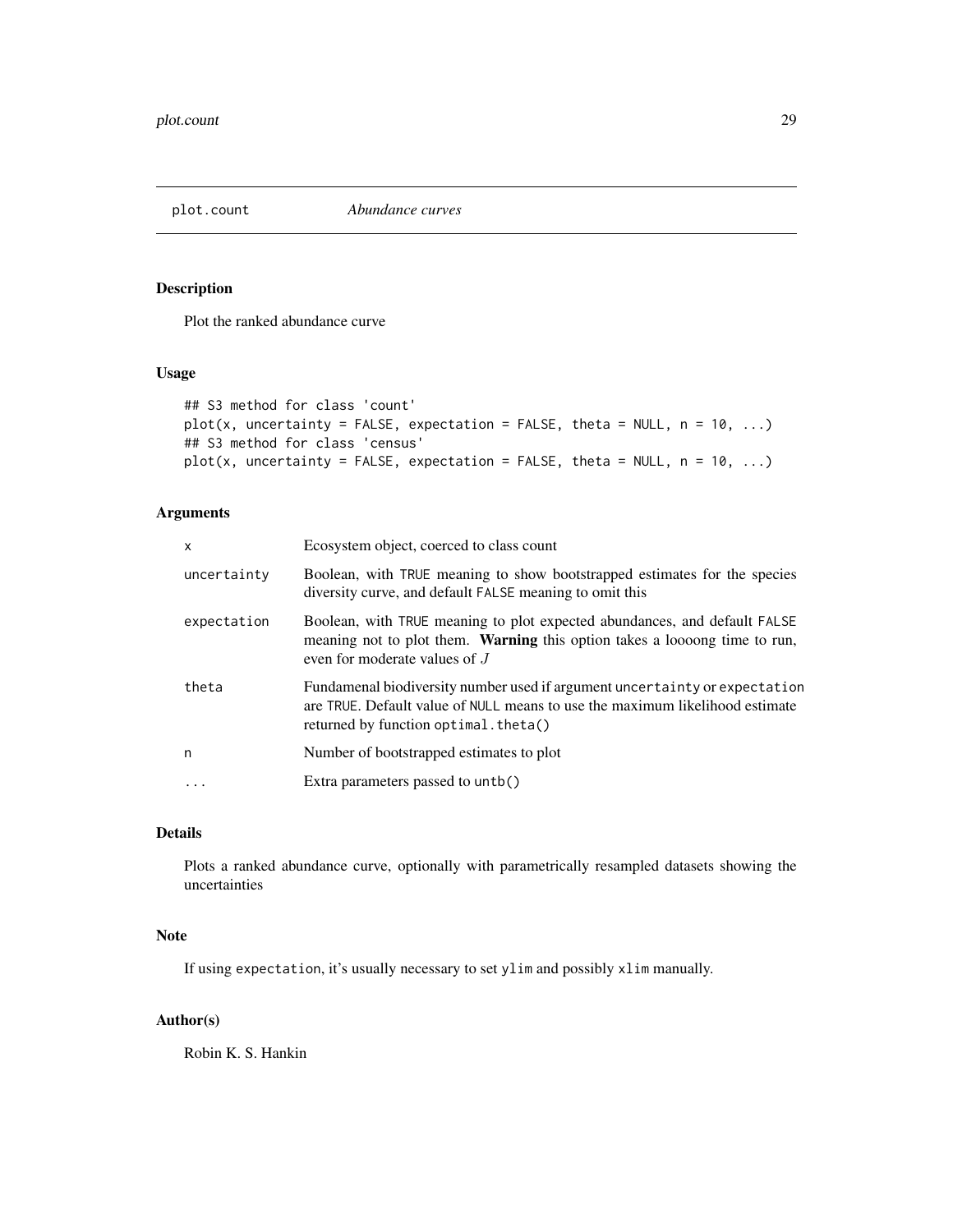#### 30 preston and the set of the set of the set of the set of the set of the set of the set of the set of the set of the set of the set of the set of the set of the set of the set of the set of the set of the set of the set o

### Examples

```
data(copepod)
plot(copepod)
data(butterflies)
plot(butterflies,uncertainty=TRUE)
```

```
x <- count(c(pigs=1, dogs=1, cats=2, frogs=3, bats=5, slugs=8))
plot(x,expectation=TRUE,ylim=c(0.5,10))
```
<span id="page-29-1"></span>

```
preston Preston diagram of an ecosystem
```
## **Description**

Gives a standard Preston diagram for an ecosystem.

## Usage

```
preston(x,n=NULL,original=FALSE)
```
#### Arguments

| $\mathsf{x}$ | Ecosystem vector that is coerced to class count, or a matrix whose rows are<br>species counts                                                                                                                                                                           |
|--------------|-------------------------------------------------------------------------------------------------------------------------------------------------------------------------------------------------------------------------------------------------------------------------|
| n            | An integer specifying the number of species abundance classes to use, with de-<br>fault NULL meaning to use $1 + \log_2(J)$ . Must be greater than 1 if specified. If x<br>is a vector, NULL is not acceptable as the program does not try to guess what is<br>required |
| original     | Boolean, with default FALSE meaning to use the nonoverlapping technique dis-<br>cussed below, and TRUE meaning to use Preston's original formulation.                                                                                                                   |

#### Details

The Preston diagram is a table showing the number of species having abundances in specified abundance classes. Consider the following Preston diagram, created with original = FALSE:

1 2 3-4 5-8 9-16 17-32 33-64 65-Inf number of species 10 5 7 5 1 5 4 0

This shows that there are 10 species with abundance 1 (that is, singletons); 5 species with abundance 2; 7 species with abudance 3-4; 5 species with abundance 5-8, and so on. This method is used by Hubbell (2001), and Chisholm and Burgman (2004).

Setting argument original to TRUE means to follow Preston (1948) and count any species with an abundance on the boundary between two adjacent abundance classes as being split 50-50 between the classes. Thus the fourth class would be  $\phi_4/2 + \phi_5 + \phi_6 + \phi_7 + \phi_8/2$  where  $\phi_i$  is the number of species with abundance  $i$  (given by phi(x)).

<span id="page-29-0"></span>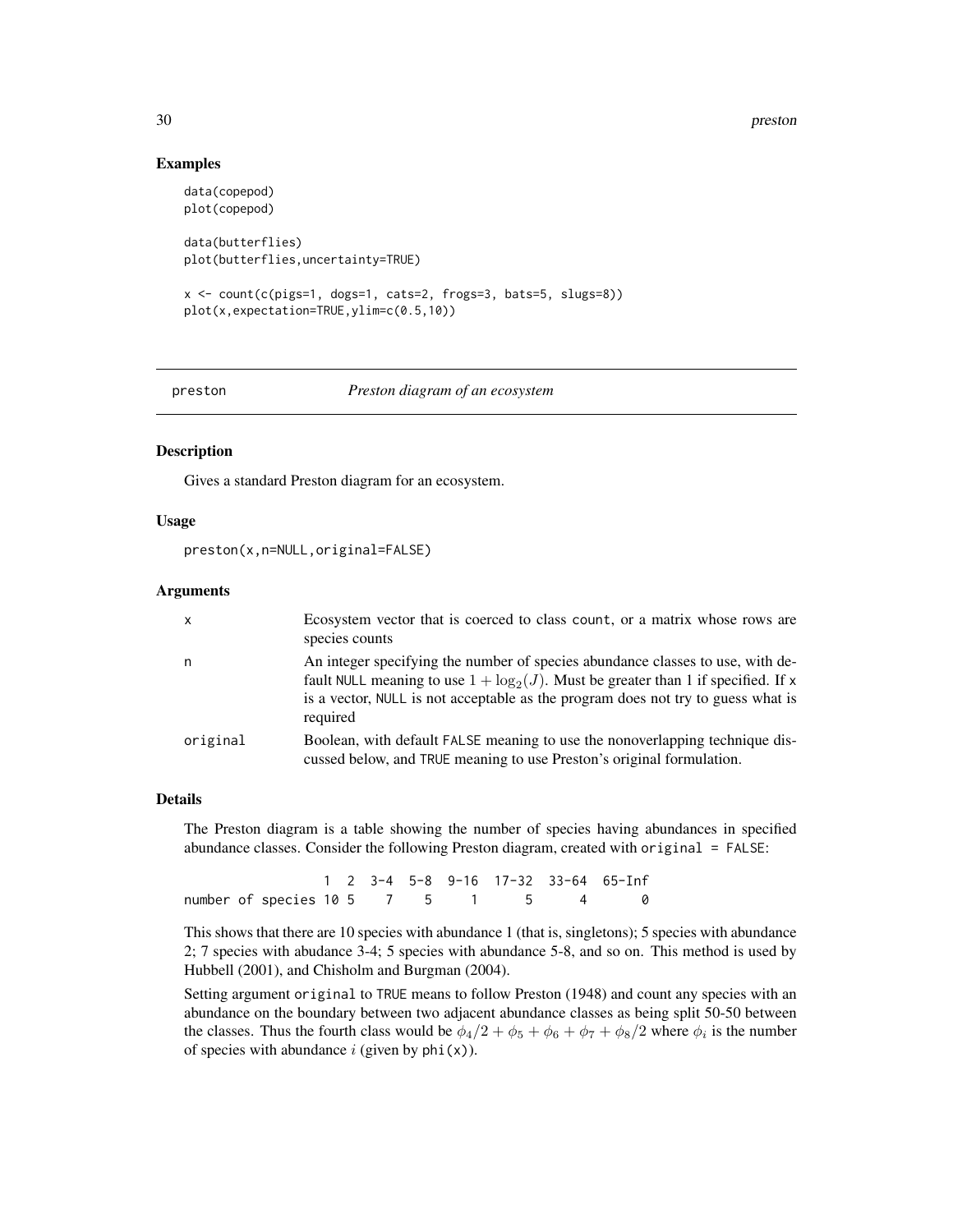## <span id="page-30-0"></span>print.preston 31

## Value

Function preston() returns an object of class "preston".

#### Author(s)

Robin K. S. Hankin

## References

- F. W. Preston 1948. "The Commonness, and Rarity, of Species". *Ecology* 29(3):254-283
- R. A. Chisholm and M. A. Burgman 2004. "The unified neutral theory of biodiversity and biogeography: comment". *Ecology* 85(11): 3172-3174
- S. P. Hubbell 2001. "The Unified Neutral Theory of Biodiversity". Princeton University Press

#### See Also

[phi](#page-26-1)

## Examples

```
preston(untb(start=rep(1,100), prob=0.01, gens=1000, keep=FALSE))
```

```
data(butterflies)
preston(butterflies)
preston(butterflies,original=TRUE)
```
data(copepod) preston(copepod)

print.preston *Print and plot objects of class Preston*

## Description

Print and plot objects of class Preston

#### Usage

```
## S3 method for class 'preston'
print(x, \ldots)## S3 method for class 'preston'
plot(x, \ldots)
```
#### Arguments

|          | Object of class "preston"                              |
|----------|--------------------------------------------------------|
| $\cdots$ | further arguments passed to print () after class reset |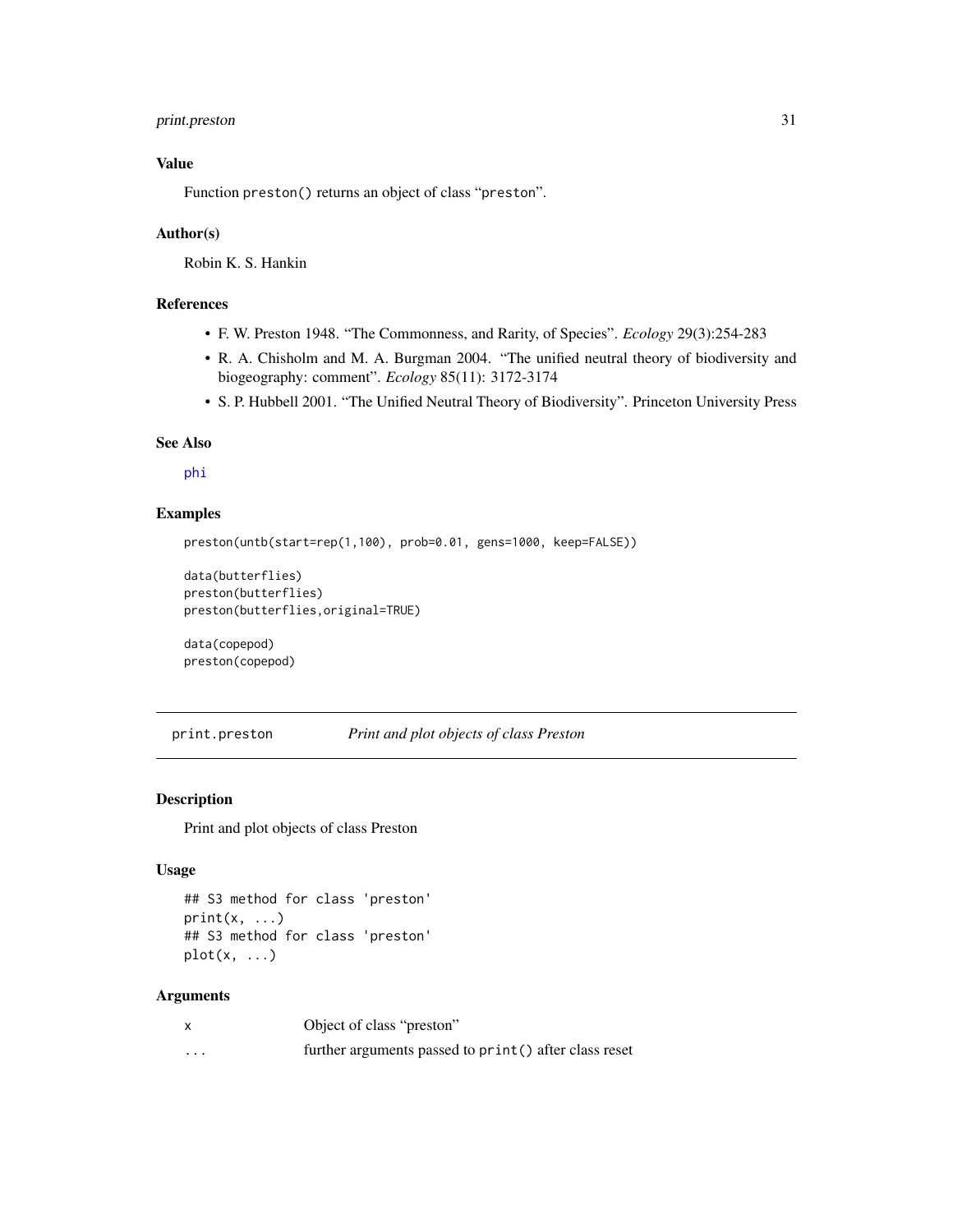<span id="page-31-0"></span>Intended to work with the output of function preston(). See the vignette for how to annotate a Preston plot.

## Author(s)

Robin K. S. Hankin

## See Also

[preston](#page-29-1)

## Examples

```
data(butterflies)
print(preston(butterflies))
```
print.summary.count *Print method for summary objects*

## Description

Print method for summary objects

## Usage

```
## S3 method for class 'summary.count'
print(x, \ldots)
```
## Arguments

| X        | Object of class "summary.count"    |
|----------|------------------------------------|
| $\cdots$ | extra arguments, currently ignored |

## Author(s)

Robin K. S. Hankin

```
data(butterflies)
summary(butterflies)
```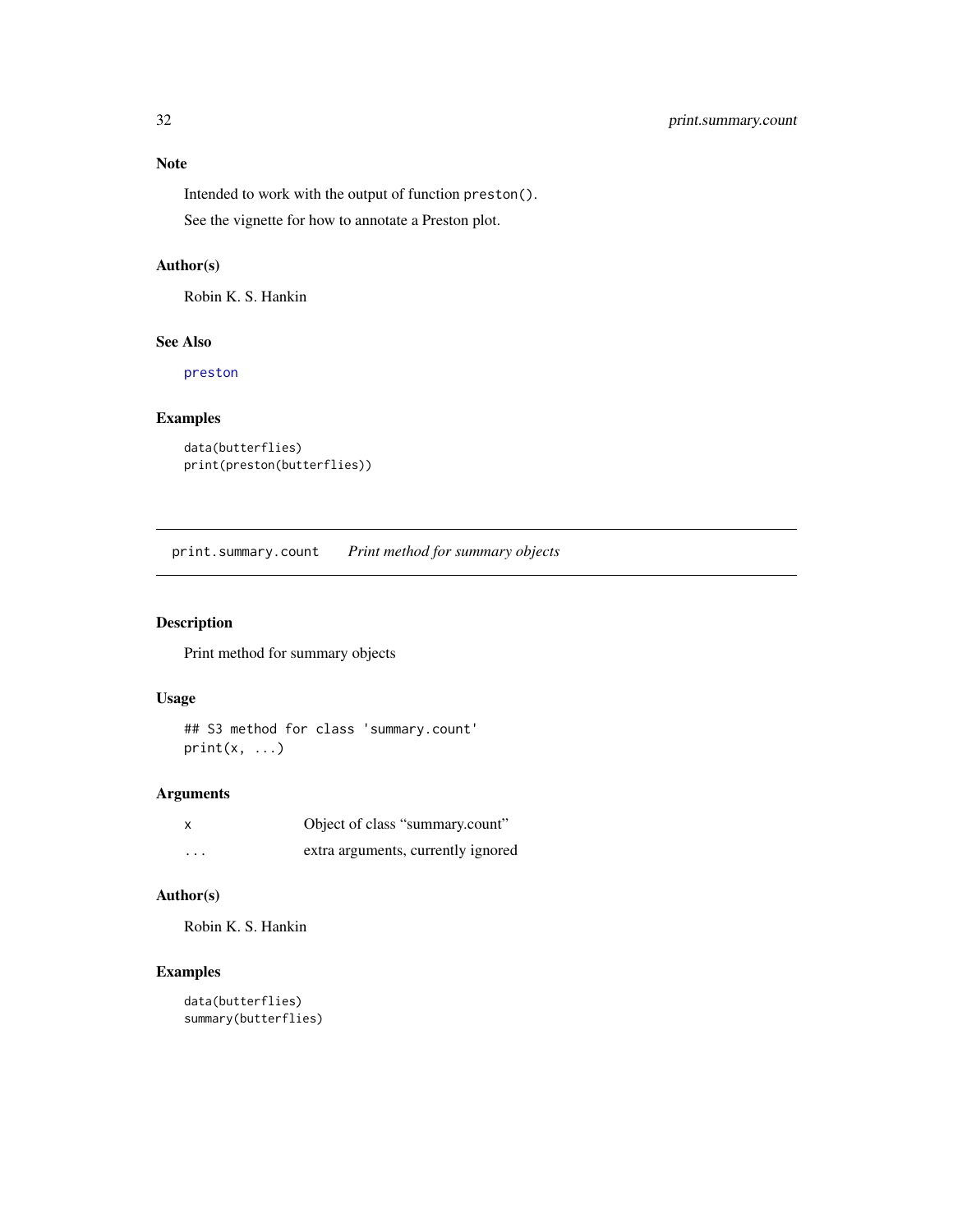<span id="page-32-1"></span><span id="page-32-0"></span>

Given the size of the metacommunity  $J$ , and the fundamental biodiversity number  $\theta$ , generate an object of class count using a stochcastic mechanism consistent with the neutral theory.

## Usage

rand.neutral(J, theta=NULL, prob.of.mutate=NULL, string = NULL, pad = FALSE)

## Arguments

| J      | Size of metacommunity                                                                                                                                                                                                                                                                                           |
|--------|-----------------------------------------------------------------------------------------------------------------------------------------------------------------------------------------------------------------------------------------------------------------------------------------------------------------|
| theta  | Fundamental biodiversity number $\theta$ . User must supply exactly one of the ta and<br>prob.of.mutate.                                                                                                                                                                                                        |
|        | prob. of . mutate Probability of mutation $\nu$ : $\theta = 2J\nu$ .                                                                                                                                                                                                                                            |
| string | String to add to species names. By default (ie string being NULL), species are<br>named "1", "2", Argument string supplies a prefix for these species names;<br>a good one to use is "spp.". This argument is useful because printing a count<br>object can be confusing if the species names are all integers. |
| pad    | Boolean, with default FALSE meaning to return a count object having only ex-<br>tant species, and TRUE meaning to pad the count with extinct species to J species.<br>Use this when a vector of length J is required consistently (see examples sec-<br>tion).                                                  |

## Details

Uses the simulation method on page 289 of Hubbell (2001).

#### Note

If pad is TRUE, and you set string to "extinct", things will break.

#### Author(s)

Robin K. S. Hankin

## References

S. P. Hubbell 2001. "The Unified Neutral Theory of Biodiversity". Princeton University Press.

## See Also

[untb](#page-41-1)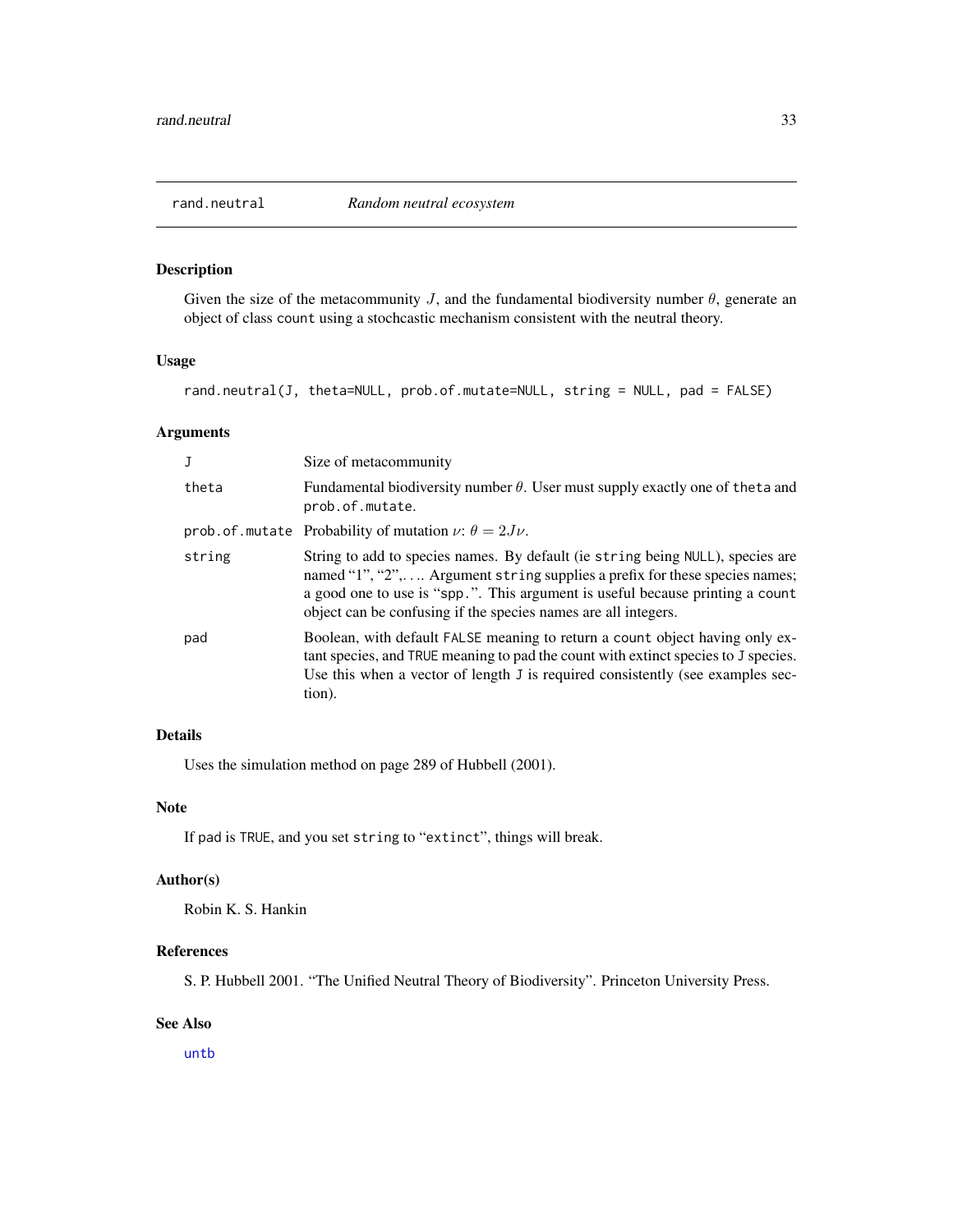## Examples

```
rand.neutral(1000, 9)
rand.neutral(1000, 9, string="spp.")
data(butterflies)
rand.neutral(no.of.ind(butterflies), optimal.theta(butterflies),string="spp.")
```

```
# what is the distribution of abundance of the second ranked species if
# J=10, theta=0.7?
plot(table(replicate(100,rand.neutral(10,theta=0.7,pad=TRUE)[2])))
```
sahfos *Biodiversity dataset provided by SAHFOS*

## Description

Species counts in the North Atlantic

## Usage

data(sahfos)

## Source

<http://192.171.163.165/data.htm>

## References

Warner AJ and Hays GC 1994. "Sampling by the Continuous Plankton Recorder Survey". *Progress in Oceanography*, 34: 237-256

```
data(sahfos)
preston(sahfos)
```
<span id="page-33-0"></span>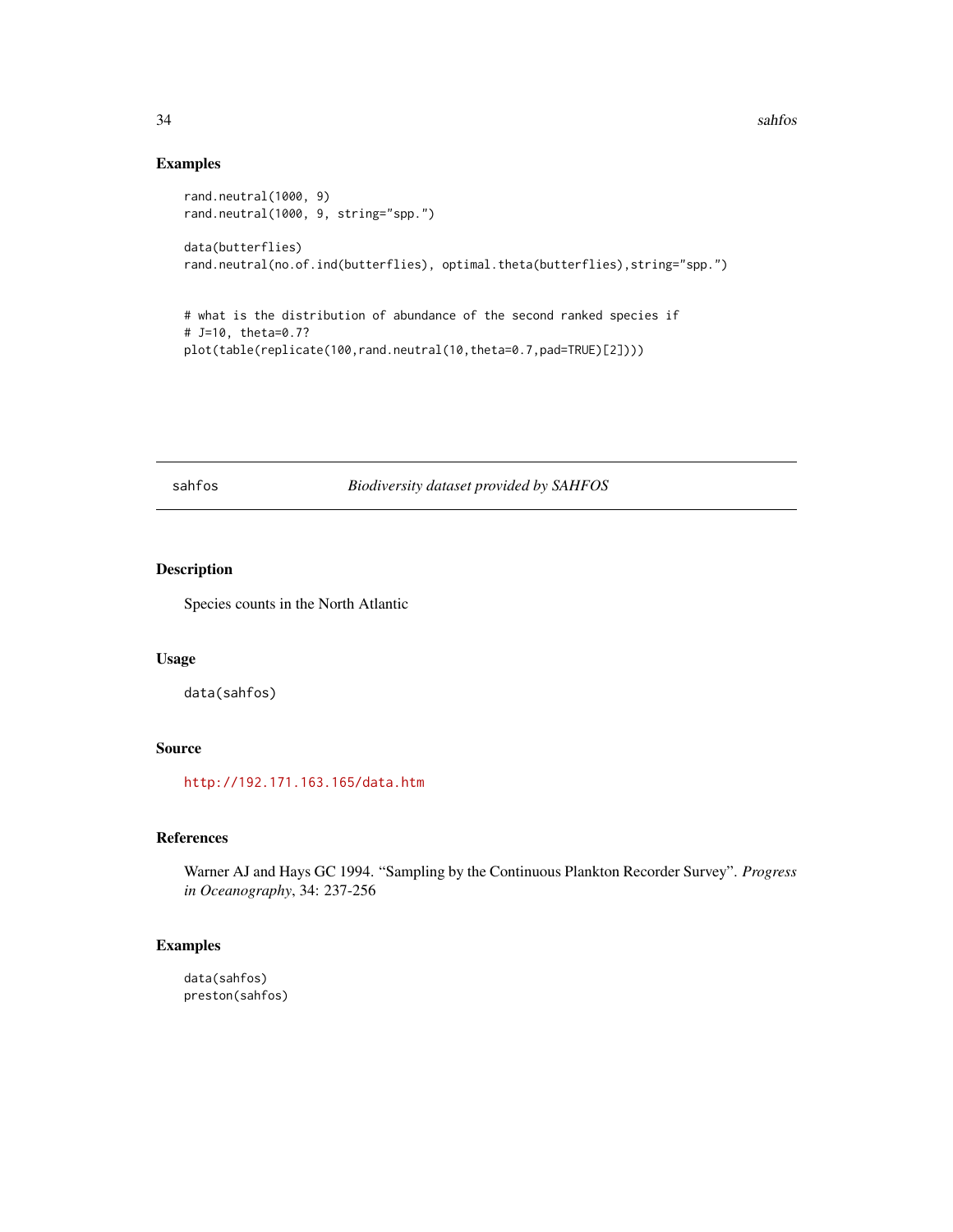<span id="page-34-0"></span>

A dataframe showing species inventories for a kelp holdfast (saunders) including a Boolean flag indicating whether the holdfast was in a sheltered or exposed location.

Also two data frames, one for the 20 exposed holdfasts (saunders.exposed) and one for the 20 sheltered holdfasts (saunders.sheltered).

Also three count objects, giving counts for all organisms (saunders.tot), all those from exposed locations (saunders.exposed.tot), and all those from sheltered locations only (saunders.sheltered.tot).

#### Usage

data(saunders)

#### Format

Dataset saunders is a dataframe with 40 observations on 177 variables. Each row corresponds to a holdfast. The first column is Boolean, indicating whether or not that holdfast was exposed (TRUE) or sheltered (FALSE). The other columns show species abundances for each of 176 species.

Summary datasets saunders.sheltered.tot, saunders.exposed.tot, and saunders.tot are objects of class count that are the species abundance for sheltered holdfasts, exposed holdfasts, and the entire dataset.

The user will probably be most interested in saunders.sheltered and saunders.exposed, which are the **transpose** of the appropriate rows of saunders. Thus these dataframes have 176 rows, one per species and 20 rows, one per holdfast.

## Details

Kelp are large seaweeds classified in kingdom Chromista. Kelp grows in shallow oceans in kelp forests.

The holdfast is a root-like structure that anchors the kelp to the ocean floor. Fauna inhabiting kelp holdfasts, being "incredibly diverse" (Anderson et al 2005), are often used as indicators of environmental change.

The data was collected in New Zealand, from eight sites along the Leigh coastline from north of Leigh Harbour down to the southern end of Kawau Island (a stretch of roughly 20 km). Four sites were wave-exposed, four were sheltered (although two of the latter were arguably quite tidallydominated). Each site had a spatial extent of roughly one hectare. They were collected from 5 - 10 November, 2003.

The saunders dataset must be arranged as it is because if it were transposed, the first row would be the (nonsensical) observation  $c(T, T, \ldots, T, F, \ldots, F)$ .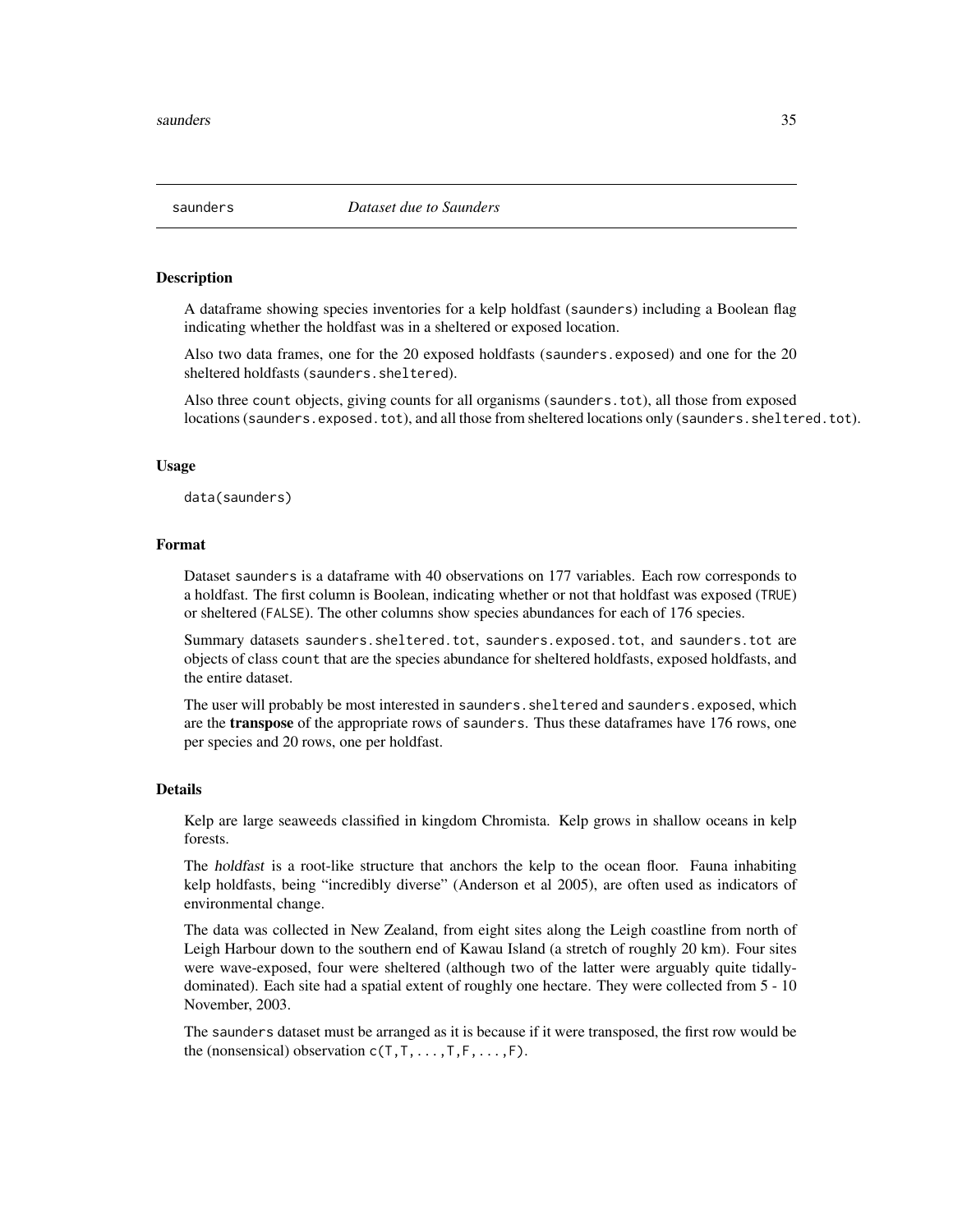## <span id="page-35-0"></span>Note

It is not entirely obvious how to derive the summary datasets from the saunders dataframe. Use function extractor() for this.

#### Source

Data supplied by Justine Saunders

## References

- J. Saunders 2007. "Biodiversity of kelp holdfasts" (provisional title). PhD thesis (in preparation); School of Geography and Environmental Sciences, The University of Auckland
- M. J. Anderson and others 2005. "Consistency and variation in kelp holdfast assemblages: Spatial patterns of biodiversity for the major phyla at different taxonomic resolutions". *Journal of Experimental Marine Biology and Ecology*. Volume 320, pages 35-56

#### See Also

## [extractor](#page-15-1)

## Examples

data(saunders) plot(saunders.sheltered.tot, uncertainty=TRUE, n=1)

preston(saunders.tot)

optimal.params.sloss(saunders.exposed)

simpson *Simpson's diversity index*

## Description

Simpson's diversity index

#### Usage

simpson(x, with.replacement=FALSE)

## Arguments

x Ecosystem vector; coerced to class count

with.replacement

Boolean, with default FALSE meaning to sample without replacement; see details section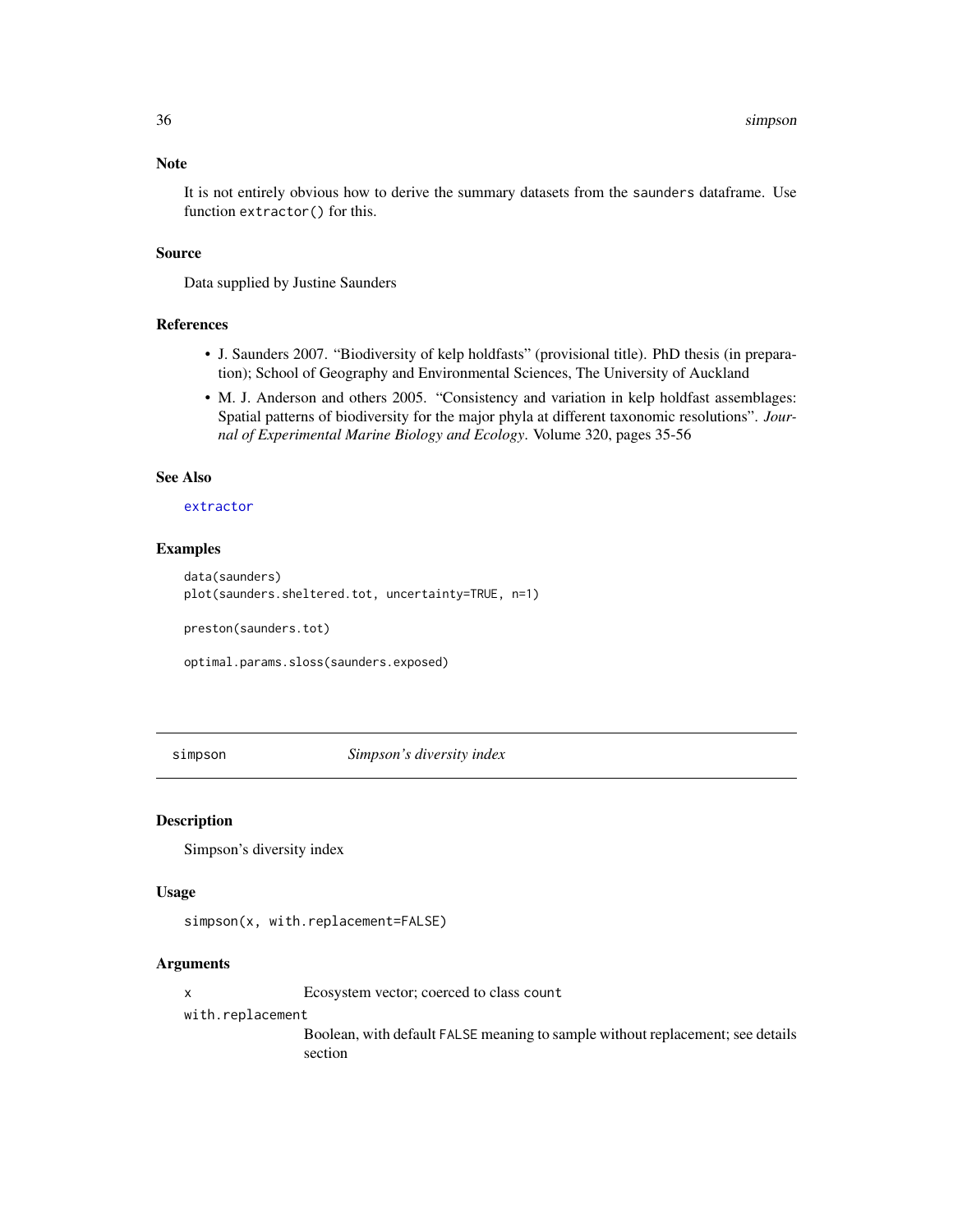#### <span id="page-36-0"></span>simpson 37

#### Details

Returns the Simpson index  $D$ : the probability that two randomly sampled individuals belong to different species.

There is some confusion as to the precise definition: some authors specify that the two individuals are necessarily distinct (ie sampling without replacement), and some do not.

Simpson (1949) assumed sampling without replacement and gave

$$
1 - \frac{\sum_{i=1}^{S} n_i (n_i - 1)}{J(J-1)}
$$

in our notation.

He and Hu (2005) assumed sampling with replacement:

$$
1-\frac{\sum_{i=1}^Sn_i^2}{J^2}.
$$

The difference is largely academic but is most pronounced when many species occur with low counts (ie close to 1).

## Author(s)

Robin K. S. Hankin

#### **References**

- S. P. Hubbell 2001. "The Unified Neutral Theory of Biodiversity". Princeton University Press.
- F. He and X.-S. Hu 2005. "Hubbell's Fundamental Biodiversity Parameter and the Simpson Diversity Index". *Ecology Letters*, volume 8, pp386-390. doi: 10.1111/j.1461-0248.2005.00729.x
- E. H. Simpson 1949. "Measurement of diversity", *Nature*, volume 163, p688

## See Also

[preston](#page-29-1)

```
data(butterflies)
```

```
D <- simpson(butterflies)
theta <- optimal.prob(butterflies)*2*no.of.ind(butterflies)
```

```
# compare theta with D/(1-D) (should be roughly equal; see He & Hu 2005):
theta
D/(1-D)
```
- # Second argument pedantic in practice.
- # Mostly, the difference is small: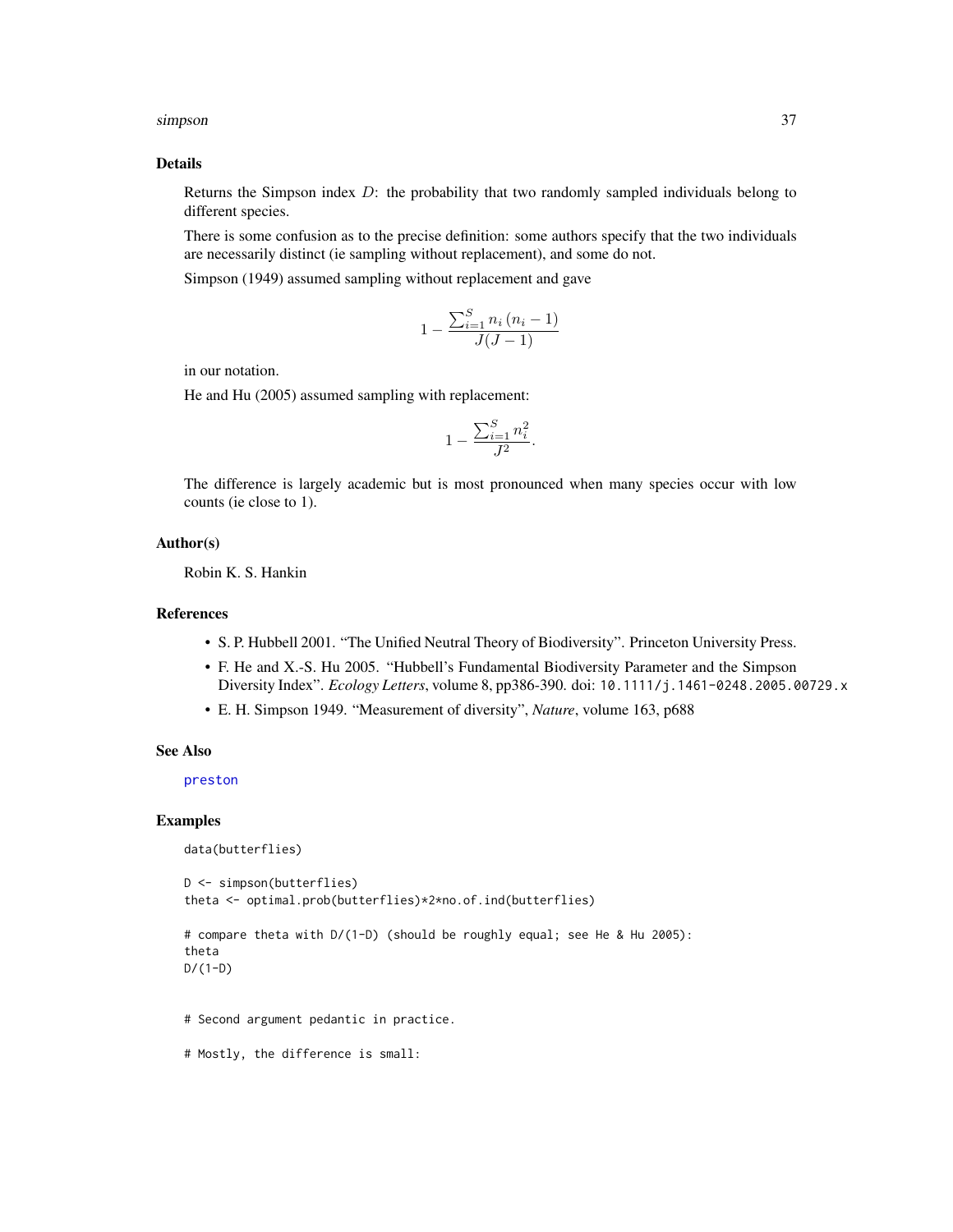## <span id="page-37-0"></span>38 species.count

```
simpson(butterflies,FALSE) - simpson(butterflies,TRUE)
```

```
# Most extreme example:
x \leftarrow \text{count}(c(1,1))simpson(x,TRUE)
simpson(x,FALSE)
```
species.count *Ecosystem diagnostics for output of untb()*

#### Description

Provides ecosystem diagnostics of species count datasets (species counts and species tables), useful for the output of untb()

#### Usage

```
species.count(x)
species.table(x)
```
#### Arguments

x An integer matrix whose rows are integers representing the individuals' species

## Details

These functions takes a matrix argument, which is interpreted as the output of  $until, k'$ .

Function species.count() returns the total number of species present in each row (ie at each timestep).

Function species.table() returns a matrix  $M$  where  $M[i,j]$  column of the matrix is the abundance of species  $j$  at time i.

## Author(s)

Robin K. S. Hankin

## See Also

[preston](#page-29-1)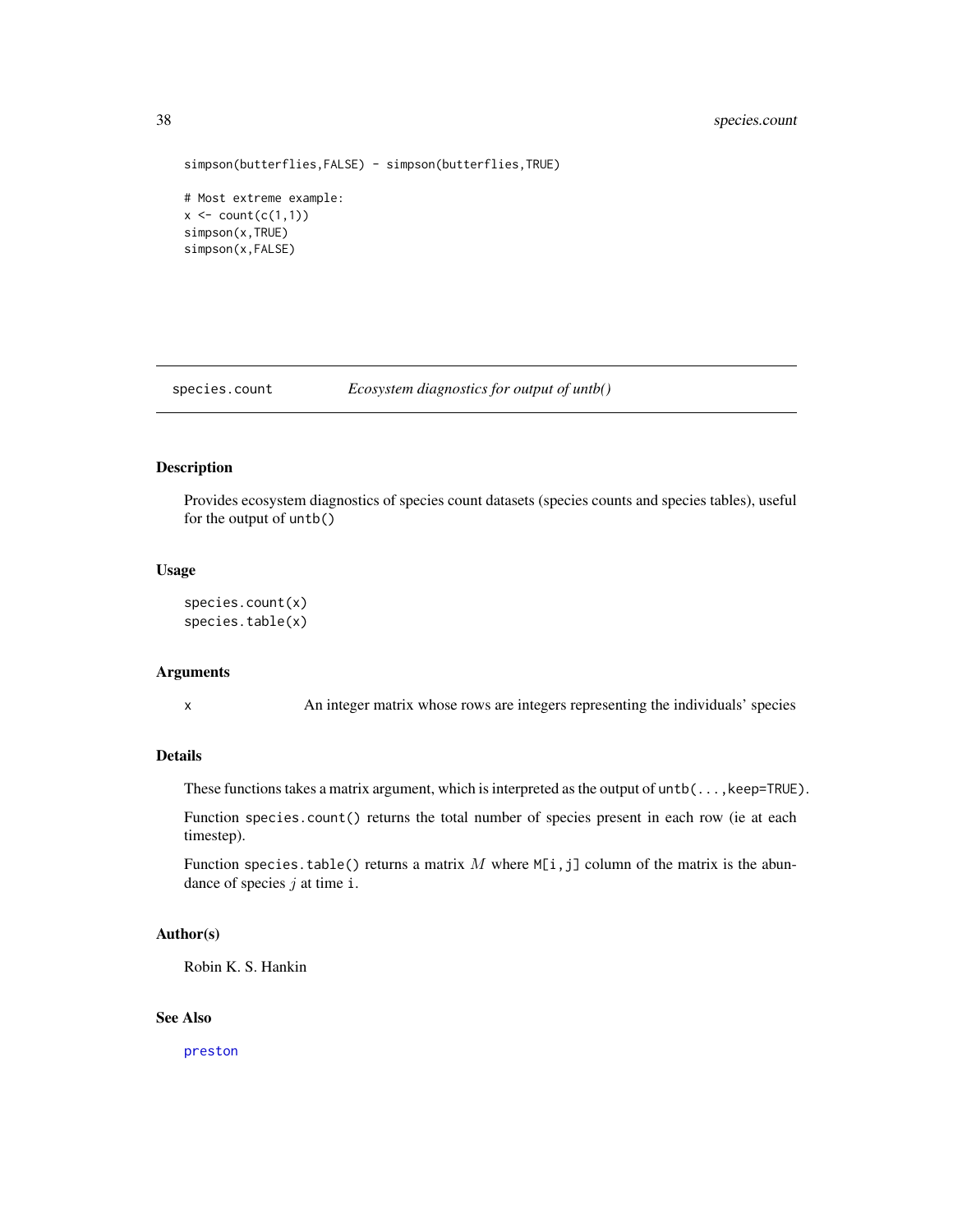#### <span id="page-38-0"></span>spitale 39

### Examples

```
a <- untb(start=rep(1,50), prob=0.01, gens=2000, keep=TRUE)
plot(species.count(a),type="b")
matplot(species.table(a),type="l",lty=1)
jj <- a[2000,]print(jj)
as.count(jj)
```

| spitale | Counts of diatom species in springs of the Adamello-Brenta Nature |
|---------|-------------------------------------------------------------------|
|         | Park                                                              |

## **Description**

A dataset due to Spitale and Cantonati comprising abundances of different species of diatoms

## Usage

data(spitale)

#### Format

A count object

## Source

Data kindly provided by Daniel Spitale

## References

D. Spitale and M. Cantonati 2011. "Understanding the natural variability of diatom assemblages in springs of the Adamello-Brenta Nature Park (south-eastern Alps) on a temporal scale". *Fundamental Applied Limnology* volume 179/2, pp137–149

## Examples

data(spitale) summary(spitale)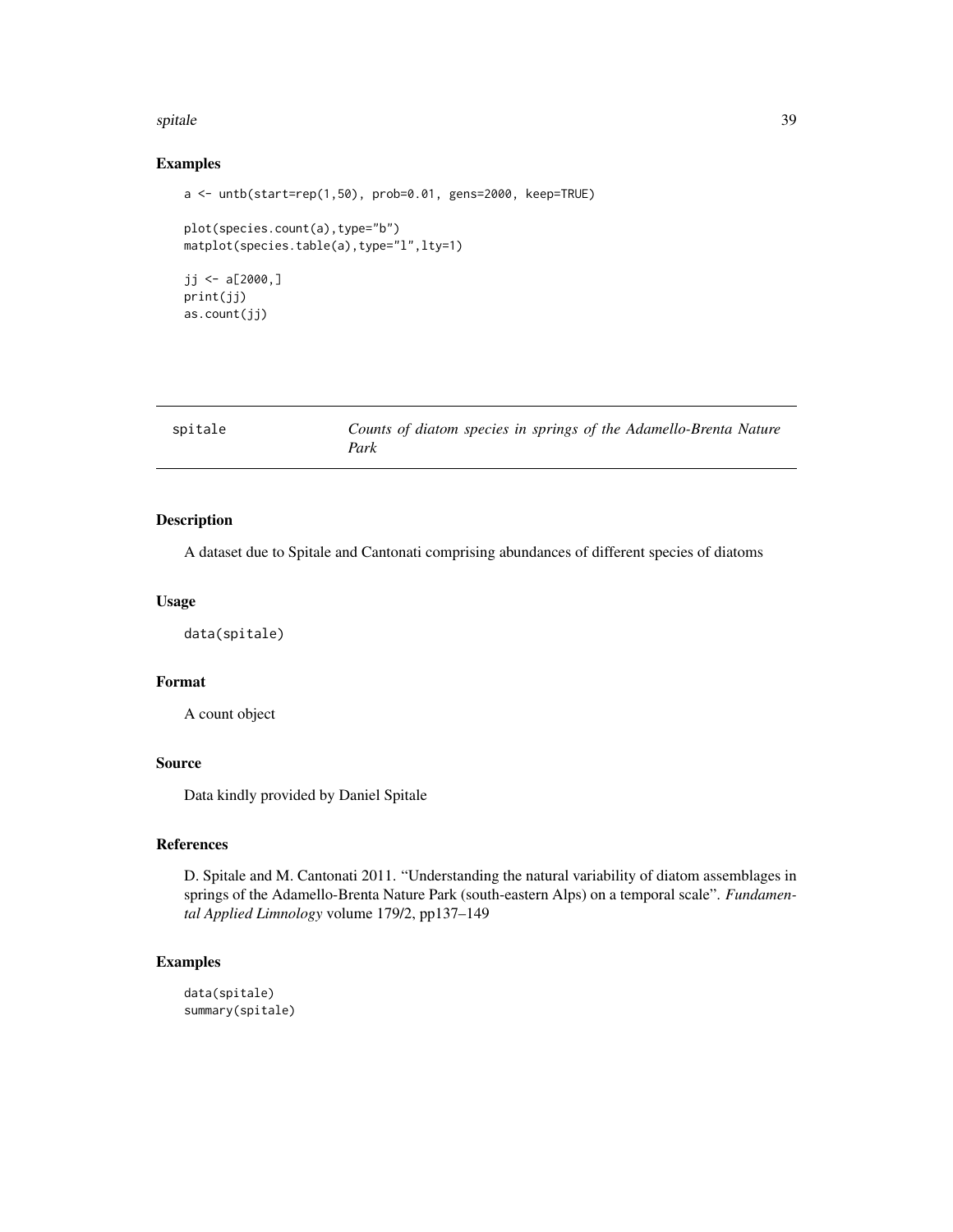<span id="page-39-0"></span>

Summary methods for count and census objects

## Usage

```
## S3 method for class 'count'
summary(object, ...)
## S3 method for class 'census'
summary(object, ...)
```
## Arguments

| object   | Ecosystem object coerced to class count |
|----------|-----------------------------------------|
| $\cdots$ | Further arguments, currently ignored    |

## Details

Prints a summary of an ecosystem object.

## Author(s)

Robin K. S. Hankin

## See Also

[phi](#page-26-1)

## Examples

data(ostracod) summary(ostracod)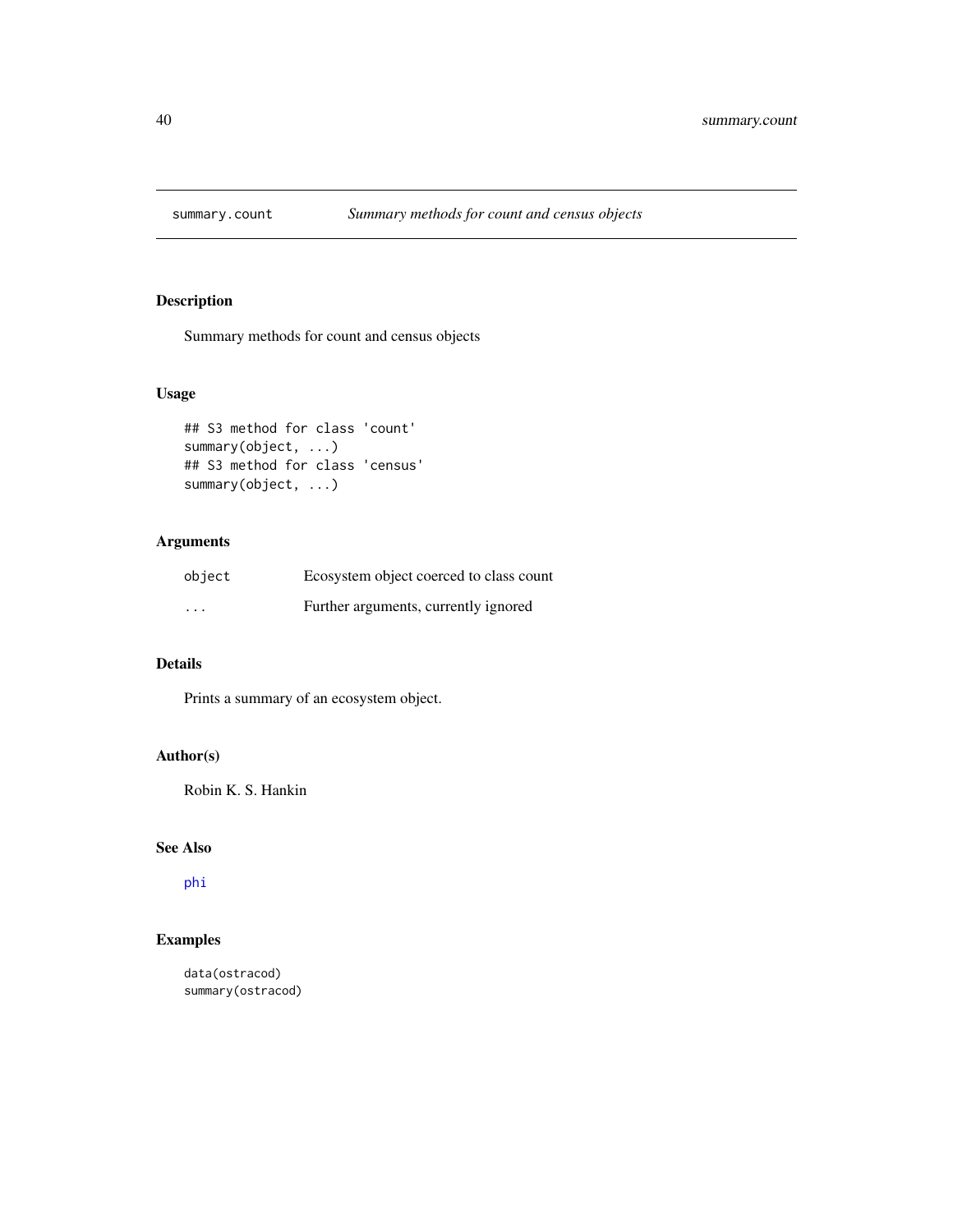<span id="page-40-0"></span>

Determines the posterior probability and likelihood for theta, given a count object

#### Usage

```
theta.prob(theta, x=NULL, give.log=TRUE)
theta.likelihood(theta, x=NULL, S=NULL, J=NULL, give.log=TRUE)
```
#### Arguments

| theta        | biodiversity parameter                                                                                                                                                                                                        |
|--------------|-------------------------------------------------------------------------------------------------------------------------------------------------------------------------------------------------------------------------------|
| $\mathsf{x}$ | object of class count or census                                                                                                                                                                                               |
| give.log     | Boolean, with FALSE meaning to return the value, and default TRUE meaning to<br>return the (natural) logarithm of the value                                                                                                   |
| S. J         | In function theta. likelihood(), the number of individuals $(J)$ and number of<br>species $(S)$ in the ecosystem, if x is not supplied. These arguments are provided<br>so that x need not be specified if S and J are known. |

#### Details

The formula was originally given by Ewens (1972) and is shown on page 122 of Hubbell (2001):

$$
\frac{J!\theta^S}{1^{\phi_1}2^{\phi_2}\dots J^{\phi_J}\phi_1!\phi_2!\dots\phi_J!\prod_{k=1}^J\left(\theta+k-1\right)}.
$$

The likelihood is thus given by

$$
\frac{\theta^S}{\prod_{k=1}^J\left(\theta+k-1\right)}.
$$

Etienne observes that the denominator is equivalent to a Pochhammer symbol  $(\theta)_J$ , so is thus readily evaluated as  $\Gamma(\theta + J)/\Gamma(\theta)$  (Abramowitz and Stegun 1965, equation 6.1.22).

#### **Note**

If estimating theta, use theta.likelihood() rather than theta.probability() because the former function generally executes **much** faster: the latter calculates a factor that is independent of theta.

The likelihood function  $L(\theta)$  is any function of  $\theta$  proportional, for fixed observation z, to the probability density  $f(z, \theta)$ . There is thus a slight notational inaccuracy in speaking of "the" likelihood function which is defined only up to a multiplicative constant. Note also that the "support" function is usually defined as a likelihood function with maximum value 1 (at the maximum likelihood estimator for  $\theta$ ). This is not easy to determine analytically for  $J > 5$ .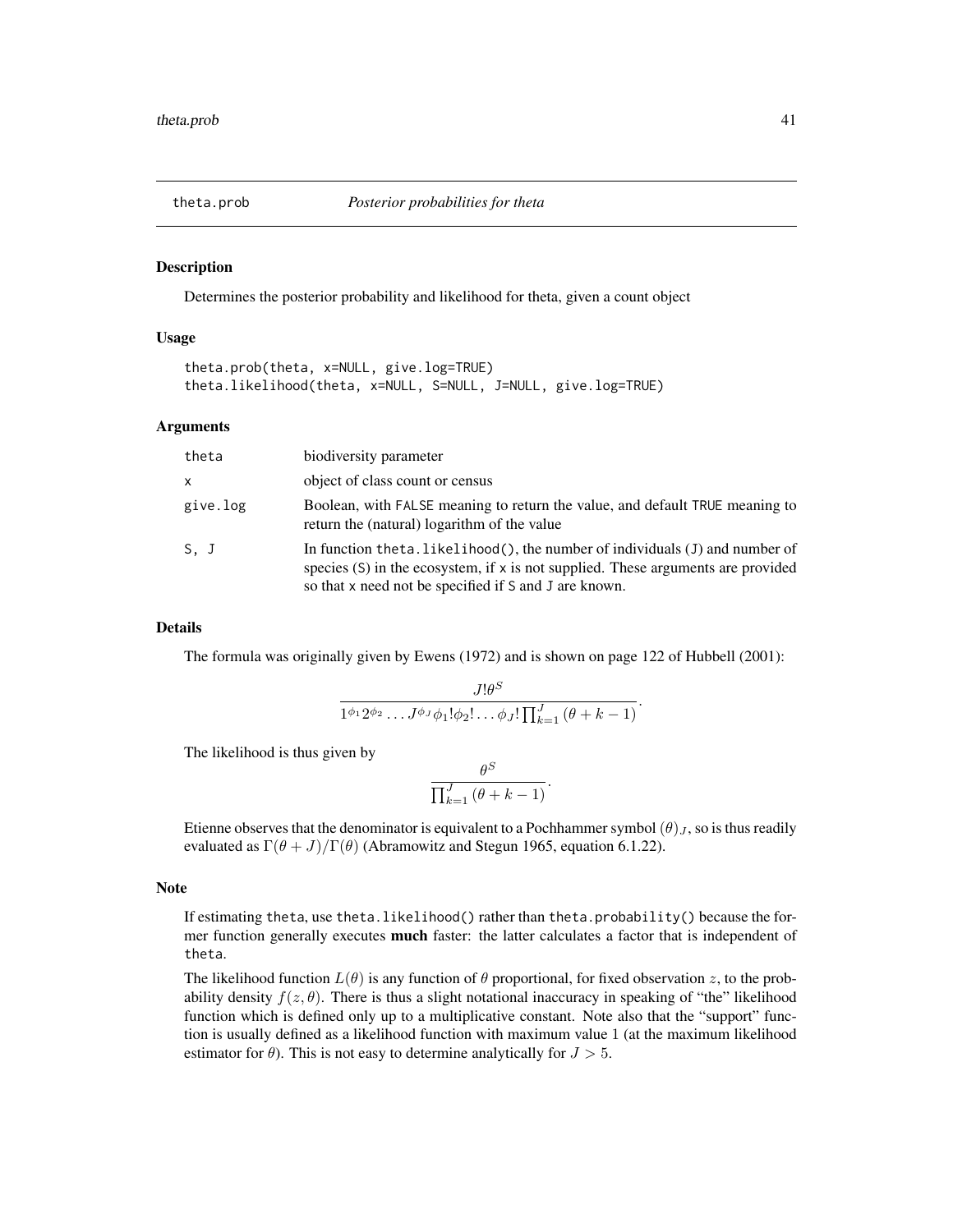<span id="page-41-0"></span>Note that S is a sufficient statistic for  $\theta$ .

Function theta.prob() does not give a PDF for  $\theta$  (so, for example, integrating over the real line does not give unity). The PDF is over partitions of  $J$ ; an example is given below.

Function theta.prob() requires a count object (as opposed to theta.likelihood(), for which  $J$ and  $S$  are sufficient) because it needs to call phi().

## Author(s)

Robin K. S. Hankin

## References

- S. P. Hubbell 2001. "The Unified Neutral Theory of Biodiversity", Princeton University Press.
- W. J. Ewens 1972. "The sampling theory of selectively neutral alleles", *Theoretical Population Biology*, 3:87–112
- M. Abramowitz and I. A. Stegun 1965. *Handbook of Mathematical Functions*, New York: Dover

## See Also

[phi](#page-26-1), [optimal.prob](#page-25-2)

#### Examples

```
theta.prob(1,rand.neutral(15,theta=2))
```

```
gg <- as.count(c(rep("a",10),rep("b",3),letters[5:9]))
theta.likelihood(theta=2,gg)
```
optimize(f=theta.likelihood,interval=c(0,100),maximum=TRUE,x=gg)

## An example showing that theta.prob() is indeed a PMF:

```
a <- count(c(dogs=3,pigs=3,hogs=2,crabs=1,bugs=1,bats=1))
x <- partitions::parts(no.of.ind(a))
f <- function(x){theta.prob(theta=1.123,extant(count(x)),give.log=FALSE)}
sum(\text{apply}(x,2,f)) ## should be one exactly.
```
<span id="page-41-1"></span>

untb *Ecological drift simulation under the Unified Neutral Theory of Biodiversity*

## Description

Simulates ecological drift under the UNTB. Function untb() carries out the simulation; function select() carries out a single generational step.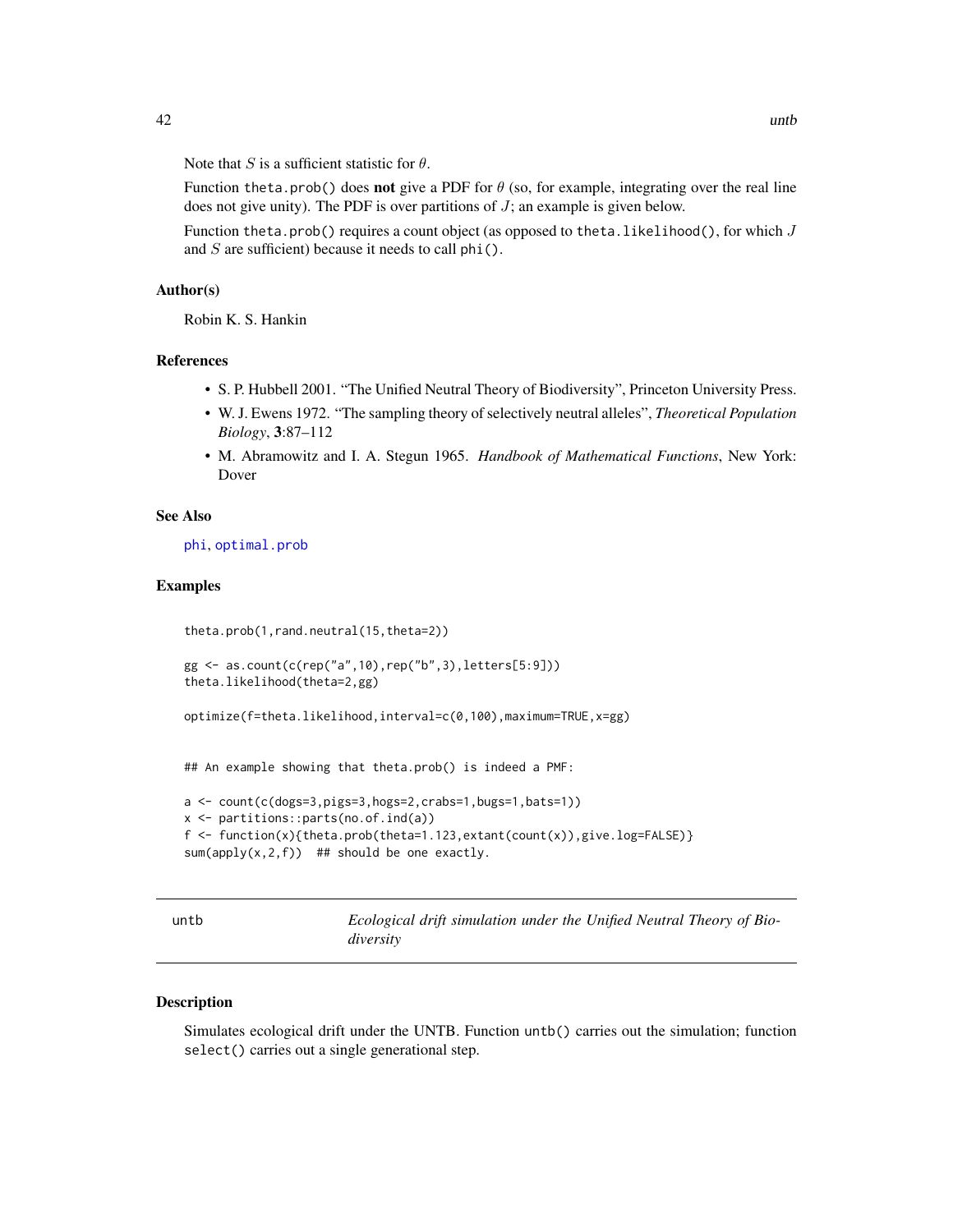#### $\mu$ untb $\sim$  43

## Usage

```
untb(start, prob=0, D=1, gens=150, keep=FALSE, meta=NULL)
select(a, D=length(a), prob=0, meta=NULL)
select.mutate(a, D=length(a), prob.of.mutate=0)
select.immigrate(a, D=length(a), prob.of.immigrate=0, meta)
```
## Arguments

| a. start | Starting ecosystem; coerced to class census. Usually, pass an object of class                                                                                                                                                                                                                                                                                                                                                                                                                |
|----------|----------------------------------------------------------------------------------------------------------------------------------------------------------------------------------------------------------------------------------------------------------------------------------------------------------------------------------------------------------------------------------------------------------------------------------------------------------------------------------------------|
|          | count; see examples. To start with a monoculture of size 10, use start=rep $(1, 10)$                                                                                                                                                                                                                                                                                                                                                                                                         |
|          | and to use start= $1:10$ .                                                                                                                                                                                                                                                                                                                                                                                                                                                                   |
|          | prob, prob.of.immigrate, prob.of.mutate                                                                                                                                                                                                                                                                                                                                                                                                                                                      |
|          | Probability of "new" organism not being a descendent of an existing individual                                                                                                                                                                                                                                                                                                                                                                                                               |
| D        | Number of organisms that die in each timestep                                                                                                                                                                                                                                                                                                                                                                                                                                                |
| gens     | Number of generations to simulate                                                                                                                                                                                                                                                                                                                                                                                                                                                            |
| keep     | In function untb() Boolean with default FALSE meaning to return the system at<br>the end of the simulation and TRUE meaning to return a matrix whose rows are<br>the ecosystem at successive times                                                                                                                                                                                                                                                                                           |
| meta     | In function $untb()$ , the metacommunity; coerced to a count object. Default of<br>NULL means to use a "greedy" system in which every mutation gives rise to a<br>new, previously unencountered species. This would correspond to an infinitely<br>large, infinitely diverse, Hubbellian ecosystem (which is not too ridiculous an<br>assumption for a small island near a large diverse mainland).<br>In function select. immigrate(), a simplified representation of a metacommu-<br>nity. |

## Details

Functions select.immigrate() and select.mutate() are not really intended for the end user; they use computationally efficient (and opaque) integer arithmetic.

## Author(s)

Robin K. S. Hankin

## References

S. P. Hubbell 2001. "The Unified Neutral Theory of Biodiversity". Princeton University Press.

```
data(butterflies)
untb(start=butterflies, prob=0, gens=100)
a <- untb(start=1:10,prob=0.005, gens=1000,keep=TRUE)
plot(species.count(a),type="b")
matplot(species.table(a),type="l",lty=1)
```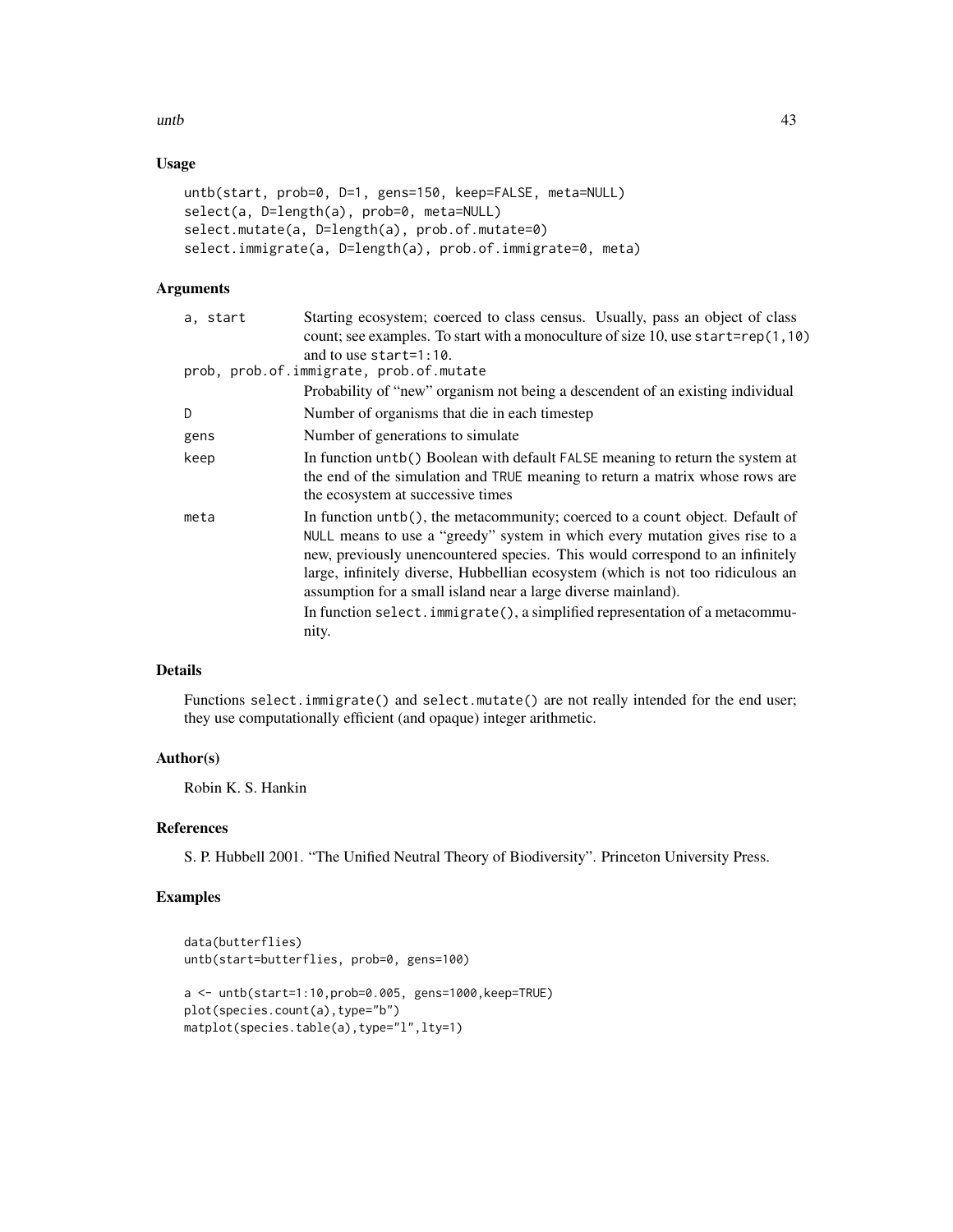<span id="page-43-0"></span>

Various functions from Vallade and Houchmandzadeh (2003), dealing with analytical solutions of a neutral model of biodiversity

## Usage

```
vallade.eqn5(JM, theta, k)
vallade.eqn7(JM, theta)
vallade.eqn12(J, omega, m, n)
vallade.eqn14(J, theta, m, n)
vallade.eqn16(J, theta, mu)
vallade.eqn17(mu, theta, omega, give=FALSE)
```
## Arguments

| J, JM | Size of the community and metacommunity respectively                                                                                                                                                          |  |
|-------|---------------------------------------------------------------------------------------------------------------------------------------------------------------------------------------------------------------|--|
| theta | Biodiversity number $\theta = (J_M - 1)\nu/(1 - \nu)$ as discussed in equation 6                                                                                                                              |  |
| k,n   | Abundance                                                                                                                                                                                                     |  |
| omega | Relative abundance $\omega = k/J_M$                                                                                                                                                                           |  |
| m     | Immigration probability                                                                                                                                                                                       |  |
| mu    | Scaled immigration probability $\mu = (J-1)m/(1-m)$                                                                                                                                                           |  |
| give  | In function vallade.eqn17(), Boolean with default FALSE meaning to return<br>the numerical value of the integral and TRUE meaning to return the entire output<br>of integrate() including the error estimates |  |

#### Details

Notation follows Vallade and Houchmandzadeh (2003) exactly.

#### Note

Function vallade.eqn16() requires the polynom library, which is not loaded by default. It will not run for  $J > 50$  due to some stack overflow error.

Function vallade.eqn5() is identical to function alonso.eqn6()

## Author(s)

Robin K. S. Hankin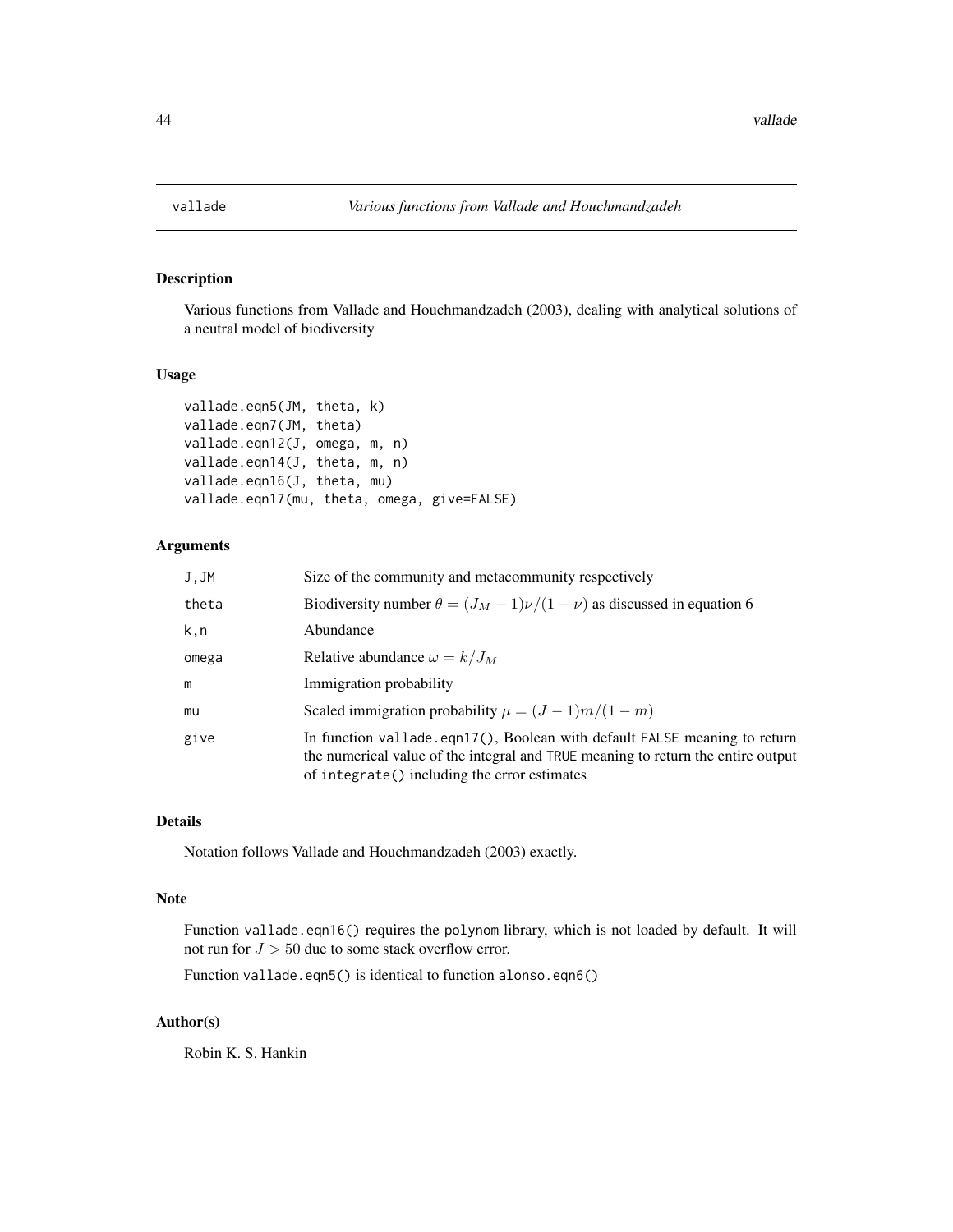#### vallade to the contract of the contract of the contract of the contract of the contract of the contract of the contract of the contract of the contract of the contract of the contract of the contract of the contract of the

#### References

M. Vallade and B. Houchmandzadeh 2003. "Analytical Solution of a Neutral Model of Biodiversity", *Physical Review E*, volume 68. doi: 10.1103/PhysRevE.68.061902

```
# A nice check:
JM <- 100
k \le -1:JMsum(k*vallade.eqn5(JM,theta=5,k)) # should be JM=100 exactly.
```

```
# Now, a replication of Figure 3:
 omega <- seq(from=0.01, to=0.99,len=100)
 f <- function(omega,mu){
   vallade.eqn17(mu,theta=5, omega=omega)
 }
 plot(omega,
 omega*5,type="n",xlim=c(0,1),ylim=c(0,5),
       xlab=expression(omega),
       ylab=expression(omega*g[C](omega)),
       main="Figure 3 of Vallade and Houchmandzadeh")
 points(omega,omega*sapply(omega,f,mu=0.5),type="l")
 points(omega,omega*sapply(omega,f,mu=1),type="l")
 points(omega,omega*sapply(omega,f,mu=2),type="l")
 points(omega,omega*sapply(omega,f,mu=4),type="l")
 points(omega,omega*sapply(omega,f,mu=8),type="l")
 points(omega,omega*sapply(omega,f,mu=16),type="l")
 points(omega,omega*sapply(omega,f,mu=Inf),type="l")
```

```
# Now a discrete version of Figure 3 using equation 14:
J < -100omega \leftarrow (1:J)/Jf \leftarrow function(n, mu)m < - mu/(J-1+mu)vallade.eqn14(J=J, theta=5, m=m, n=n)
 }
plot(omega,omega*0.03,type="n",main="Discrete version of Figure 3 using
   eqn 14")
points(omega,omega*sapply(1:J,f,mu=16))
points(omega,omega*sapply(1:J,f,mu=8))
points(omega,omega*sapply(1:J,f,mu=4))
points(omega,omega*sapply(1:J,f,mu=2))
points(omega,omega*sapply(1:J,f,mu=1))
points(omega,omega*sapply(1:J,f,mu=0.5))
```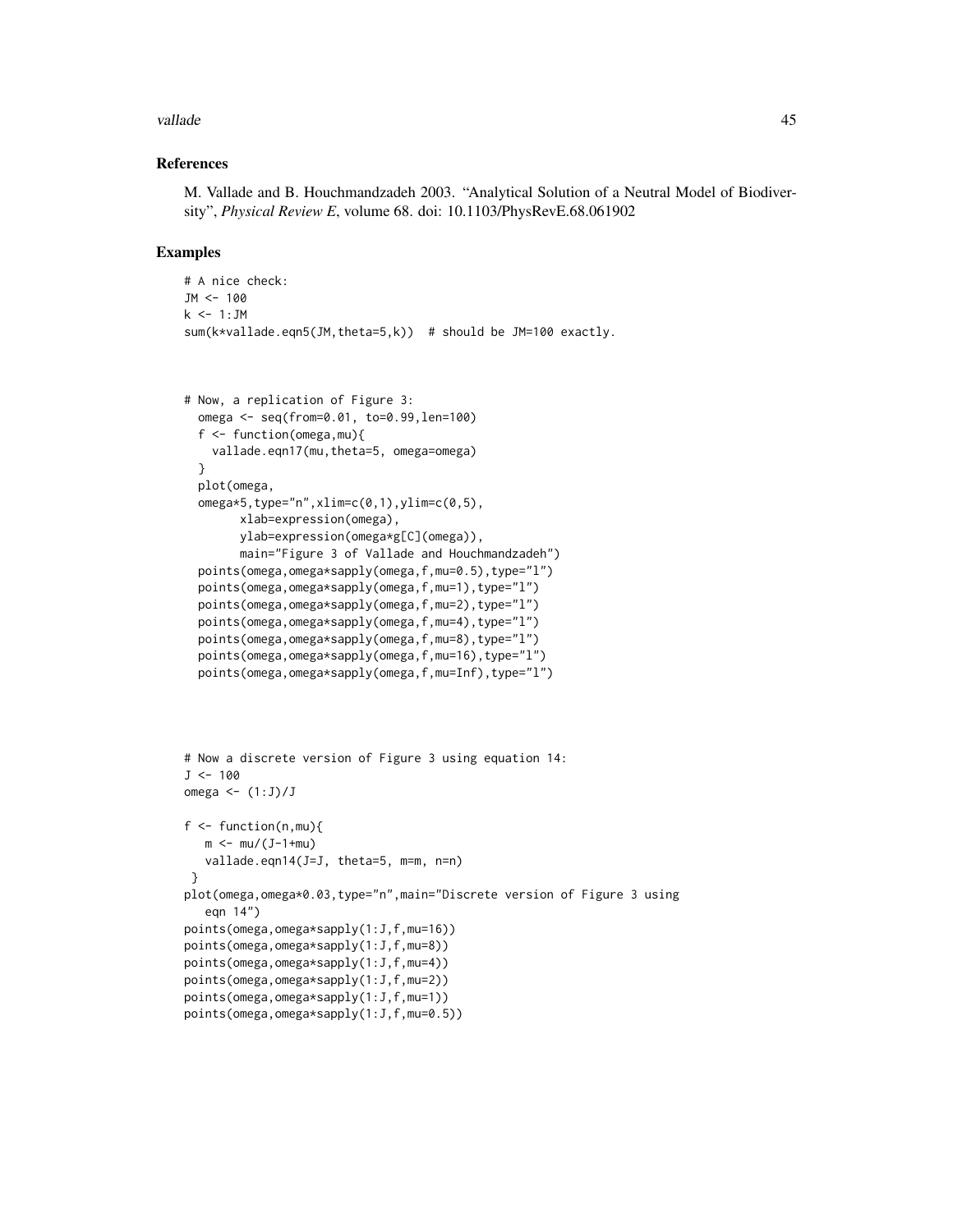<span id="page-45-0"></span>Given a community size, biodiversity parameter  $\theta$ , and an immigration rate m, returns the expected frequency of species with *n* individuals, for  $0 < n \leq J$ .

#### Usage

volkov(J, params, bins = FALSE, give = FALSE)

#### Arguments

|        | Size of community                                                                                                                                                                                                                       |
|--------|-----------------------------------------------------------------------------------------------------------------------------------------------------------------------------------------------------------------------------------------|
| params | A two-element vector with first element interpreted as theta, the Fundamental<br>biodiversity parameter and the second, m, interpreted as the probability of im-<br>migration. This argument will accept the output of optimal.params() |
| bins   | Boolean, with default FALSE meaning to return the expected number of species<br>with $1, 2, \ldots, J$ individuals, and FALSE meaning to return the binned total, using<br>a Preston-like binning system as used in preston()           |
| give   | Boolean, with TRUE meaning to return <i>all</i> the output of integrate(), and de-<br>fault FALSE meaning to return just the value of the integral                                                                                      |

## Value

Returns an object of class "phi".

## Note

The method used is slightly inefficient: the terms to the left of the integral sign [in Volkov's equation 7] are integrated and this is, strictly, unnecessary as it is not a function of  $y$ . However, taking advantage of this fact results in messy code.

## Author(s)

Robin K. S. Hankin

## References

I. Volkov and others 2003. "Neutral theory and relative species abundance in ecology". *Nature*, volume 424, number 28.

## See Also

[phi](#page-26-1),[preston](#page-29-1)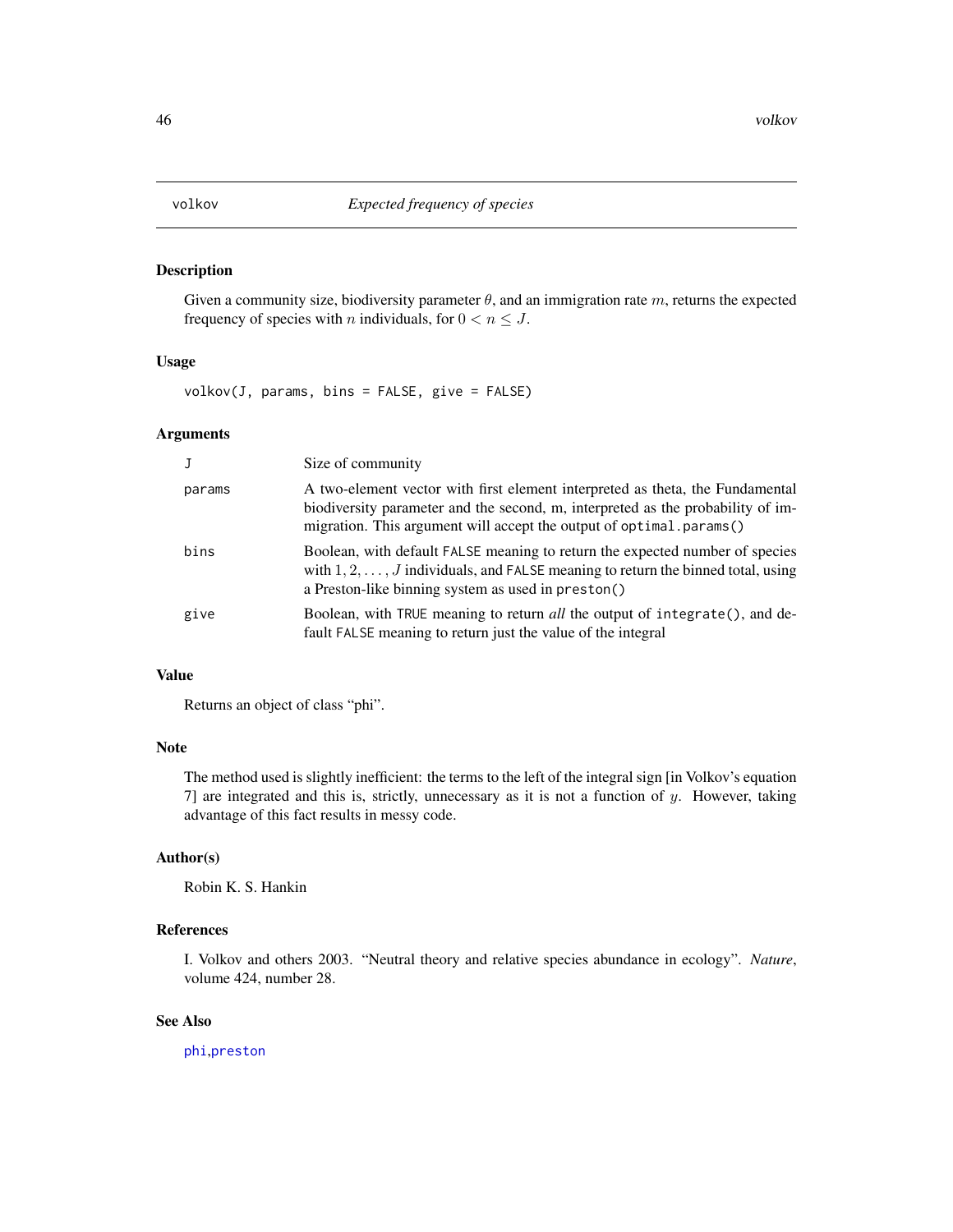<span id="page-46-0"></span>zsm and the contract of the contract of the contract of the contract of the contract of the contract of the contract of the contract of the contract of the contract of the contract of the contract of the contract of the co

## Examples

```
## Not run:
 volkov(J=21457,c(theta=47.226, m=0.1)) # Example in figure 1
## End(Not run)
volkov(J=20,params=c(theta=1,m=0.4))
data(butterflies)
r <- plot(preston(butterflies,n=9,orig=TRUE))
## Not run: jj <- optimal.params(butterflies) # needs PARI/GP
jj <- c(9.99980936124759, 0.991791987473506)
points(r,volkov(no.of.ind(butterflies), jj, bins=TRUE),type="b")
```
## zsm *Zero sum multinomial distribution as derived by McKane*

## Description

The Zero sum multinomial distribution of species abundances as derived by McKane 2004.

#### Usage

 $z\text{sm}(J, P, m)$ 

## Arguments

|   | Size of local community    |
|---|----------------------------|
|   | Abundance in metacommunity |
| m | Probability of immigration |

#### Value

Returns a vector of size J showing the probability of the stationary abundance being  $1, \ldots, J$ .

## Note

The function uses lgamma() to avoid numerical overflow

## Author(s)

Robin K. S. Hankin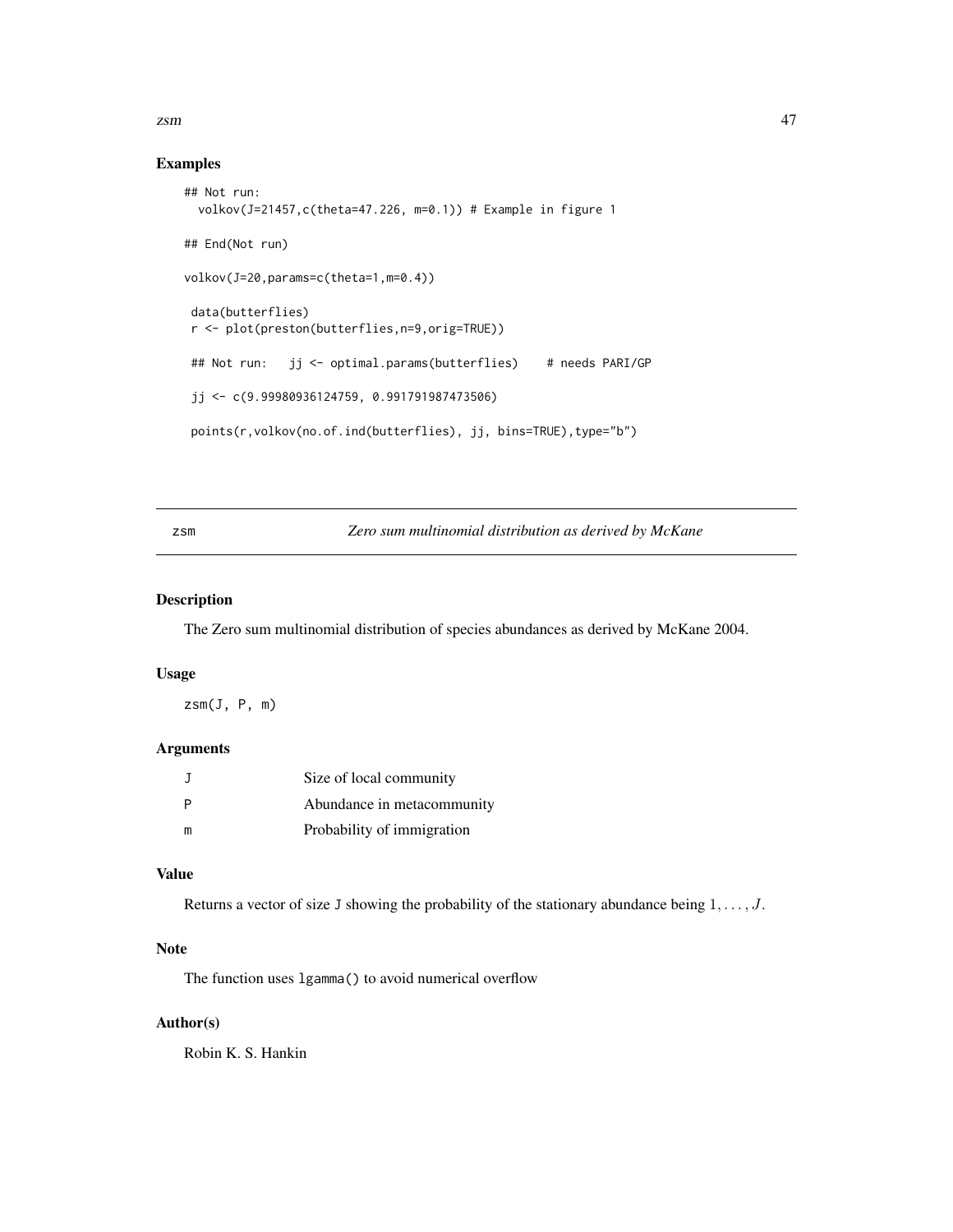A. J. McKane and others 2004. "Analytic solution of Hubbell's model of local community dynamics". *Theoretical Population Biology* 65:67-73

#### Examples

sum(zsm(164,0.1,0.5)) # should be 1

```
# McKane et al 2004: figure 1.
layout(matrix(1:4,2,2))
par(mai=0.2+rep(0,4))
plot(1, type="n", log="y", ylim = c(1e-9, 1), xlim = c(0, 64), xlabel="y", ylabel"PS(N)",axes=FALSE,main=expression(J==64))
axis(1,pos=1e-9)
axis(2,pos=0,at=10^(-(0:9)))
segments(64,1e-9,64,1)
segments(60,1e-9,64,1e-9)
f <- function(P){points(0:64,zsm(64,P=P,m=0.05),type="l")}
for(i in 1:9){f(i/10)}
f(0.99)
f(0.999)
f(0.01)
f(0.001)
text(07,3.2e-7,adj=0,expression(P==0.999))
text(49,3.2e-7,adj=0,expression(P==0.001))
text(45,0.1,expression(m==0.05))
plot(1,type="n",log="y",ylim=c(1e-5,1),xlim=c(0,64),xlab="",ylab="Ps(N)",
     axes=FALSE,main="")
axis(1,pos=1e-5)
axis(2,pos=0,at=10^-(0:5))
segments(60,1e-5,64,1e-5)
segments(64,1e-5,64,1)
par(xpd=FALSE)
g \leftarrow function(m){points(0:64,pmax(zsm(64,P=0.1,m=m),1e-5),type="l")}
g(0.0001)
g(0.0005)
g(0.002)
g(0.01)
g(0.02)
g(0.05)
g(0.5)
g(0.999)
text(50,0.4,expression(P==0.1))
plot(1,type="n",log="y",ylim=c(1e-9,1),xlim=c(0,1e5),xlab="",ylab="Ps(N)",
     axes=FALSE,main=expression(J==10000))
axis(1,pos=1e-9)
axis(2,pos=0)
```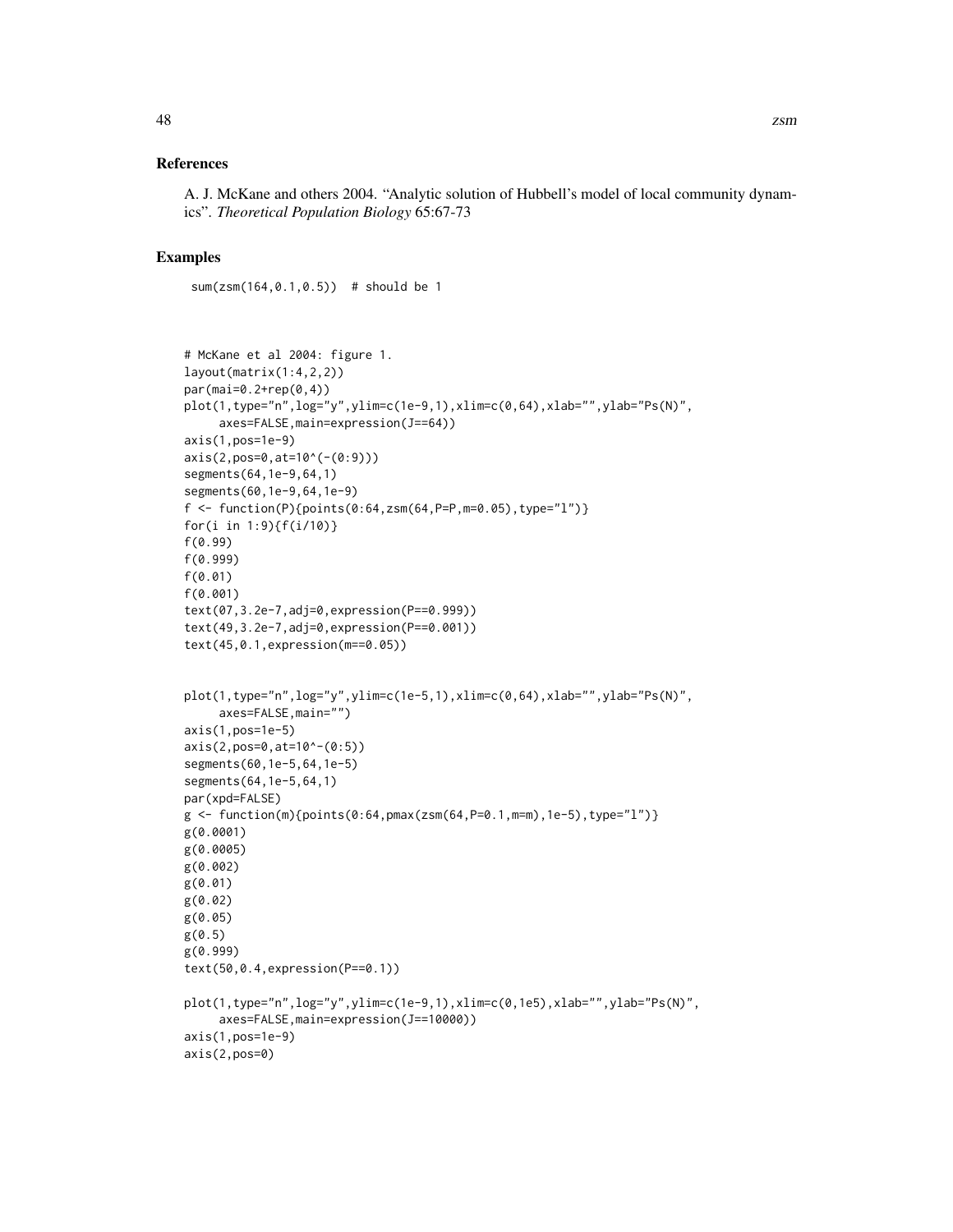```
segments(1e5,1e-9,1e5,0.1)
h <- function(P){points(0:1e5,pmax(zsm(1e5,P=P,m=0.05),1e-9),type="l")}
for(i in 1:9){h(i/10)}
h(0.01)
h(0.99)
text(75000,0.1,expression(m==0.5))
plot(1,type="n",log="y",ylim=c(1e-40,1),xlim=c(0,1e5),xlab="",ylab="Ps(N)",
     axes=FALSE,main="")
axis(1,pos=1e-40)
axis(2,pos=0,at=1/10^c(40,32,24,16,8,0))
segments(1e5,1e-40,1e5,1)
i <- function(m){points(0:1e5,pmax(zsm(1e5,P=0.1,m=m),1e-40),type="l")}
i(0.0001)
i(0.0002)
i(0.0005)
i(0.001)
i(0.002)
i(0.005)
i(0.01)
i(0.02)
i(0.5)
text(60000,1e-4,expression(P==0.1))
```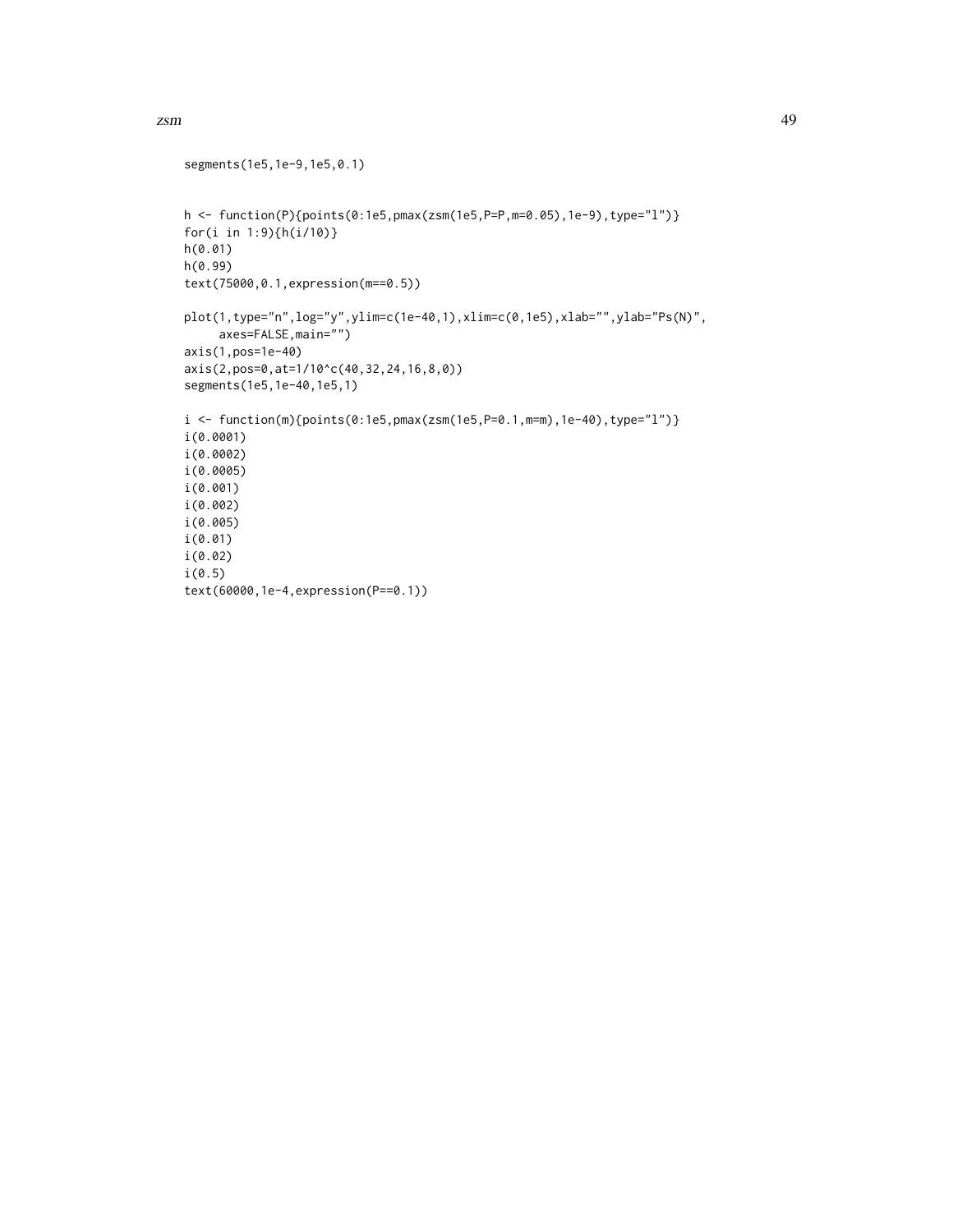# <span id="page-49-0"></span>Index

∗Topic datasets bci , [6](#page-5-0) butterflies , [6](#page-5-0) caruso , [7](#page-6-0) copepod , [10](#page-9-0) ghats , [17](#page-16-0) logS1 , [21](#page-20-0) sahfos , [34](#page-33-0) saunders, [35](#page-34-0) spitale , [39](#page-38-0) ∗Topic math +.count , [4](#page-3-0) alonso , [5](#page-4-0) census , [8](#page-7-0) count , [10](#page-9-0) display.untb , [12](#page-11-0) etienne , [13](#page-12-0) expected.abundance, [15](#page-14-0) extractor , [16](#page-15-0) fisher, [16](#page-15-0) isolate , [18](#page-17-0) logkda , [19](#page-18-0) no.of.ind , [22](#page-21-0) optimal.prob , [26](#page-25-0) phi , [27](#page-26-0) plot.count , [29](#page-28-0) preston , [30](#page-29-0) print.preston , [31](#page-30-0) print.summary.count, [32](#page-31-0) rand.neutral, [33](#page-32-0) simpson, [36](#page-35-0) species.count, [38](#page-37-0) summary.count, [40](#page-39-0) theta.prob , [41](#page-40-0) untb , [42](#page-41-0) untb-package , [3](#page-2-0) vallade , [44](#page-43-0) volkov , [46](#page-45-0) zsm , [47](#page-46-0)

∗Topic optimize optimal.params.gst , [24](#page-23-0) optimal.params.sloss, [25](#page-24-0) +.census *(*+.count *)* , [4](#page-3-0) +.count , [4](#page-3-0) alonso, <mark>[5](#page-4-0)</mark> as.census *(*census *)* , [8](#page-7-0) as.count *(*count *)* , [10](#page-9-0) BCI *(*bci *)* , [6](#page-5-0) bci , [6](#page-5-0) butterflies , [6](#page-5-0) butterfly *(*butterflies *)* , [6](#page-5-0) Caruso *(*caruso *)* , [7](#page-6-0) caruso , [7](#page-6-0) census , [8](#page-7-0) , *[11](#page-10-0)* copepod , [10](#page-9-0) count , *[9](#page-8-0)* , [10](#page-9-0) , *[15](#page-14-0)* display.untb , [12](#page-11-0) Etienne *(*etienne *)* , [13](#page-12-0) etienne , [13](#page-12-0) , *[21](#page-20-0) , [22](#page-21-0)* , *[27](#page-26-0)* expected.abundance, [15](#page-14-0) extant *(*no.of.ind *)* , [22](#page-21-0) extinct *(*no.of.ind *)* , [22](#page-21-0) extractor, [8](#page-7-0), [16](#page-15-0), [36](#page-35-0) fisher, [16](#page-15-0) fishers.alpha *(*fisher *)* , [16](#page-15-0) ghats , [17](#page-16-0) GST.k *(*optimal.params.gst *)* , [24](#page-23-0) I.k *(*optimal.params.gst *)* , [24](#page-23-0) is.census *(*census *)* , [8](#page-7-0) is.count *(*count *)* , [10](#page-9-0) isolate , [18](#page-17-0) logkda , *[14](#page-13-0)* , [19](#page-18-0)